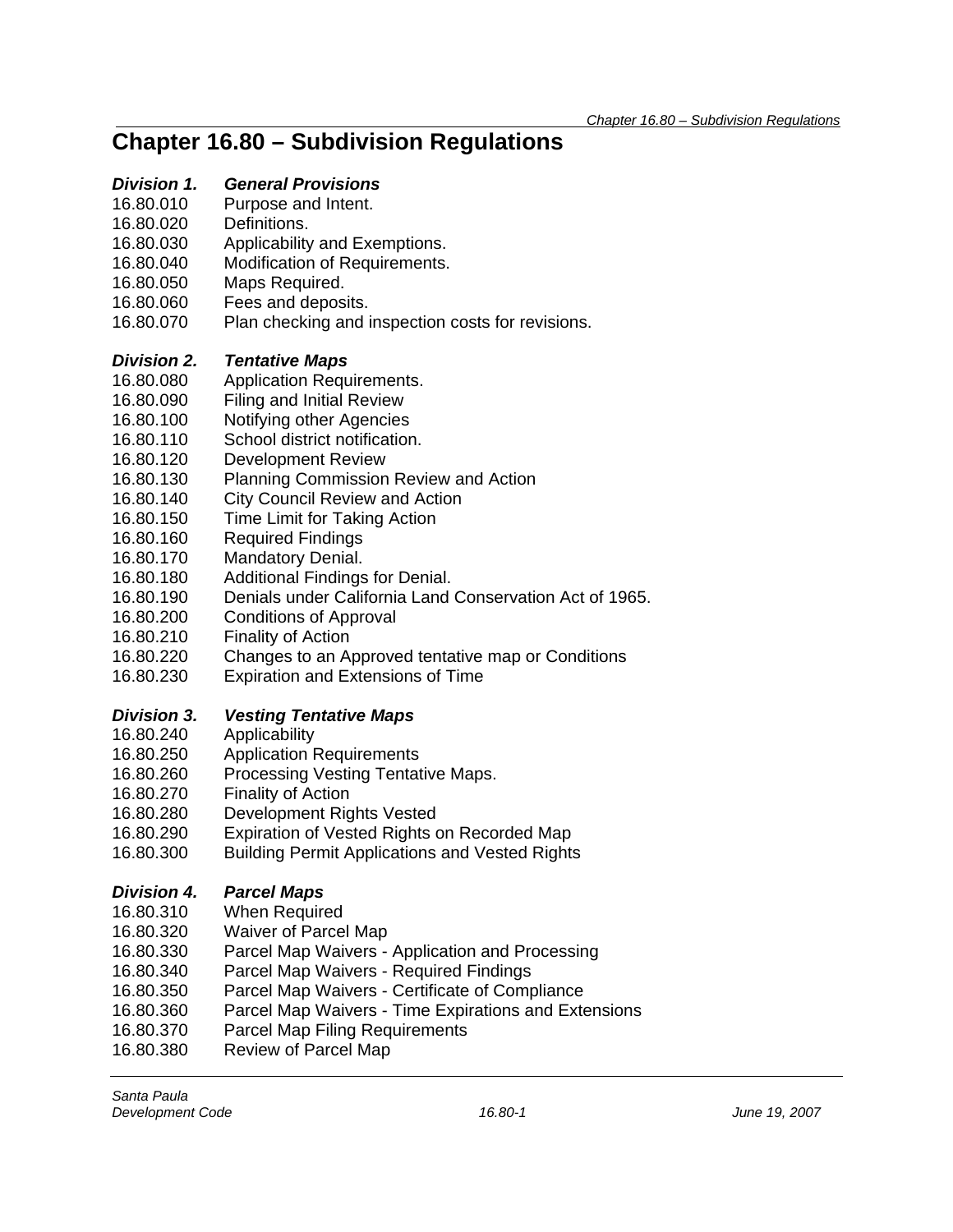- *Chapter 16.80 Subdivision Regulations* Parcel Maps - City Council Action
- 16.80.400 Recordation of Parcel Map Effect

### *Division 5. Final Maps*

- 16.80.410 Final Map Time for Filing
- 16.80.420 Survey required.
- 16.80.430 Final Map Form and Content
- 16.80.440 Approval by City Council.
- 16.80.450 Final Map Recordation
- 16.80.460 Circumstances under which Corrections and Amendments Can Be Made
- 16.80.470 Additional Circumstances

### *Division 6. Certificates of Compliance*

- 16.80.480 Filing
- 16.80.490 Review of Application and Decision
- 16.80.500 Conditional Certificate of Compliance
- 16.80.510 Effect of Conditional Certificate of Compliance
- 16.80.520 Information Required on Certificate of Compliance
- 16.80.530 Certificates of Compliance for Multiple Parcels

#### *Division 7. Lot Line Adjustments*

- 16.80.540 Filing
- 16.80.550 Review and Processing
- 
- 16.80.560 Action<br>16.80.570 Finaliza **Finalization of Adjustment**

### *Division 8. Reversion To Acreage*

- 16.80.580 Initiation
- 16.80.590 Filing
- 16.80.600 Processing
- 16.80.610 City Council Action
- 16.80.620 Required Findings
- 16.80.630 Finality of Action

### *Division 9: Mergers*

- 16.80.640 Conditions Under Which a Merger Can Be Required
- 16.80.650 Notice of Intention to Merge Parcels
- 16.80.660 Planning Commission Review and Action
- 16.80.670 Determination When No Hearing Is Requested
- 16.80.680 Finality of Action

### *Division 10. Condominium Conversions*

- 16.80.690 Applicability
- 16.80.700 Filing and Processing
- 16.80.710 Completion of Conversion

#### *Division 11. Subdivision Improvement*

16.80.720 Conformance with City Plans and Standards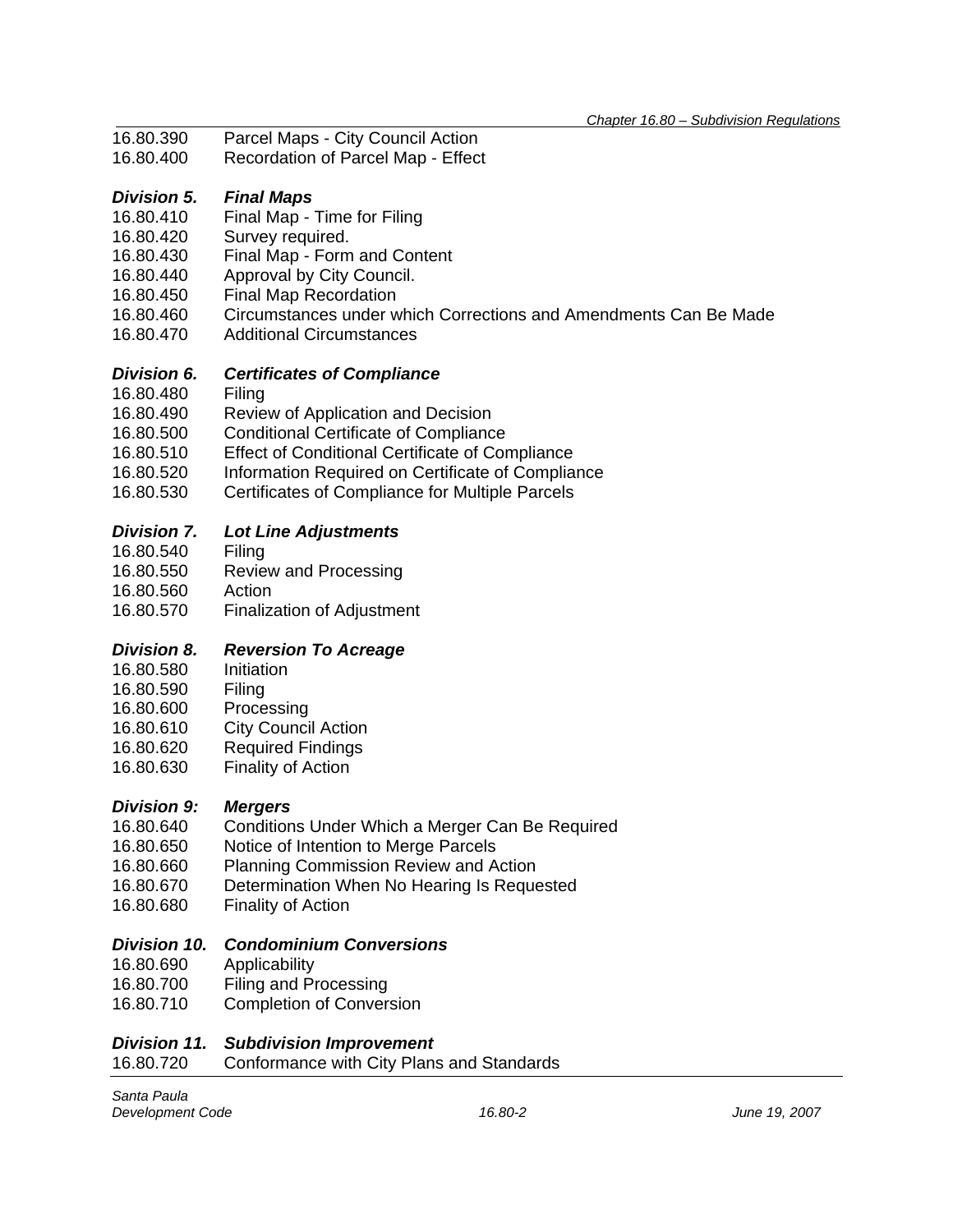- *Chapter 16.80 Subdivision Regulations* **Connections to Existing Streets**
- 16.80.740 Subdivision Access to Public Street
- 16.80.750 Parcel Access
- 16.80.760 Private Streets
- 16.80.770 Street Design and Improvement
- 16.80.780 Alleys
- 16.80.790 Drainage
- 16.80.800 Lot Patterns
- 16.80.810 Grading and Use of Natural Topography
- 16.80.820 Sidewalks, Parkways and Trails
- 16.80.830 Street Lighting
- 16.80.840 Improvements General
- 16.80.850 Streets
- 16.80.860 Drainage Facilities
- 16.80.870 Undergrounding of Utilities
- 16.80.880 Water and Sewer Service
- 16.80.890 Landscaping
- 16.80.900 Utility Easements
- 16.80.910 Cable access.
- 16.80.920 Monuments
- 16.80.930 Supplemental Improvements
- 16.80.940 Security and Agreements
- 16.80.950 Securities and Special Assessments
- 16.80.960 Right-of-way Dedication
- 16.80.970 Parkland Dedication and Fees
- 16.80.980 Bicycle Paths and Trails
- 16.80.990 Transit Facilities

## *Division 12. Fees*

- 16.80.991 Bridge and major thoroughfare fees.
- 16.80.992 Supplement size, capacity or number required.
- 16.80.993 Reimbursement agreement.
- 16.80.994 Method of reimbursement.
- 16.80.995 Reimbursement for drainage and sanitary sewer facilities.
- 16.80.996 Reimbursement for bridges or major thoroughfares.
- 16.80.997 Fees Established by Resolution
- 16.80.998 Payment of Fees Required
- 16.80.999 In-Lieu Considerations

## **DIVISION 1: GENERAL PROVISIONS**

## **16.80.010 Purpose and Intent.**

This Article is adopted pursuant to the provisions of the Subdivision Map Act set forth in Government Code §§ 66410, *et seq.* for the purpose of regulating and controlling the design and improvement of subdivisions within the city of Santa Paula. Such regulation is required to promote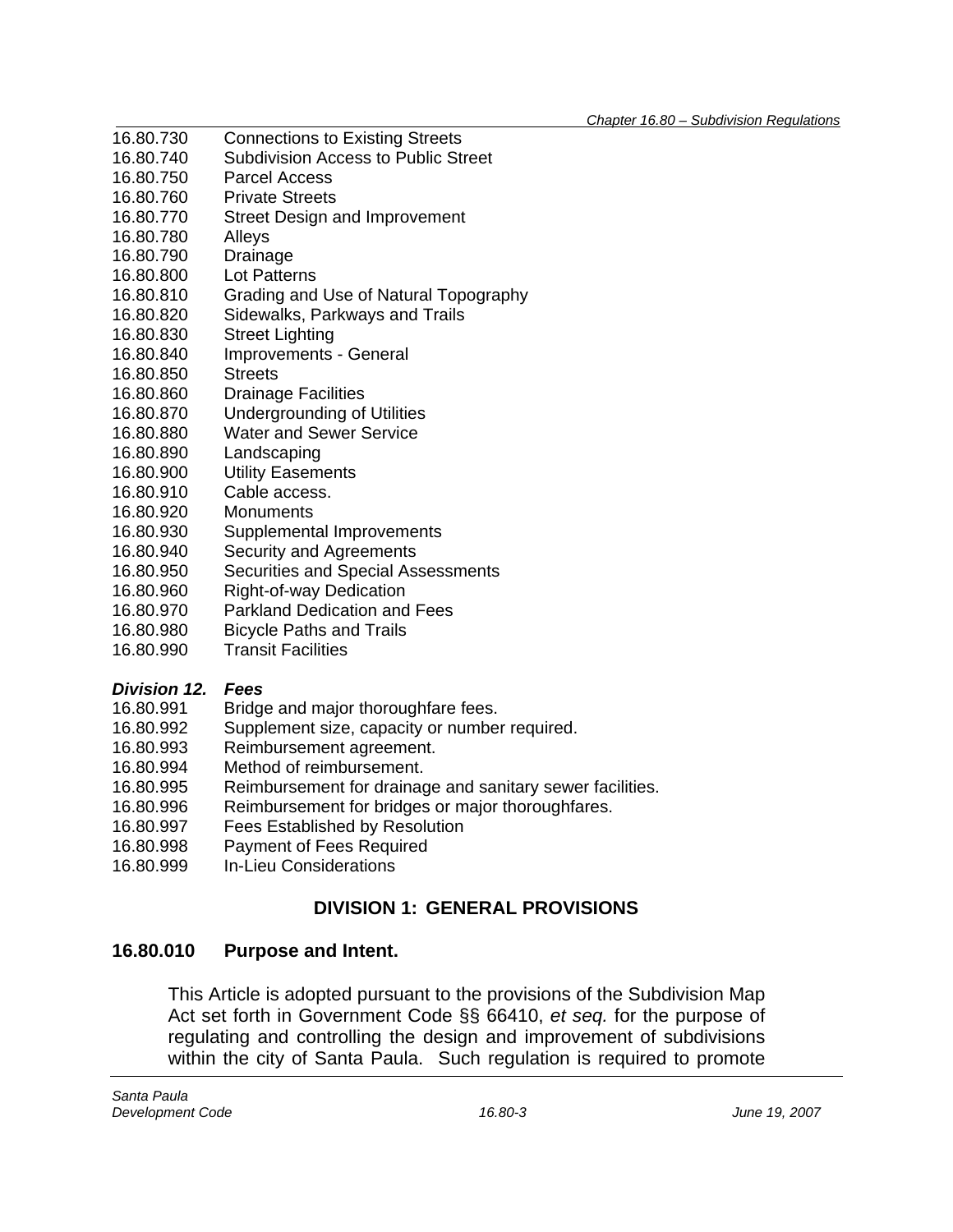the public health, safety, and welfare; to ensure orderly growth and development; encourage appropriate land use; and assist with preserving property value. The regulations set forth in this Article are intended to supplement the Act and must be used in conjunction with the regulations set forth in the Act for all activities associated with subdividing land within the city's jurisdiction. Nothing in this Article is intended to supersede the Act and the Act prevails over any conflicting part of this Article.

### **16.80.020 Definitions.**

Unless the contrary is stated or clearly appears from the context, the following definitions govern the construction of the words and phrases used in this Article. Words and phrases not given a meaning by this Article have the meaning set forth in this Title and the Act.

- A. "Act" means the Subdivision Map Act as set forth in Government Code §§ 66510, *et seq.* and any subsequently adopted amendments or successor statutes. Unless specified otherwise, all citations in this Article to an unspecified code are to the Government Code;
- B. "CEQA" means, collectively, the California Environmental Quality Act (Public Resources Code §§ 21000, *et seq.*), the regulations promulgated thereunder (14 Cal. Code of Regulations §§15000, *et seq.*, the "CEQA Guidelines"), and the City's Environmental Guidelines;
- C. "Condominium conversion project" means the division of real property into common interest, the establishment of a community apartment project, or the conversion of five (5) or more existing dwelling units to a stock cooperative as set forth in Civil Code § 1351.
- D. "Construction," includes, without limitation, design, acquisition of right-ofway, administration of construction contracts and actual construction.
- E. "Director" means the Planning Director, or designee;
- F. "Engineer" means the City Engineer, or designee;
- G. "Lot line adjustment" means an adjustment of an existing lot line between four or fewer adjoining parcels where the land taken from one parcel is added to an adjoining parcel and a greater number of parcels than originally existed is not created.
- H. "Planning Commission" may be used interchangeably with "Advisory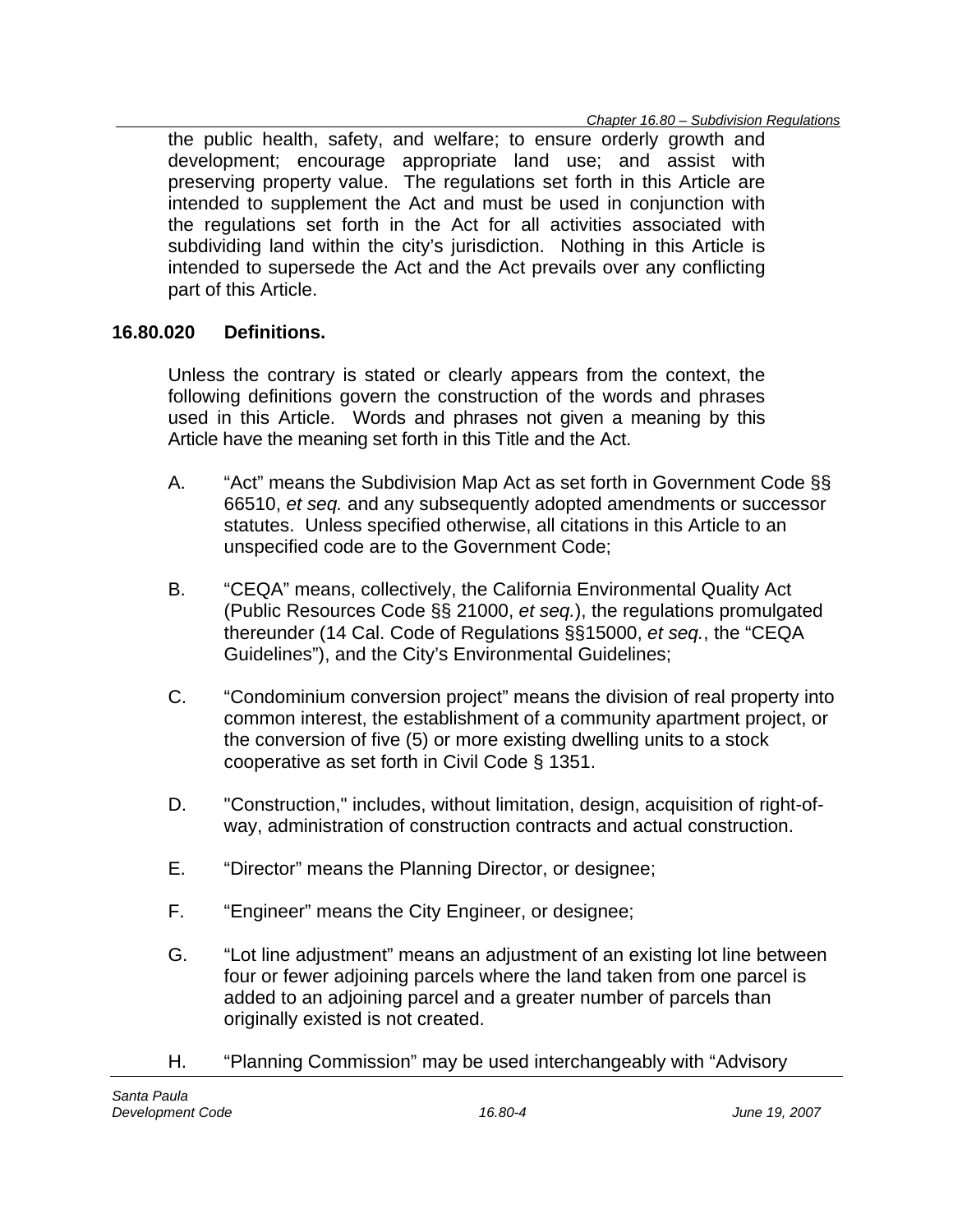Agency" as defined in the Act.

### **16.80.030 Applicability and Exemptions.**

- A. Unless exempt, land subdivisions require one of the following:
	- 1. A tentative map or vesting tentative map;
	- 2. A Final Map; or
	- 3. A parcel map.
- B. In accordance with § 66412, this Article does not apply to the following:
	- 1. Leases of agricultural land for agricultural purposes.
	- 2. Leases of land exclusively for the placement and operation of cellular radio transmission facilities. Establishing such facilities is subject to the city's discretionary approval.
	- 3. Leases of land or granting of easements in conjunction with financing; erecting; and sale or lease of wind-powered electrical generation devices. Establishing such facilities is subject to the city's discretionary approval.
	- 4. Financing or leasing of apartments, offices, stores, or similar spaces within apartment buildings, industrial buildings, commercial buildings, or mobile home parks.
	- 5. Financing or leasing any parcel of land, or portion thereof, in conjunction with construction of commercial or industrial buildings on a single parcel, or the financing or leasing of existing separate commercial or industrial buildings on a single parcel.
	- 6. Mineral, oil, or gas leases.
	- 7. Land dedicated for cemetery purposes under the Health and Safety Code.
	- 8. Any separate assessment under Revenue and Taxation Code § 2188.7.
	- 9. Conversion of a community apartment project or stock cooperative, as defined, respectively, in Business and Professions Code §§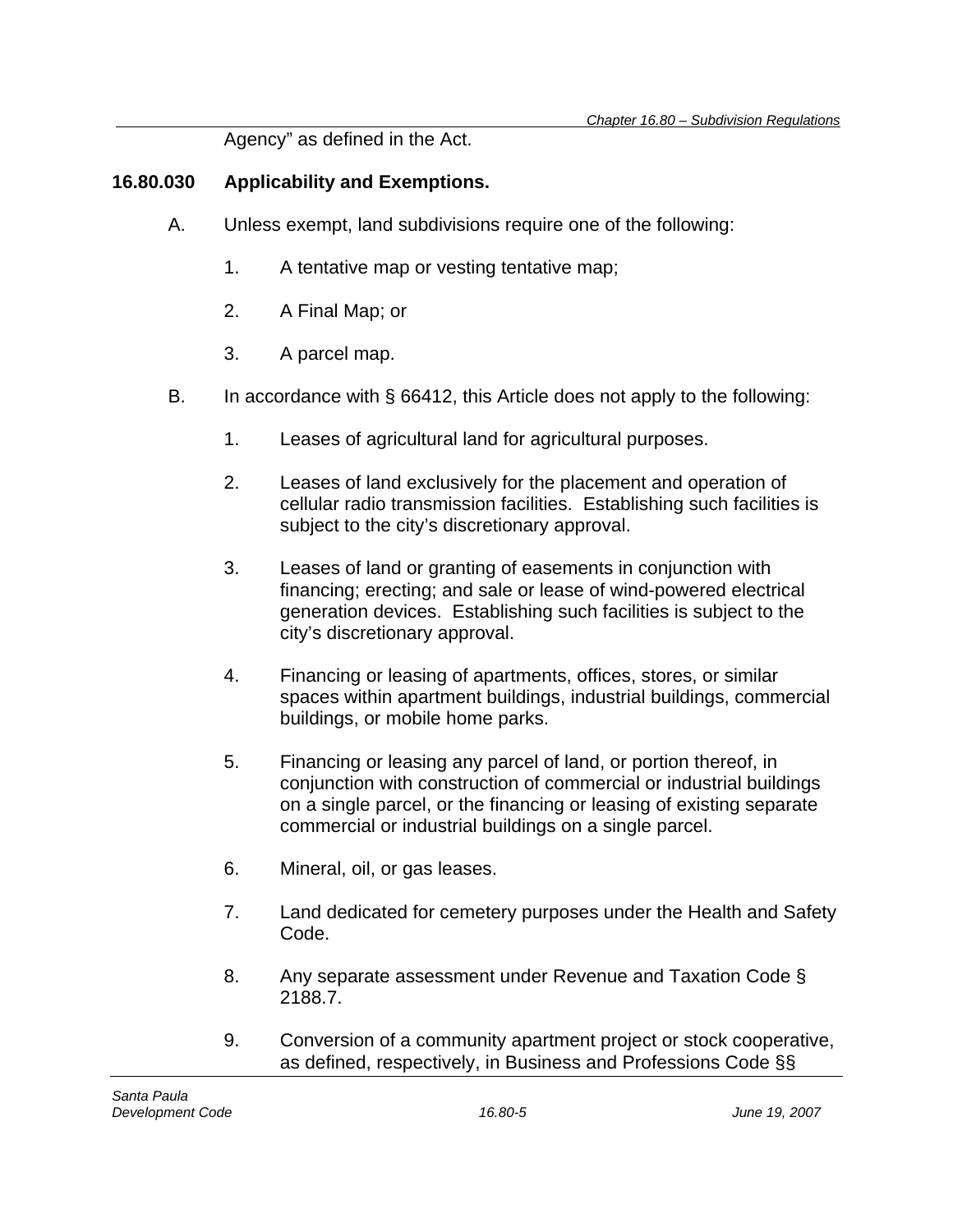11004 and 11003.2, to a condominium, as defined in Civil Code § 783, unless a parcel or Final Map was approved by the city council, and only if the requirements specified in § 66412(g) and (h) are met.

- 10. Subdivisions of four (4) or fewer parcels for constructing removable commercial buildings having a floor area of less than one hundred (100) square feet.
- 11. Construction, financing, or leasing of second dwelling units as authorized by §§ 65852.1 and 65852.2.

### **16.80.040 Modification of Requirements.**

- A. The Planning Commission may modify the requirements of this Article for a specific application when, in its opinion, the land involved in the subdivision is of such size and shape, or is subject to such title limitations, or is affected by such topographical location or conditions, or is to be devoted to such use that it is impossible or impractical for the subdivider to fully conform to the regulations contained in this Article.
- B. Such modification may be made only as reasonably necessary or expedient, provided modification ensures conformity with the spirit and purpose of the Act and this Title.
- C. Any request for a modification must be made in conjunction with a subdivision application and be reviewed by the planning department before a recommendation is made to the Planning Commission.

### **16.80.050 Maps Required.**

- A. A tentative and final map is required for all subdivisions creating five or more parcels, five or more condominiums, a community apartment project containing five or more parcels, or for conversion of a dwelling to a stock cooperative containing five or more dwelling units, except where:
	- 1. The land before division contains less than five acres, each parcel created by the division abuts upon a maintained public street or highway and no dedications or improvements are required by the legislative body;
	- 2. Each parcel created by the division has a gross area of twenty acres or more and has an approved access to a maintained public street or highway;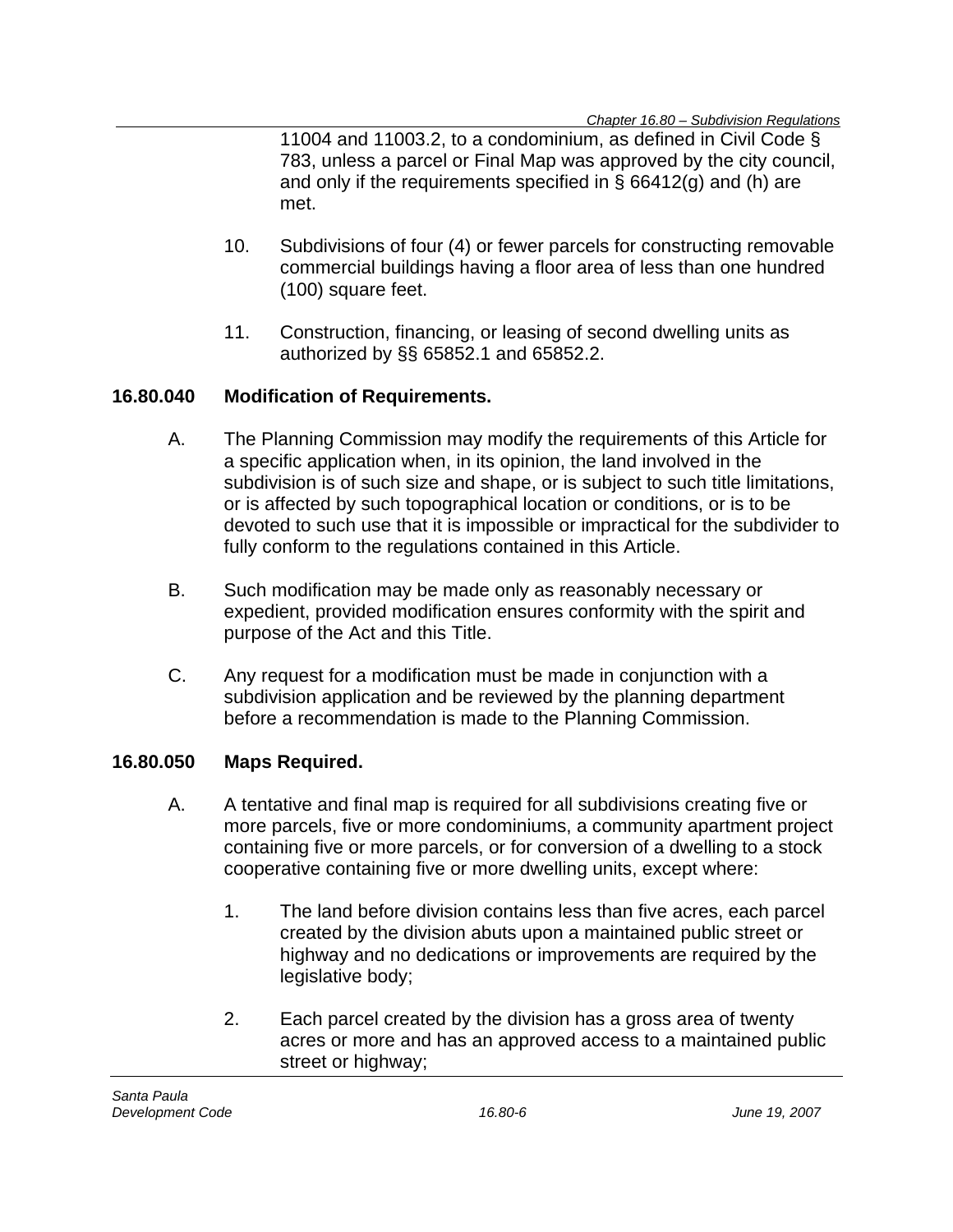- 3. The land consists of a parcel or parcels of land having approved access to a public street or highway which comprises part of a tract of land zoned for industrial or commercial development, and which has the approval of the governing body as to street alignments and widths; or
- 4. Each parcel created by the division has a gross area of not less than forty acres or is not less than a quarter of a quarter section.
- B. A tentative and final parcel map is required for subdivisions (to which this Article applies) that create four or less parcels; lot line adjustments; and those subdivisions described above, except that the parcel map requirement may be waived as provided in this Article. (Ord. 1172, 2007)

## **16.80.060 Fees and deposits.**

All persons submitting maps as required by this Article must pay all fees and deposits as provided by city council resolutions establishing fees and deposits.

## **16.80.070 Plan checking and inspection costs for revisions.**

Costs incurred by the city for the checking of plans or calculations or inspection as a result of revisions to the approved plans must be borne by the subdivider at actual cost. The city may require a deposit to be applied toward actual costs.

## **DIVISION 2: TENTATIVE MAPS**

## **16.80.080 Application Requirements.**

At a minimum, each tentative map submitted to the city must contain the following information:

- A. The tract number of a subdivision.
- B. The date, north arrow, and scale.
- C. A sufficient legal description of the land to define the boundaries of the proposed division of land.
- D. A key map indicating the location of the proposed division of land in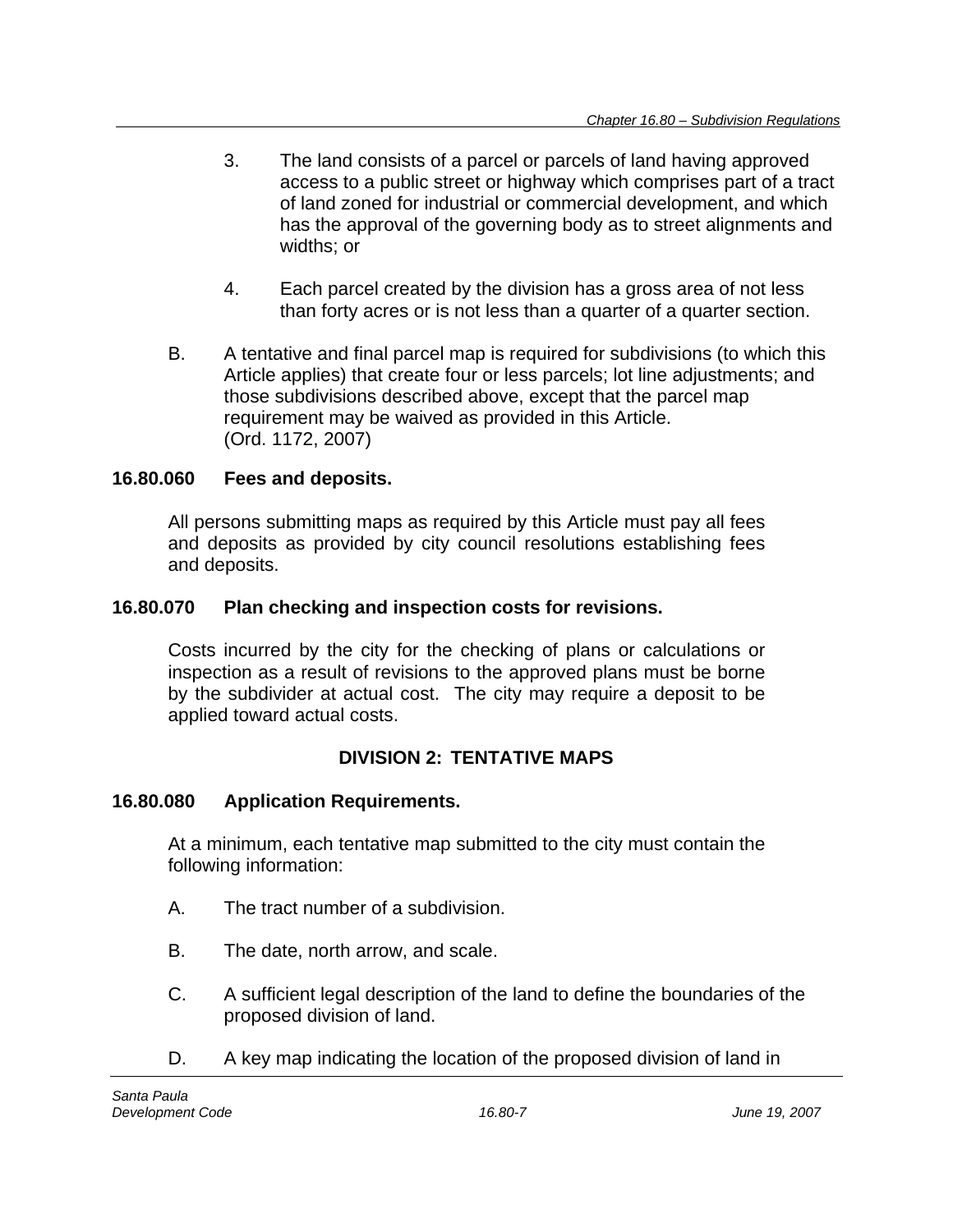relation to the surrounding area.

- E. The name and address of the record owner, the subdivider, and the civil engineer or licensed surveyor under whose direction the map was prepared, including the registration number of the engineer or surveyor and the names and addresses of all operators of the utility systems of the subdivision.
- F. The existing topography of land proposed to be divided using contour intervals as follows:
	- 1. One (1) foot when the slope of the ground is less than 5%;
	- 2. Two (2) feet when the slope of the ground is between 5% and 10%;
	- 3. Five (5) feet when the slope of the ground is between 10% and 25%; and
	- 4. Ten (10) feet when the slope of the ground is greater than 25%.
- G. At least every fifth contour of topography described above must be clearly labeled and indicated so as to be distinctive. Contours of adjacent land must also be shown whenever the surface features of such land affect the design and/or improvement of the proposed division. The tentative map must contain a statement by the person preparing the map stating the source of information used to develop the contours shown on the map.
- H. The approximate location and outline to scale of each building or structure on the property proposed for division. Buildings or structures on adjacent property must also be shown if such buildings or structures affect the design of the proposed subdivision. Each building shown must be identified by house number or other identifying feature, including a notation on each building, structure, fence, wall, tree row, and land use to be retained.
- I. The approximate location of all areas subject to inundation or storm water overflow and the location, width, and direction of flow of each watercourse and existing flood control district channels within 1/2 mile of the exterior boundaries of the subdivision.
- J. Descriptions of the proposed source of water supply and the proposed method of sewage disposal.
- K. A proposed method and plan for storm water disposal in accordance with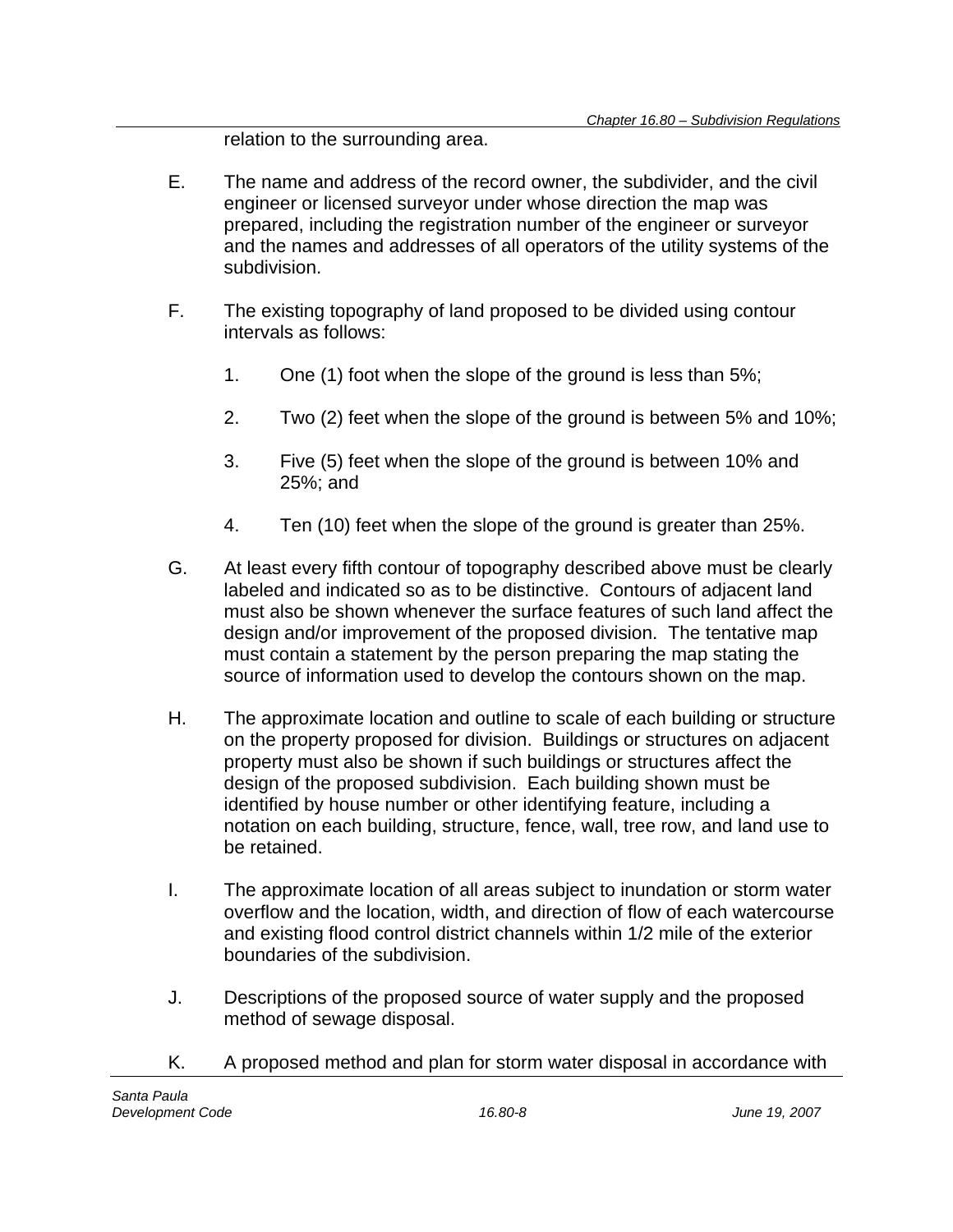the Ventura County Storm Water Urban Impact Mitigation Plan ("SQUIMP") requirements.

- L. The approximate location of each area covered by trees, with a statement of the nature of the cover and the kind and approximate location of all trees standing within the boundaries of proposed public rights-of-way.
- M. The location, width, approximate grade, and curb radii of all existing and proposed streets and highways within and adjacent to the proposed subdivision.
- N. The width, purpose, and approximate location of all existing and proposed easements or rights-of-way, whether public or private, within and adjacent to the proposed subdivision, as well as the approximate radius and arc length of each centerline curve.
- O. The approximate lot layout and the approximate dimensions and net area of each lot and building site. Engineering data must show the approximate finished grading of each lot, the preliminary design of all grading, the elevation of proposed building pads, the top and toe of cut and fill slopes to scale, and the number of each lot. All lot lines must be located at the top of the slopes.
- P. The proposed areas for public use.
- Q. The angle of intersecting streets or highways if such angle deviates from a right angle by more than 4 degrees.
- R. The location of all cut and fill slopes, or a separate grading plan.
- S. Each street shown by its actual street name or by a temporary name or letter for purpose of identification until the proper name of such street is determined.
- T. The name or names of any geologist or soils engineer whose services were required in the preparation of the design of the tentative map.
- U. A geologic soils report prepared by a civil engineer, registered by the state of California, based upon adequate test borings or excavations, unless the Engineer or designee determines that, due to information the Engineer has regarding the qualities of the soil of such subdivision or lot, no preliminary analysis is necessary.
	- 1. If the preliminary soil report indicates the presence of critically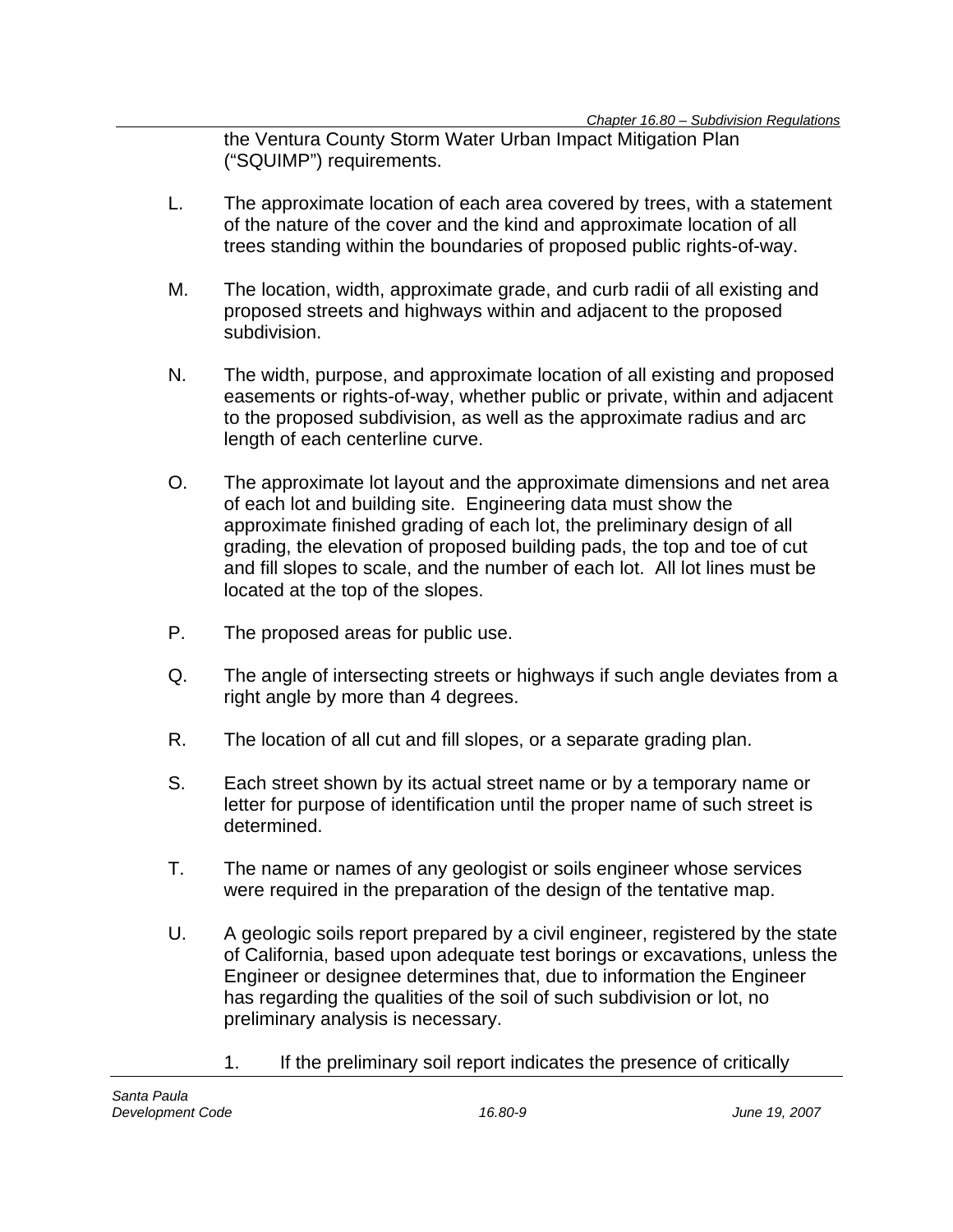expansive soils or other soil problems which, if not corrected, would lead to structural defects, the person filing the tentative map must submit a soils investigation of each lot within the subdivision, prepared by a California-registered civil engineer, who must recommend corrective action likely to prevent structural damage to each dwelling proposed to be constructed on the expansive soil.

- 2. The Engineer, or designee, must approve the soils investigation if determined that the recommended action is likely to prevent structural damage to each dwelling to be constructed. and must require that the approved recommended action be incorporated in the construction of each dwelling as a condition to the issuance of a building permit.
- V. A geologic hazards report, if the Engineer finds that a written geological hazards report is necessary to determine whether the property to be divided is subject to an existing or potential geological hazard. Such report is prepared by a registered engineering geologist and must state:
	- 1. Whether the proposed plan is feasible;
	- 2. Proposed solutions for all known hazardous conditions or problems;
	- 3. The location and lot numbers of any test borings;
	- 4. The effect of the geology on the proposed development and on adjacent properties; and
	- 5. A description of specific locations in which development may create hazardous conditions.
- W. Through the application review process, the Engineer or Director may require that additional information be included on the tentative map to provide important or necessary disclosures or other information.

## **16.80.090 Filing and Initial Review**

- A. Tentative maps must be filed with the Director on forms provided by the Planning Department and in accordance with procedures established by that Department.
- B. The Director and Engineer will preliminarily review the tentative map application for completeness and required compliance with CEQA. Within thirty (30) days after receiving a tentative map application, the Director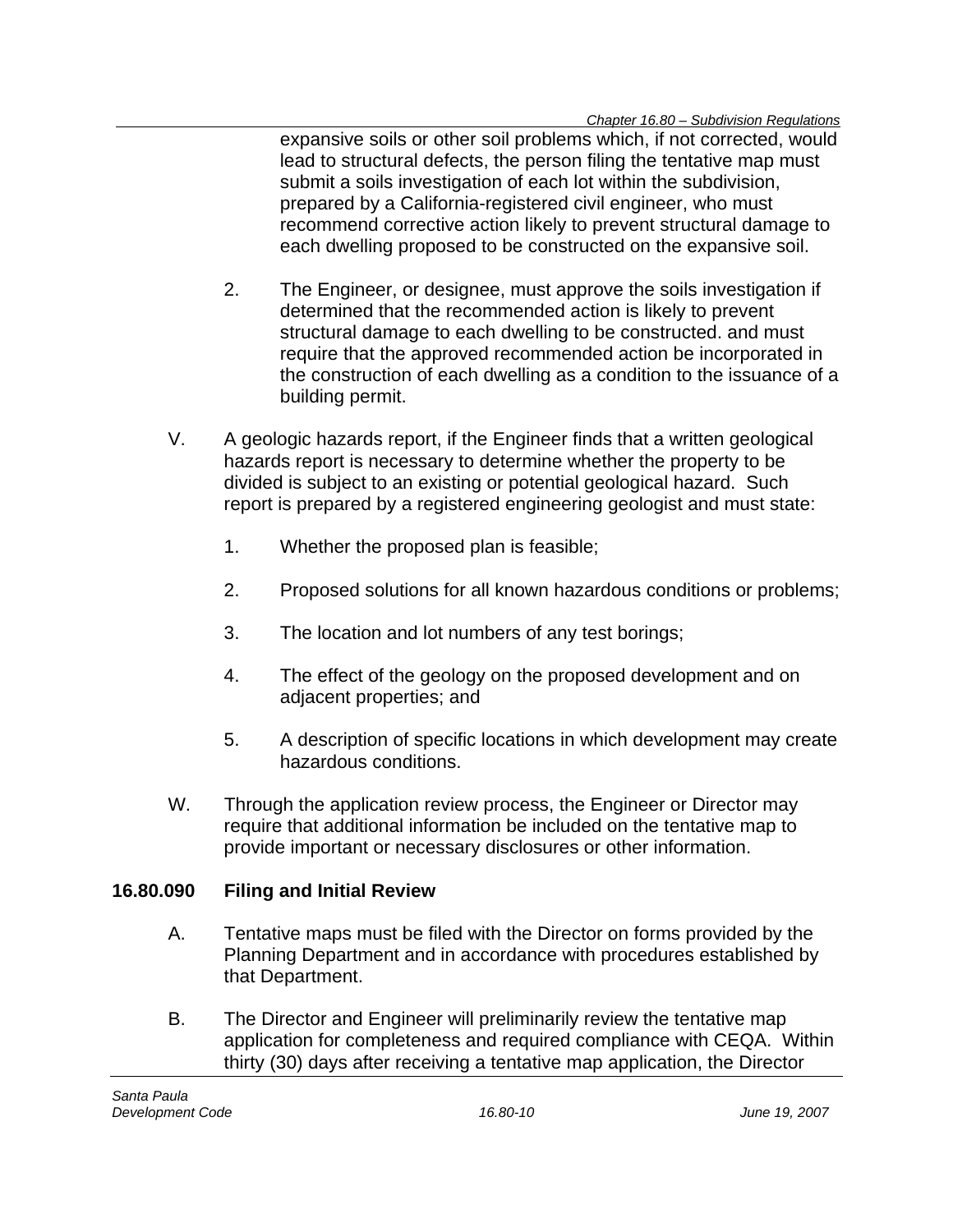must inform the applicant in writing whether the application is deemed complete.

### **16.80.100 Notifying other Agencies**

The Director must send notice of the tentative map application to other city departments, schools, utility companies, and other agencies that may have an interest in the tentative map application for the purpose of receiving comment from those departments, companies, and agencies.

### **16.80.110 School district notification.**

Within ten (10) days after a tentative map is filed, the Director must send notice to the governing board of any elementary, high school or unified school district within the boundaries of which the subdivision is proposed to be located. Such notice must contain information about the location of the proposed subdivision, the number of units, density and any other information which would be relevant to the affected school district. Failure of the school district to respond within twenty (20) days after receiving notice is deemed approval of the proposed subdivision by the school district.

#### **16.80.120 Development Review**

- A. Upon deeming an application complete, the Director must forward the tentative map and any associated applications to the Design Review Committee for review in accordance with this code.
- B. The Design Review Committee will review and evaluate each tentative map for compliance with this Title, the General Plan, any applicable Specific Plan or Planned Development, the Act, and the city's development policies.
- C. The Director will report to the Planning Commission identifying the extent to which the tentative map complies with this Article and recommending that the Planning Commission approve, conditionally approve, or deny the tentative map application.

### **16.80.130 Planning Commission Review and Action**

- A. The Planning Commission must hold a public hearing in accordance with this chapter to consider the tentative map application.
- B. At the conclusion of the public hearing, the Planning Commission must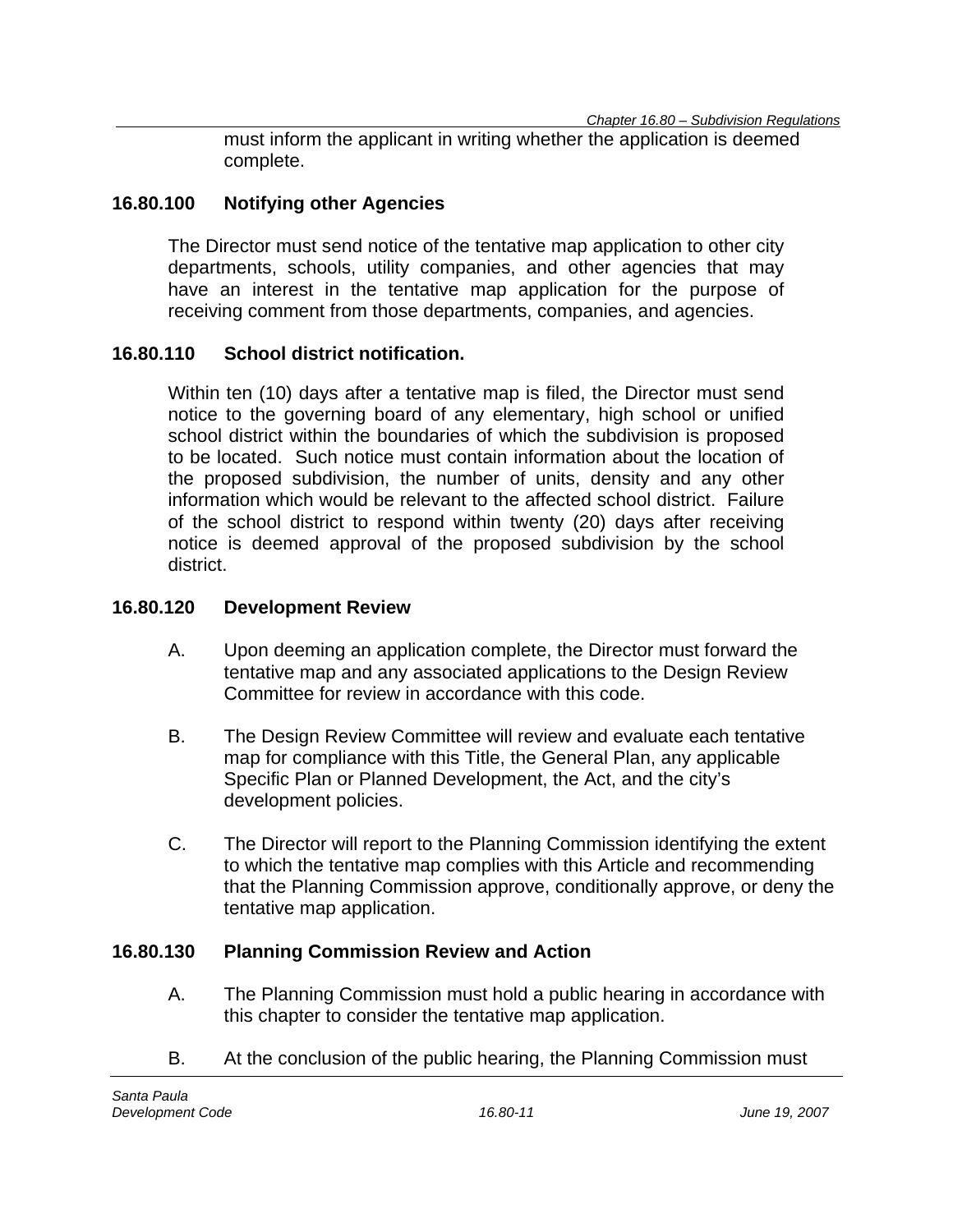determine the extent to which the tentative map complies with this Article and recommend to the City Council whether to approve, conditionally approve, or deny the tentative map application.

### **16.80.140 City Council Review and Action**

- A. Upon receiving the Planning Commission's recommendation, the city clerk will schedule a public hearing before the City Council in accordance with this Title.
- B. During the hearing, in addition to any other evidence, the City Council will consider the Planning Commission's recommendation.
- C. At the conclusion of the public hearing, the City Council must determine the extent to which the tentative map complies with this Article and approve, conditionally approve, or deny the tentative map application.

### **16.80.150 Time Limit for Taking Action**

All actions by the Director, Planning Commission, and City Council must occur within the time limits specified in §§ 66452.1 and 66452.2 and Public Resources Code § 21151.5.

### **16.80.160 Required Findings**

- A. In acting to approve or conditionally approve a tentative map, together with the provisions for its design and improvement, the City Council must find that the proposed subdivision is:
	- 1. Consistent with the Santa Paula General Plan;
	- 2. Consistent with any applicable Specific Plan or Planned Development;
	- 3. Consistent with the provisions of this Title;
	- 4. In the interest of public health and safety; and
	- 5. Is a necessary prerequisite to the orderly development of the surrounding area.
- B. The findings apply to the entire subdivision; to each proposed parcel within the subdivision; and any designated remainder parcel.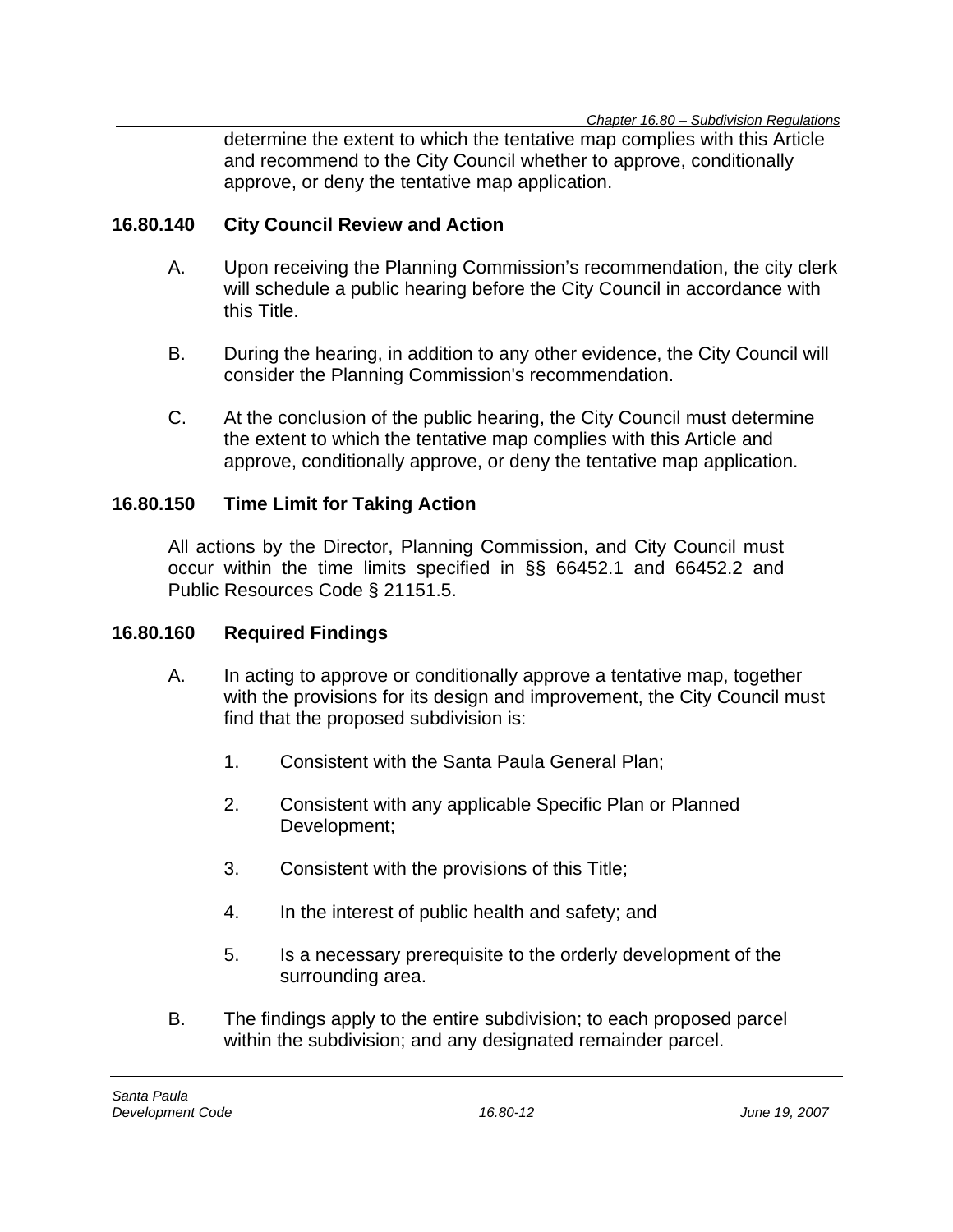C. For condominium conversions, the City Council must make the additional findings as set forth in this Article.

### **16.80.170 Mandatory Denial.**

- A. A tentative map application must be denied if the City Council finds any of the following findings consistent with § 66474:
	- 1. The proposed map, or the design or improvement of the proposed subdivision, is not consistent with the General Plan or Specific Plans as specified by § 65451;
	- 2. The proposed map, or the design or improvement of the proposed subdivision, is not consistent with an applicable General Plan or Specific Plan;
	- 3. The site is not physically suitable for the type of development proposed;
	- 4. The site is not physically suitable for the proposed density of development proposed;
	- 5. The design of the subdivision or the proposed improvements will likely cause substantial environmental damage or substantially and unavoidably injure fish or wildlife or their habitat;
	- 6. The design of the subdivision or type of improvements will likely cause serious public health or safety problems;
	- 7. The design of the subdivision or the type of improvements will conflict with easements, acquired by the public at large, for access through or use of property within the proposed subdivision. The City Council may approve a tentative map, however, if it finds that alternative easements will be provided, and that these will be substantially equivalent to the ones previously acquired by the public. All easements must be recorded or established by court order; or
	- 8. The proposed subdivision is not consistent with all applicable provisions of this Title.

## **16.80.180 Additional Findings for Denial.**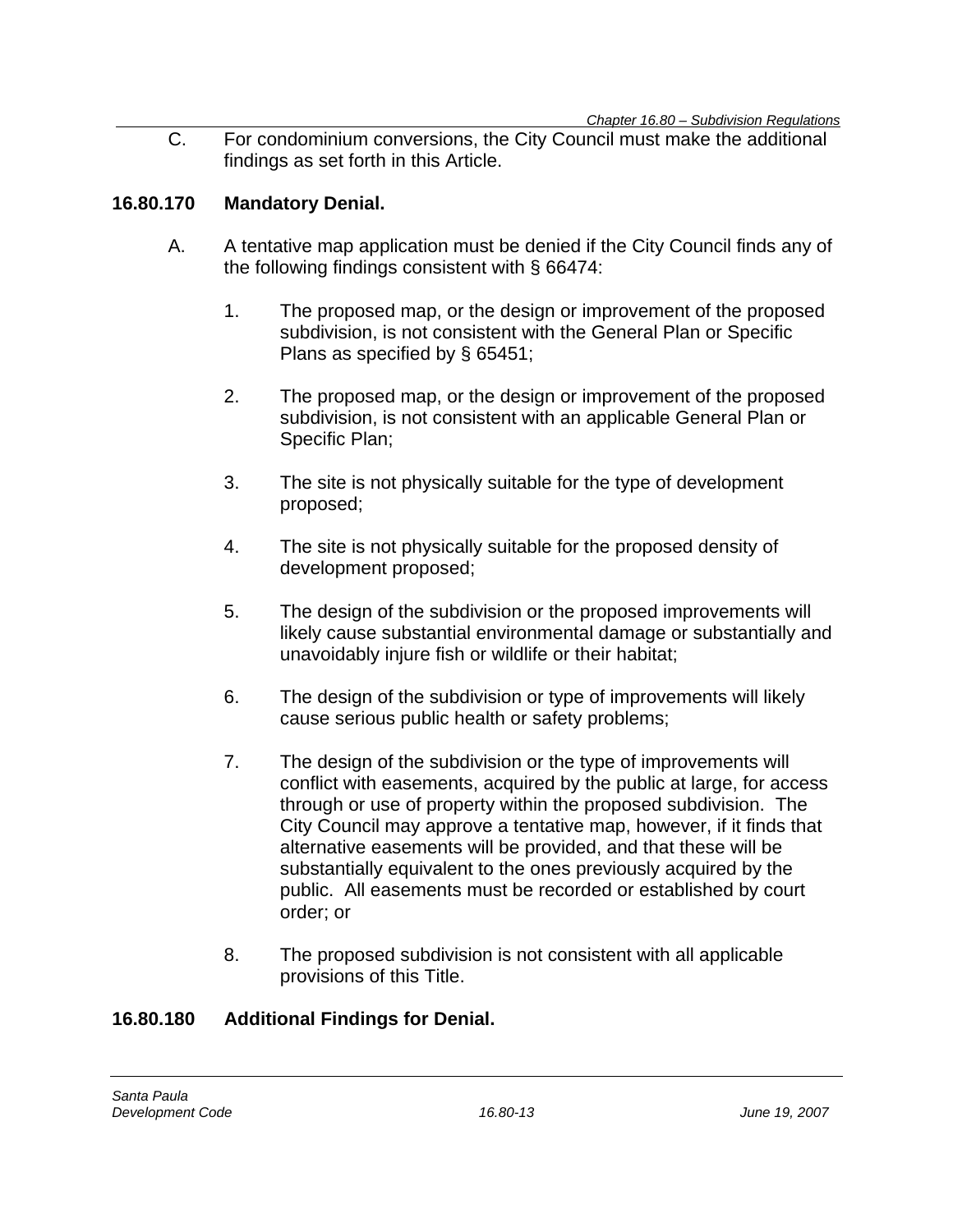The City Council may also deny a proposed tentative map based on any of the following findings:

- A. The proposed subdivision is not compatible with surrounding development in terms of density, patterns of development, access, or other consideration;
- B. The city's cost of providing infrastructure support or services outweigh any benefits associated with the subdivision.

### **16.80.190 Denials under California Land Conservation Act of 1965.**

- A. The City Council may deny a proposed tentative map if the land is subject to a contract entered into pursuant to the California Land Conservation Act of 1965 (Government Code §§ 51200 *et seq*.) and the resulting parcels following a subdivision of that land would be too small to sustain their agricultural use.
- B. For purposes of this section, land is presumed to be in parcels too small to sustain their agricultural use if the land is: less than ten acres in size in the case of prime agricultural land; or less than forty acres in size in the case of land which is not prime agricultural land.
- C. For purpose of this section, agricultural land is presumed to be in parcels large enough to sustain their agricultural use if the land is: at least ten acres in size in the case of prime agricultural land; or at least forty acres in size in the case of land which is not prime agricultural land.
- D. A subdivision with parcels smaller than those specified in this section may be approved if either of the following findings are made:
	- 1. The parcels can nevertheless sustain an agricultural use permitted under the contract, or are subject to a written agreement for joint management pursuant to Government Code § 51230.1, provided that the parcels which are jointly managed total at least ten acres in size in the case of prime agricultural land or forty acres in size in the case of land which is not prime agricultural land.
	- 2. One of the parcels contains a residence and is subject to Revenue and Taxation Code § 428; the residence has existed on the property for at least five years; the landowner has owned the parcels for at least ten years; and the remaining parcels shown on the map are at least ten acres in size if the land is prime agricultural land, or at least forty acres in size if the land is not prime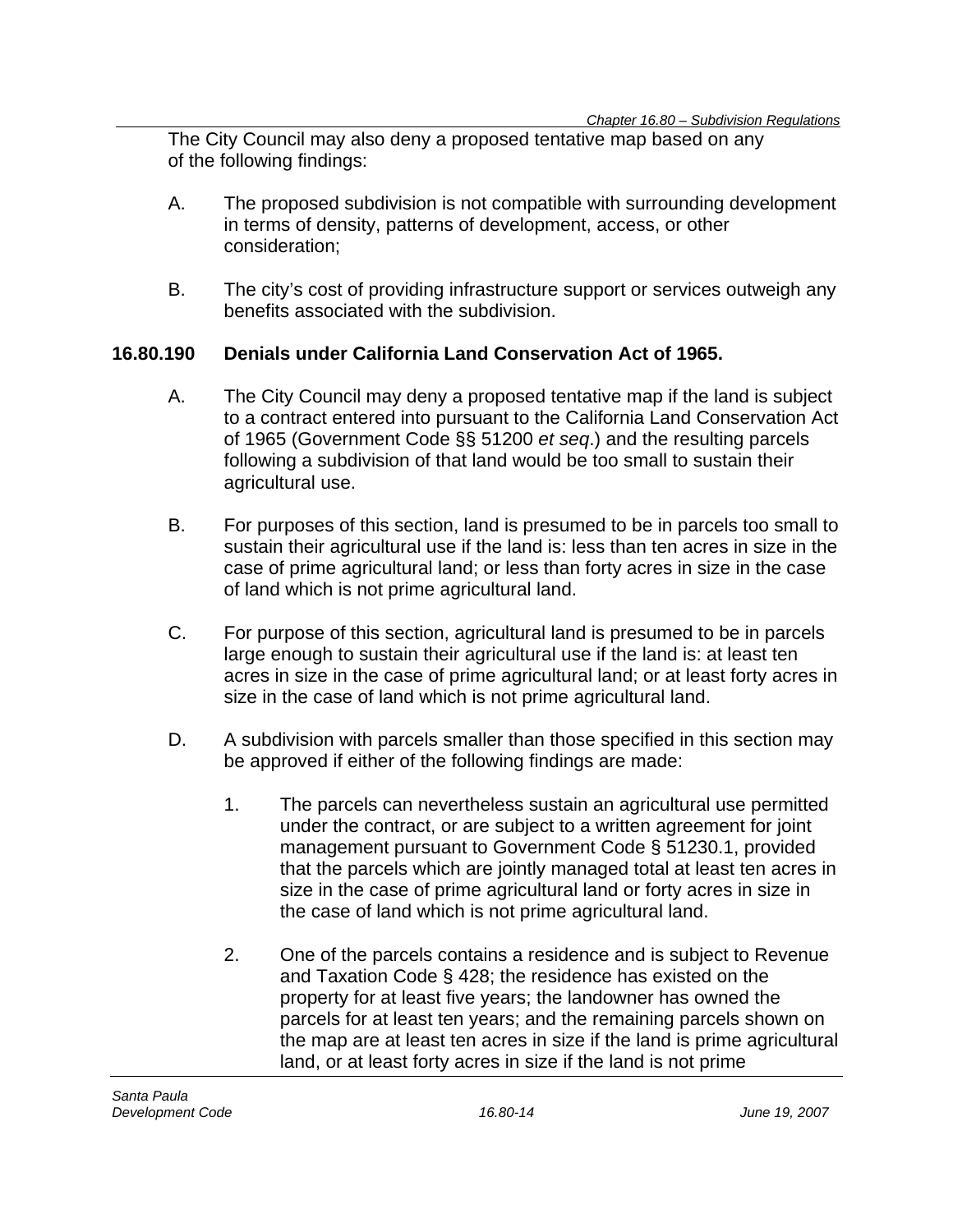agricultural land. In such case, no other homesite parcels may be created on any remaining parcels under contract for at least ten years following the creation of a homesite parcel pursuant to this section.

- E. This Section does not apply to land subject to a contract when any of the following occurred:
	- 1. A local agency formation commission approved annexation of the land to the city and the city will not succeed to the contract as provided in Government Code §§ 51243 and 51243.5;
	- 2. Written notice of nonrenewal of the contract was served before March 7, 1985, as provided in Government Code § 51245;
	- 3. Written notice of nonrenewal of the contract was served on or after March 7, 1985, as provided in Government Code § 51245, and, as a result of that notice, there are no more than three years remaining in the term of the contract;
	- 4. The city council granted tentative approval for cancellation of the contract as provided in Government Code § 51282.

## **16.80.200 Conditions of Approval**

In acting to approve a tentative map, the City Council may impose conditions on map approval in accordance with the Act and this Title to, among other things, achieve the objectives of the General Plan, ensure consistency with the provisions of this Code, and mitigate against adverse environmental impact.

## **16.80.210 Finality of Action**

The decision of the City Council to approve, conditionally approve, or deny a tentative map is final and, unless otherwise specified, effective upon the date such decision is rendered.

### **16.80.220 Changes to an Approved tentative map or Conditions**

- A. The following changes to an approved tentative map may be requested:
	- 1. Adjustments to the locations of lot lines and improvements, provided no new lots are created.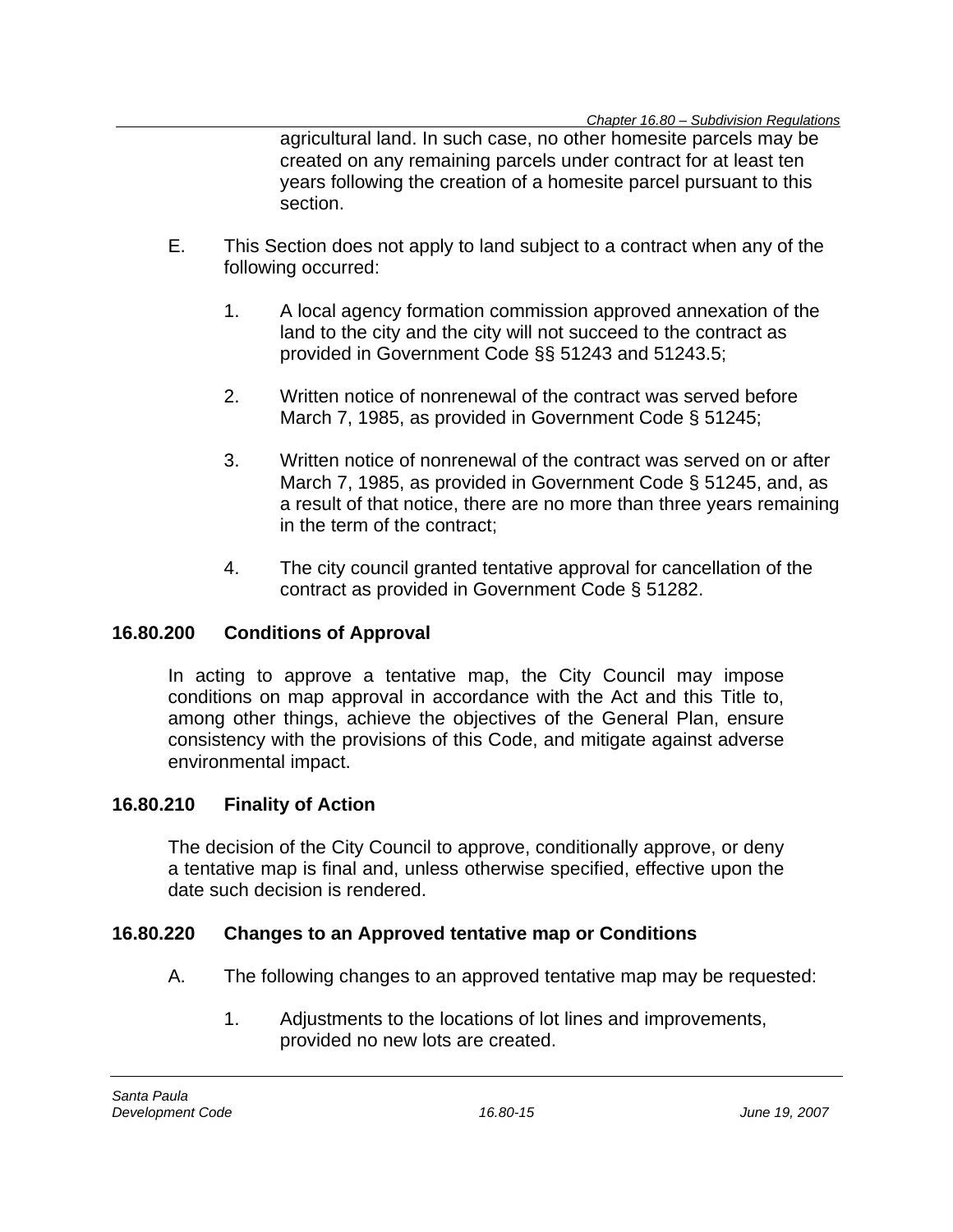- 2. Reduction in the number of approved lots.
- 3. Any changes to the conditions of approval.
- B. Changes other than as set forth in this Section requires a new tentative map application.
- C. A subdivider may request changes to an approved tentative map or its conditions of approval before the city records the map. Such a request must be made on forms provided by the Director and be accompanied with payment of required fees.
- D. The application for a change to an approved tentative map or map conditions is processed in the same manner as the tentative map.
- E. The City Council must make the following findings, as applicable, to make any proposed changes to a previously approved tentative map:
	- 1. A material mistake of facts was made in the deliberations leading to the original approval; or
	- 2. A change of circumstances has occurred which affects conditions related to the original approval.
- F. Modification of an approved tentative map or its conditions of approval does not extend the time limits applicable to the filing of a Final Map.

## **16.80.230 Expiration and Extensions of Time**

- A. Except as otherwise specified by a development agreement or pursuant to § 66452.6(a)(1), a tentative map expires twenty-four (24) months after the date the map was approved.
- B. The person filing the tentative map may request an extension, pursuant to Government Code § 66452.6(e), or stay, pursuant to Government Code § 66452.6(c) of an approved tentative map by filing a written application with the Director before the map's expiration date. The application must state the reasons for requesting the extension or stay. Such application must be filed at least fifteen (15) days before the tentative map's expiration date.
- C. The Planning Commission will either approve, conditionally approve or deny extension requests. Within forty (40) days after receiving an application for a stay, the Planning Commission must either approve the requested stay for a period not exceeding five (5) years or deny the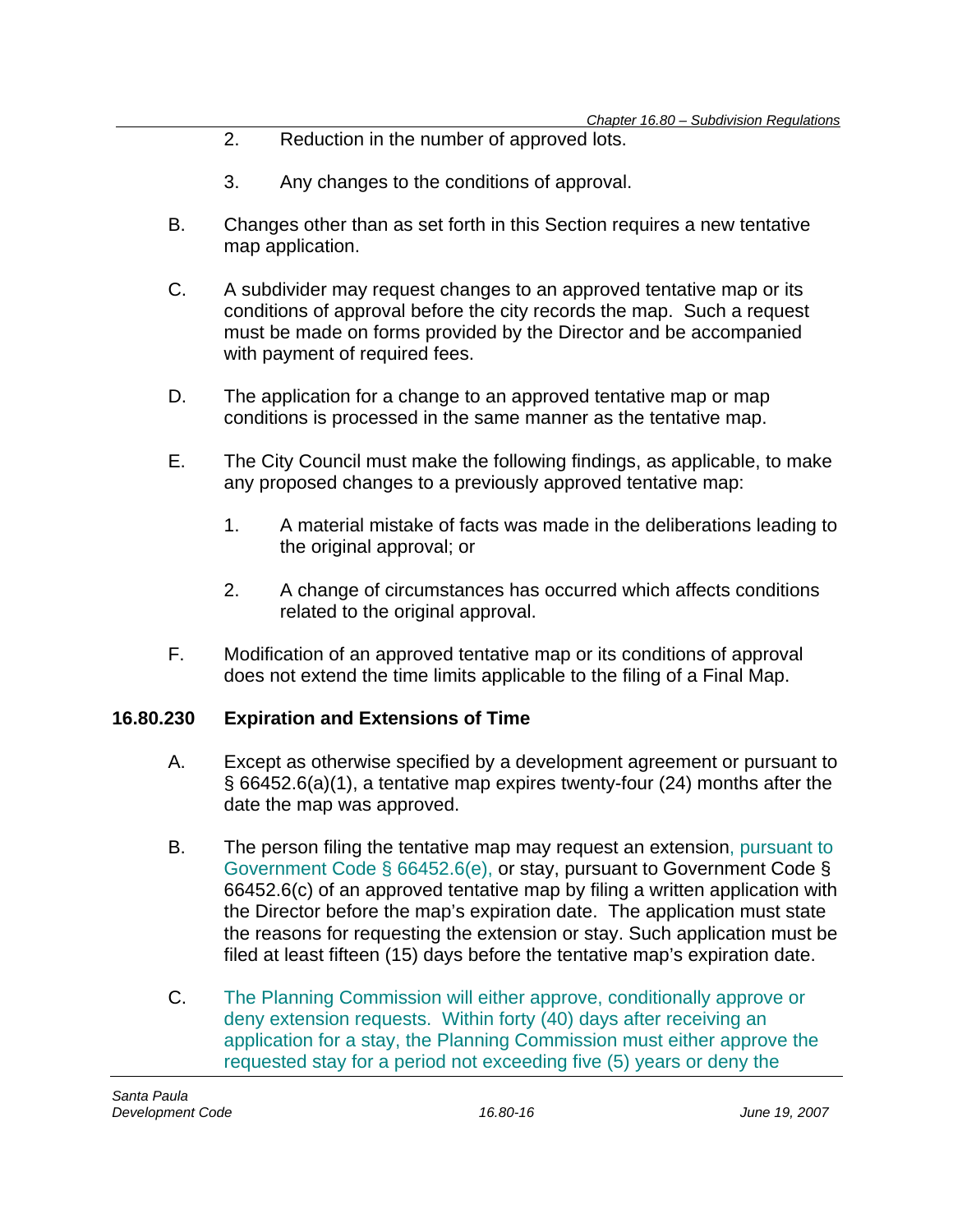application.

- D. Each extension of tentative map approval or conditional approval may be allowed for a period not exceeding one (1) year from the anniversary date of the map's original approval. The total time of extensions cannot exceed five (5) years. A stay may be for the period of time during which a lawsuit involving the tentative map is or was pending in a court of competent jurisdiction, not to exceed five (5) years. The ultimate length of the extension or stay must be consistent with the Act.
- E. Modifications of a tentative map after approval or conditional approval cannot extend the time limits imposed by this Section, unless an extension or stay is specifically granted.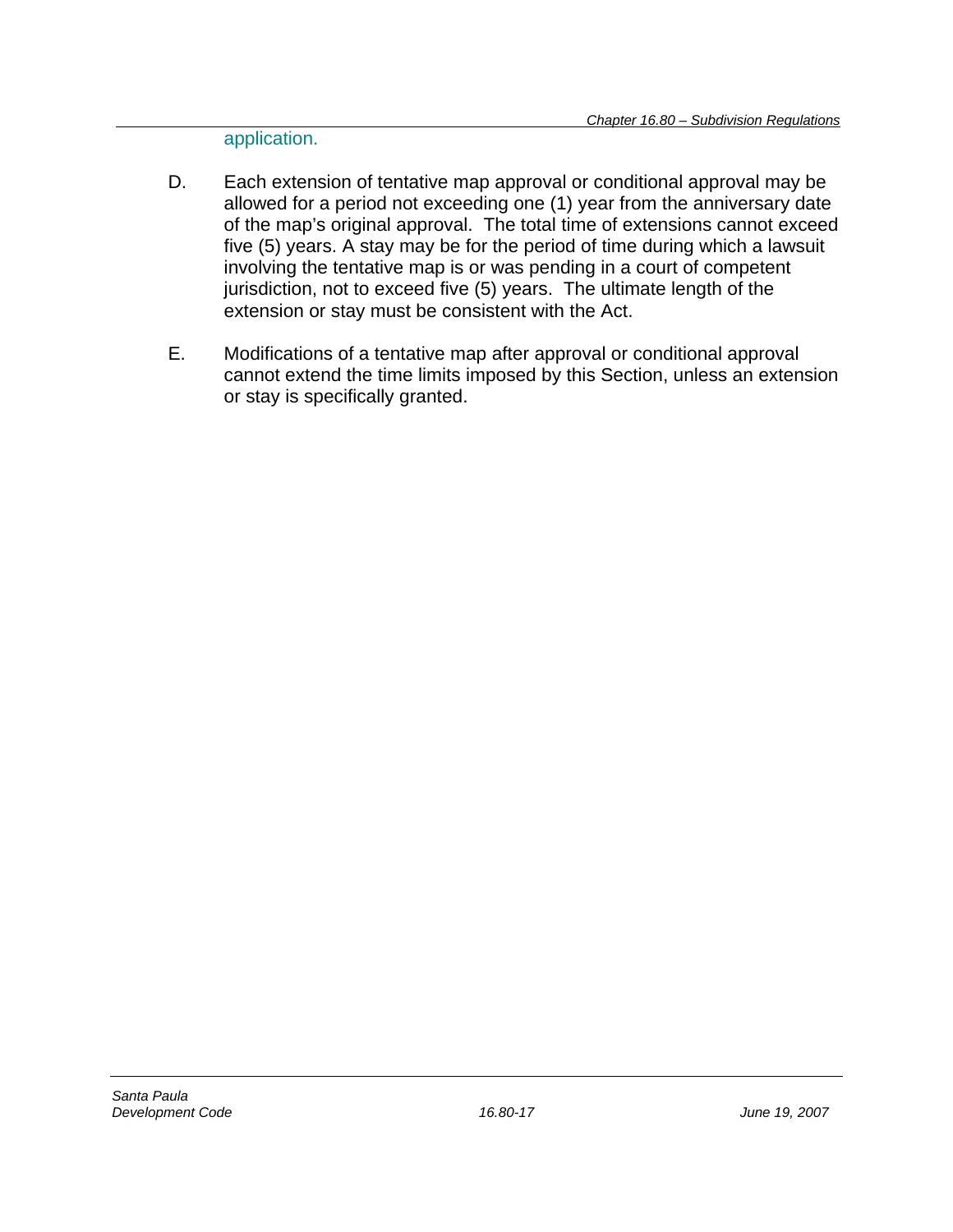## **DIVISION 3: VESTING TENTATIVE MAPS**

### **16.80.240 Applicability**

A Vesting tentative map may be filed for either a residential or nonresidential development project. Whenever a provision of this Title or the Act requires the filing of a tentative map or parcel map, a Vesting tentative map may be filed in accordance with the provisions of this Division.

### **16.80.250 Application Requirements**

- A. A vesting tentative map is filed using the same form, accompanying reports, and data as a tentative map, with the following additional requirements:
	- 1. Identification. At the time a Vesting tentative map is filed, it must have printed conspicuously on its face the words "Vesting Tentative Map."
	- 2. Right-of-way. The map must show proposed street widenings and extensions; existing and proposed sidewalks and curb cuts; existing and proposed fire hydrants within 300 feet of the project perimeter; and existing utility poles.
	- 3. Site and Buildings. Information must be provided regarding the type and use of all buildings, both existing and proposed; location of buildings to be removed; square footage of each floor, building, lot, and total project; all facilities and accessory structures related to underground utilities and street lighting; all mechanical equipment on the buildings or on the site; appropriate screening methods and materials; and the location and screening of outdoor trash and storage areas.
	- 4. Parking and Circulation (if applicable). Information must provided regarding the parking spaces to be provided, with total number of spaces given; wheel stops or curb substitute; parking space striping; handicap parking; ingress and egress to include all private drives; and pedestrian walkways.
	- 5. Landscaping (if applicable). Diagrams must be provided showing and identifying all existing trees; existing and proposed landscaped areas in terms of proposed plants by type, size, spacing, and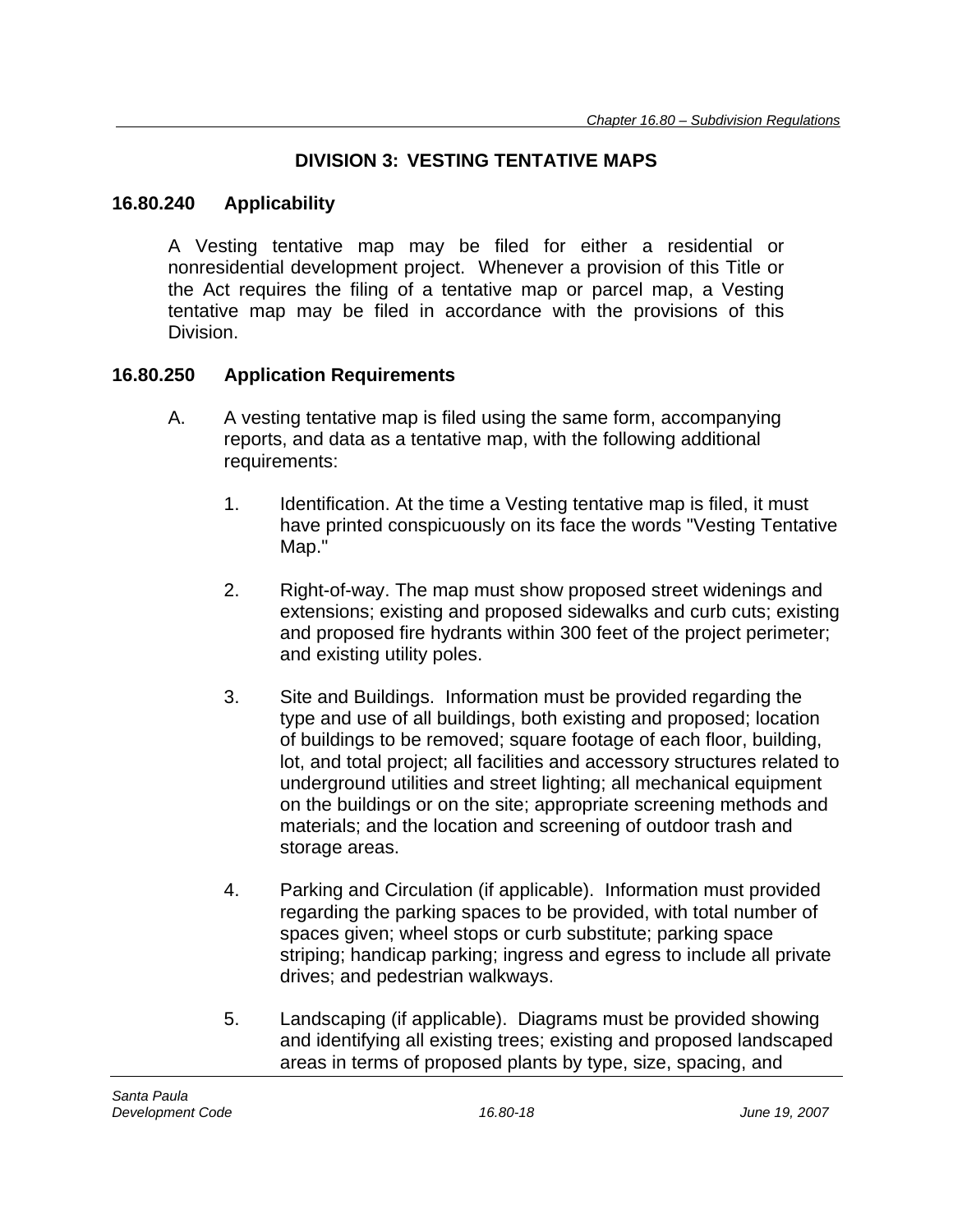number; screening of adjacent properties, if required; and square footage of common usable and private open space (patio) areas, where such is required by this Title.

- 6. Floor Plans. Dimensioned preliminary floor plans must be provided for each proposed use.
- 7. Building Elevations, with Grading. Diagrams must provided to show two (2) cross-section lines that clearly portray buildings and grading concepts; natural grade (dotted lines) and finished grade (solid lines); preliminary renderings of front, right side, left side, and rear elevations of all buildings; building height in feet and stories; proposed construction materials; and the proposed colors of all buildings.
- B. Through the application review process, the Director or Engineer may require that additional information be included with the vesting tentative map to provide important or necessary disclosures or other information.

## **16.80.260 Processing Vesting Tentative Maps.**

Except as they specifically differ in this Division, procedures for processing a vested tentative map are the same as for processing a tentative map including, without limitation, filing, review, notification, planning commission consideration, city council approval, final decisions, changes after approval, expiration, and renewal.

## **16.80.270 Finality of Action**

The decision of the City Council to approve, conditionally approve, or deny a vesting tentative map is final and, unless specified otherwise, becomes effective upon the date such decision is rendered.

## **16.80.280 Development Rights Vested**

- A. The approval of a vesting tentative map confers a vested right to proceed with development on recorded lots in substantial compliance with the ordinances, policies, and standards in effect on the date that the map is approved.
- B. The city may condition or deny a permit, approval, extension, or entitlement pursuant to the approved vesting map if the City Council determines any of the following: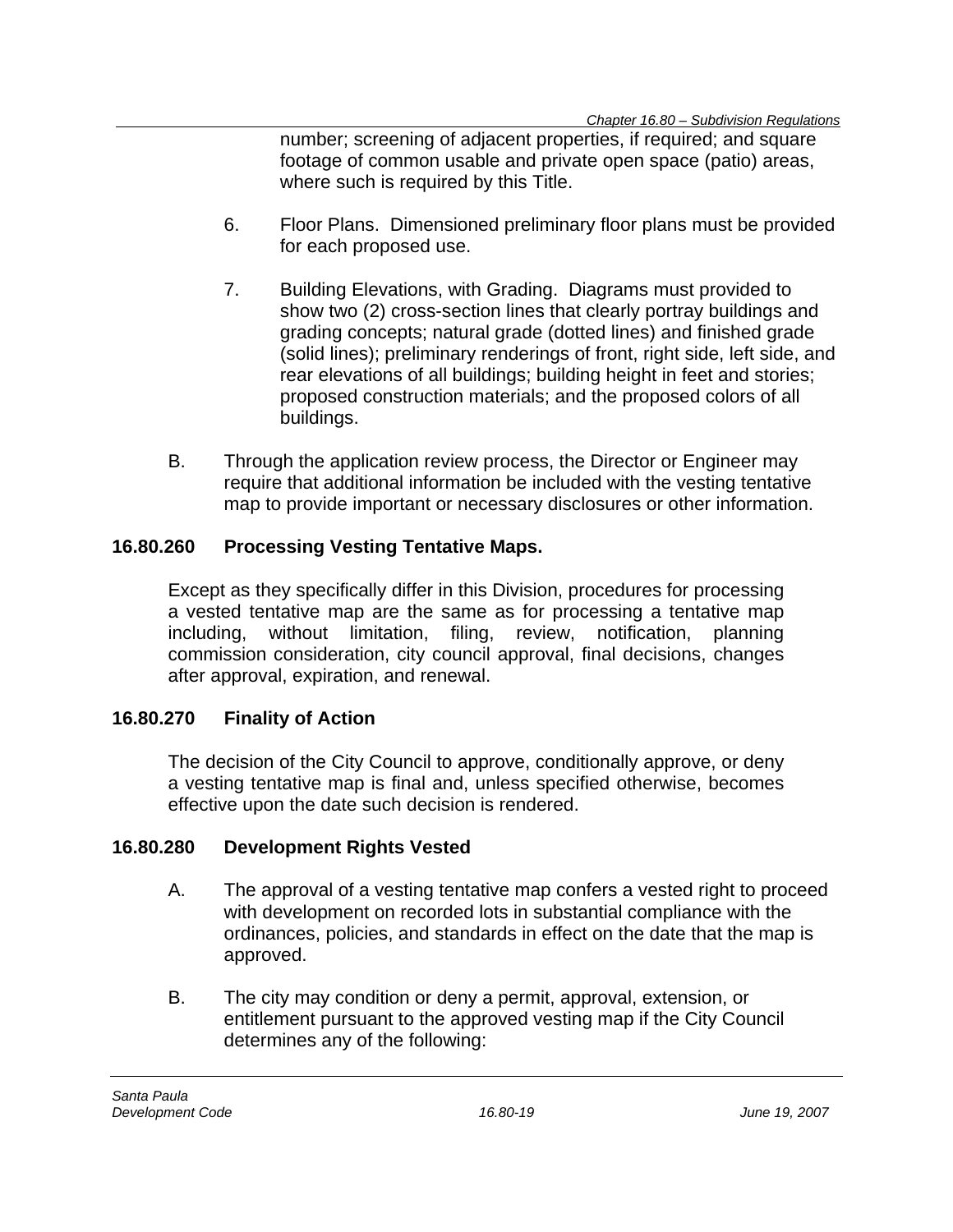- 1. Failure to take such action would place the residents of the subdivision or the immediate community, or both, in a condition dangerous to their health and safety, or both.
- 2. The condition or denial is required to comply with state or federal law.
- C. All development permit fees required subsequent to the approval of the vesting tentative map must be paid.

## **16.80.290 Expiration of Vested Rights on Recorded Map**

- A. The rights conferred upon a vesting tentative map is vested for an initial time period of twenty-four (24) months from the date a Final Map is recorded. Where several Final Maps are recorded on various phases of a project, approved by a single vesting tentative map, this time period begins for each phase when the Final Map for that phase is recorded.
- B. The initial time period is automatically extended by any time used by the city for processing a complete application for a grading permit or for design or architectural review, if the time period used by the city to process the application exceeds thirty (30) days from the date the complete application is filed.
- C. The conditions under which an extension of time or stay is granted for a vesting tentative map must be consistent with that established for tentative maps.

### **16.80.300 Building Permit Applications and Vested Rights**

If a developer submits a complete application for a building permit during the initial time period, or any granted extension, the rights conferred by the vesting map continue until the expiration of that building permit or any extension to that building permit that the city may issue.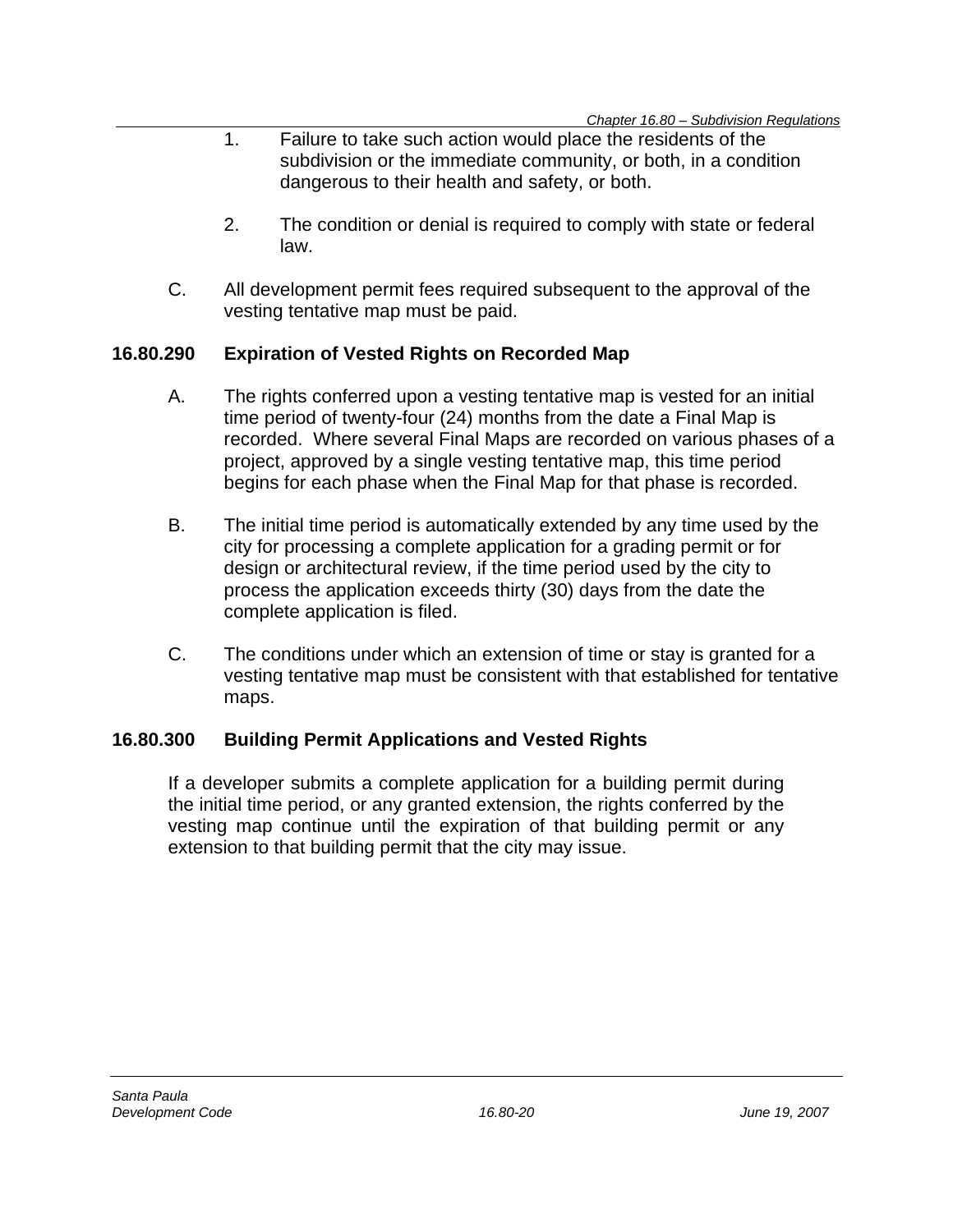## **DIVISION 4: PARCEL MAP**

## **16.80.310 When Required**

A Parcel Map is required for subdividing property into four (4) or fewer parcels or for any other division of land for which a tentative and Final Map are not required by the Act or this Code. No Parcel Map is required for a land division of four (4) or fewer parcels where such land is conveyed to a public utility for a public use.

## **16.80.320 Waiver of Parcel Map**

- A. Pursuant to § 66428, a subdivider may request the waiver of a Parcel Map if the following conditions apply:
	- 1. Each parcel created by the subdivision has a gross area not less than 40 acres or not less than a quarter of a quarter section.
	- 2. The land consists of a parcel or parcels of land having approved access to a public street or highway, comprises part of a tract of land zoned exclusively for commercial or industrial development, and has city council approval as to street widths and alignments.

## **16.80.330 Parcel Map Waivers – Application and Processing**

- A. A request to waive a Parcel Map must be filed on forms provided by the Director, together with required filing fees.
- B. The Engineer and Director will review the application for compliance with the provisions of this Title and the Act. The Director will report to the Planning Commission and identify the extent to which the waiver request complies with the required findings, and recommend to the Commission to approve or deny the waiver request.
- C. The Planning Commission will consider the application for a Parcel Map waiver at a public hearing.
- D. At the conclusion of the public hearing, the Planning Commission must determine whether to approve or deny the waiver request. The action of the Planning Commission final unless an appeal is filed in accordance with this Title. (Ord. 1172, 2007)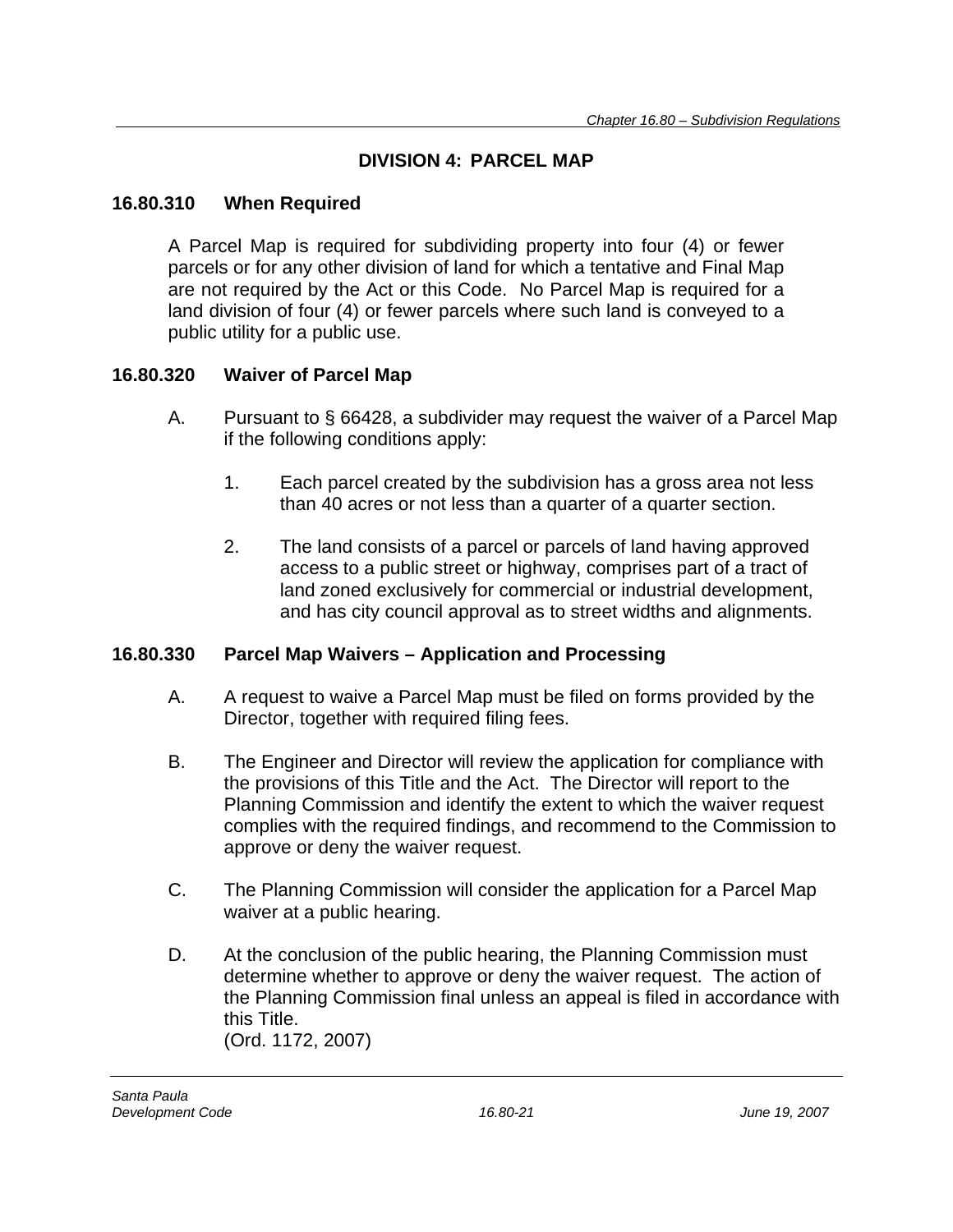## **16.80.340 Parcel Map Waivers – Required Findings**

To grant a request for waiving a Parcel Map requirement, the Planning Commission must find that the proposed subdivision complies with this Title with regard to area, improvement, and design; floodwater drainage control; appropriate improved public roadways; sanitary disposal facilities; water supply availability; environmental protection; and other applicable regulations.

## **16.80.350 Parcel Map Waivers – Certificate of Compliance**

The city must issue a Certificate of Compliance required to complete the subdivision of property where the Planning Commission waives a Parcel Map requirement.

### **16.80.360 Parcel Map Waivers – Time Expirations and Extensions**

- A. A Parcel Map waiver expires twenty-four (24) months from the date it was approved.
- B. The subdivider may request an extension for a Parcel Map waiver. Such requests must be made to the Director on forms provided by the Director, with the payment of any required fees, at least fifteen (15) days before the Parcel Map Waiver expires.
- C. The Director can approve, conditionally approve, or deny an extension request pursuant to this Title. Any Director's decision may be appealed to the Planning Commission in accordance with this Title. Any such extension is limited to a total of eighteen (18) months.

### **16.80.370 Parcel Map Filing Requirements**

The following apply to the filing of an application for a Parcel Map:

- A. The Parcel Map must meet the requirements of the Act and be in the form and contain the required data set forth in this Section.
- B. The Parcel Map must prepared by or under the direction of a registered civil engineer or licensed surveyor and be based upon a property survey.
- C. The scale of the map must be large enough (not smaller than 1 inch equals 100 feet) to show details clearly and contain sufficient sheets of paper for accomplishing these requirements.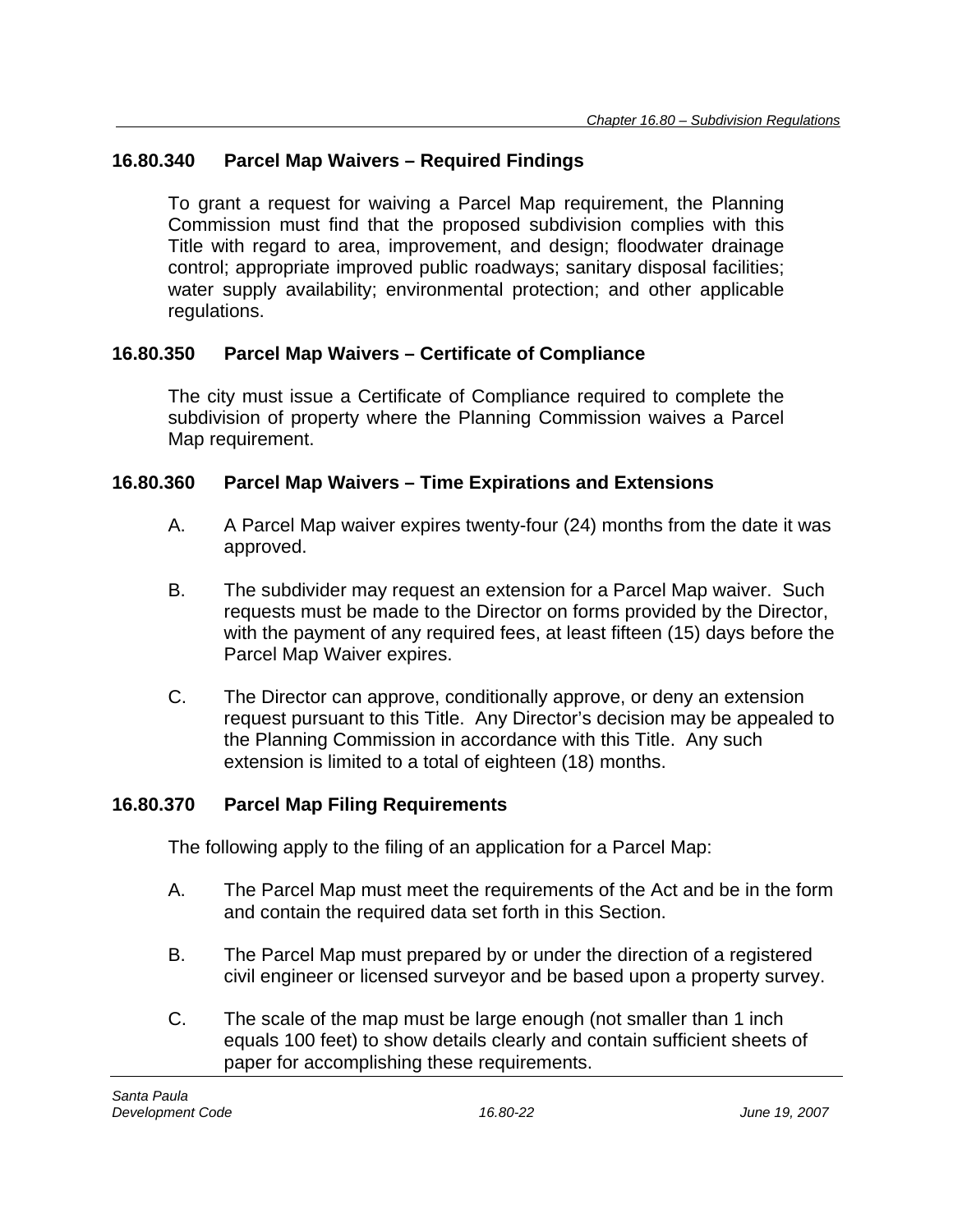- D. The title of each Parcel Map must include a name and a map number, as secured from the county surveyor, conspicuously placed at the lower right hand corner of the sheet, followed by the words "consisting of sheets" (showing the number thereof), followed by the words "in the City of Santa Paula" or "partly in the City of Santa Paula and partly in unincorporated territory."
- E. Every sheet of the map property must bear the title (but not subtitle), scale, north arrow, sheet number, and the number of each adjoining sheet in its proper location.
- F. Below the title, a subtitle must appear consisting of a description of all the property being subdivided. The subtitle must reference any such map or maps of the property which were previously recorded or filed in the County Recorder's office; or which were previously filed with the County Clerk pursuant to a final judgment in any action in partition; or which have been previously filed in the office of the County Recorder under authority of § 66499.55; or by reference to the plat of any United States survey.
- G. Each reference in such description to any tract or subdivision must be spelled out and worded identically with the original record thereof and show a complete reference to the book and page of records of such county.
- H. The description must also include reference to any vacated area, with the number of the ordinance of vacation included.
- I. The name of the survey, survey date, and map scale must be stated on the title sheet, below the subtitle. The map must also show the basis of bearings, making reference to some recorded subdivision map, county surveyor's map, or other record acceptable to such county surveyor, or to a solar or polaris observation. The basis of bearings must not to be in close proximity to the north arrow.
- J. Lots must be numbered consecutively, commencing with the number "1," with no omissions or duplications.
- K. Each lot must be shown entirely on one sheet.
- L. Blocks may be used, provided they are numbered or lettered consecutively.
- M. Names of proposed streets must be approved by the Planning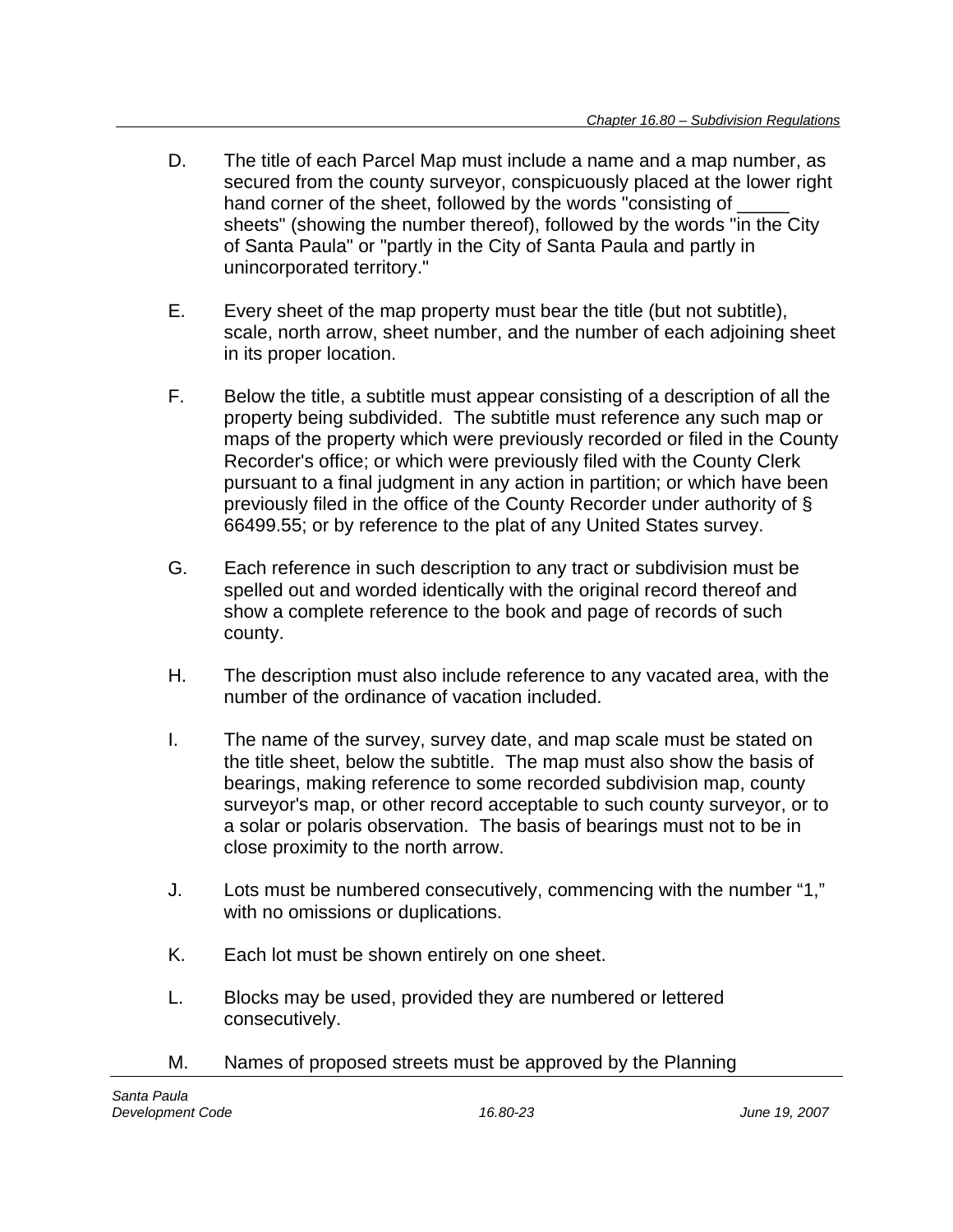Commission in conformance with a street name list approved by the City Council. The names of all proposed streets must be shown without abbreviations.

- N. All streets, highways, easements (except easements indicated for privately owned public utility companies), and parcels of land shown on the parcel map and intended for any public use must be offered for dedication for public use.
- O. Where easements for conveyance to privately owned public utility companies are reserved, a certificate to that effect must be shown on the parcel map. This certificate may show that in no event, except when permission is obtained from public utility companies occupying such easement, may any dwelling house, building or other structure, except fences or any portion thereof, be erected in, upon, over, or across any such public utility easement.
- P. The following certificates and acknowledgments must appear on the title sheet of a parcel map:
	- 1. Owner's certificate and acknowledgment and offer of dedication, if any;
	- 2. Certificate of the City Clerk of approval by the City Council and acceptance of offer of dedication;
	- 3. Certificate of approval of the Engineer;
	- 4. Certificate of approval as to form by the City Attorney; and
	- 5. Certificate of the subdivision engineer with that engineer's state registered engineer's number or of the subdivision surveyor with that surveyor's state licensed land surveyor's number.
	- 6. The title sheet must also contain such other affidavits, certificates, acknowledgments, endorsements, and notarial seals as are required by law.
- Q. The parcel map must particularly define, delineate, and designate all lots intended for sale or reserved for private purposes; all parcels offered for dedication for any purpose; and any private streets with all dimensions, minimum lot sizes, boundaries and courses clearly shown and defined in every case.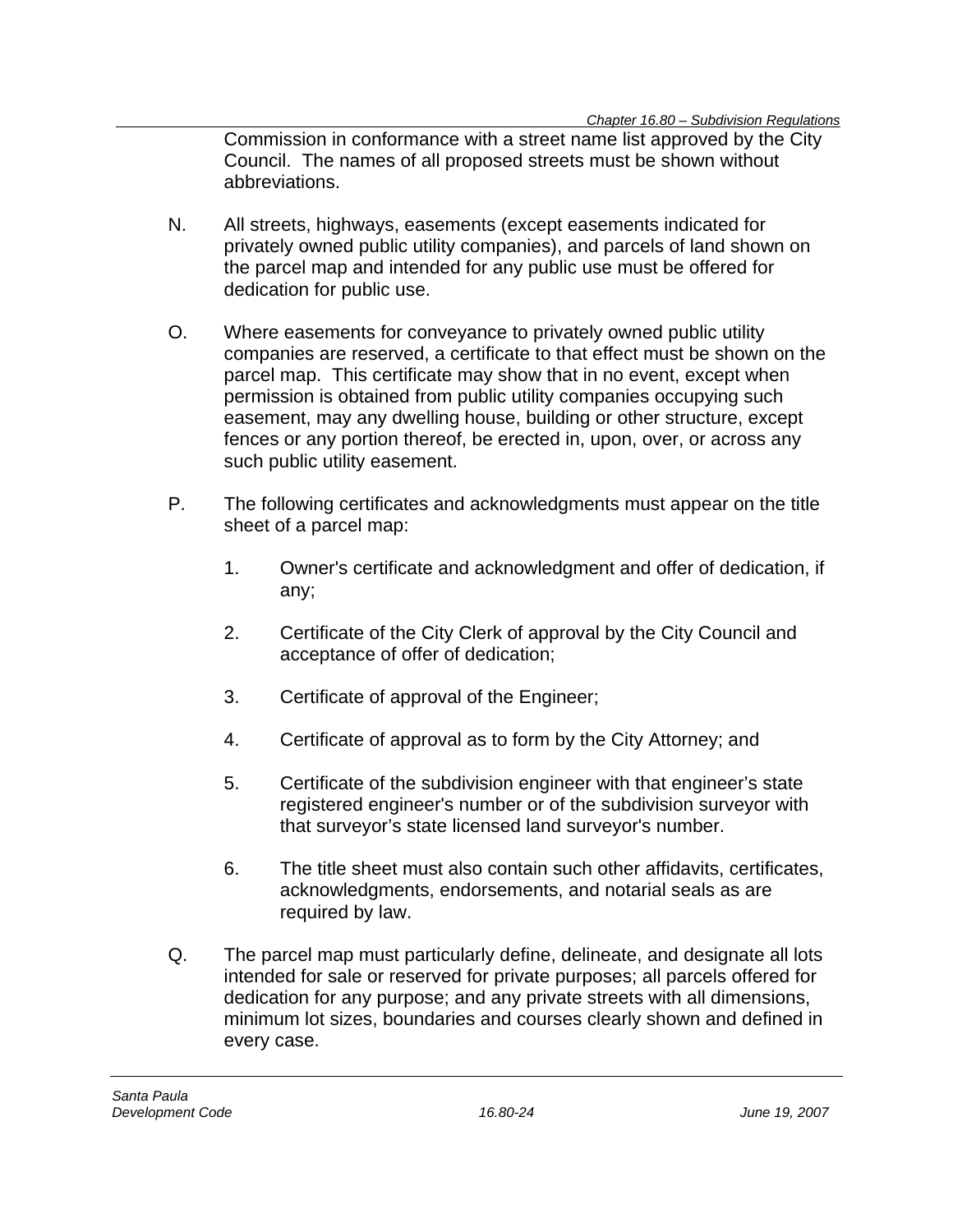- R. Parcels offered for dedication other than for streets or easements must be designated by number.
- S. Private streets must be designated by name and include the words "not a public street."
- T. Sufficient linear, angular, and curve data must be shown to determine readily the bearing and length of the boundary lines of the subdivision and of the boundary lines of every block, lot, and parcel which is a part thereof. All lots and blocks is shown in their entirety on one sheet wherever practicable.
- U. Arc lengths, radii, and central angle and radial bearing of each curve at intersection with a line not tangent to such curve must be shown.
- V. The parcel map must fully describe and show the location of any stakes, monuments, or other evidence to determine the boundaries of the subdivision. Each adjacent corner of each adjoining subdivision or portion thereof by lot and block numbers, tract names and place of record, or by section, township and range or other proper designation must be shown and identified on the map.
- W. The location, size, and depth of all monuments placed in making the survey must be shown, and if any points were reset by ties, that fact must be noted.
- X. The boundary of the subdivision must be indicated by a border of prussian blue water color or blue india ink approximately one-eighth of an inch wide, applied on the reverse side of the tracing and inside such boundary line.
- Y. Such water color must be of such density as to be transferable to white print of such map and not obliterate any line, figure, or other data appearing thereon.
- Z. All lines shown on the map that do not constitute a part of the subdivision itself must be clearly distinguishable from those lines which are a part of the subdivision, and any area enclosed by such lines is labeled "not a part of this subdivision."
- AA. City boundaries that cross or adjoin the subdivision must be clearly designated and located in relation to adjacent lot or block lines.
- BB. The parcel map must show the line of high water in instances where the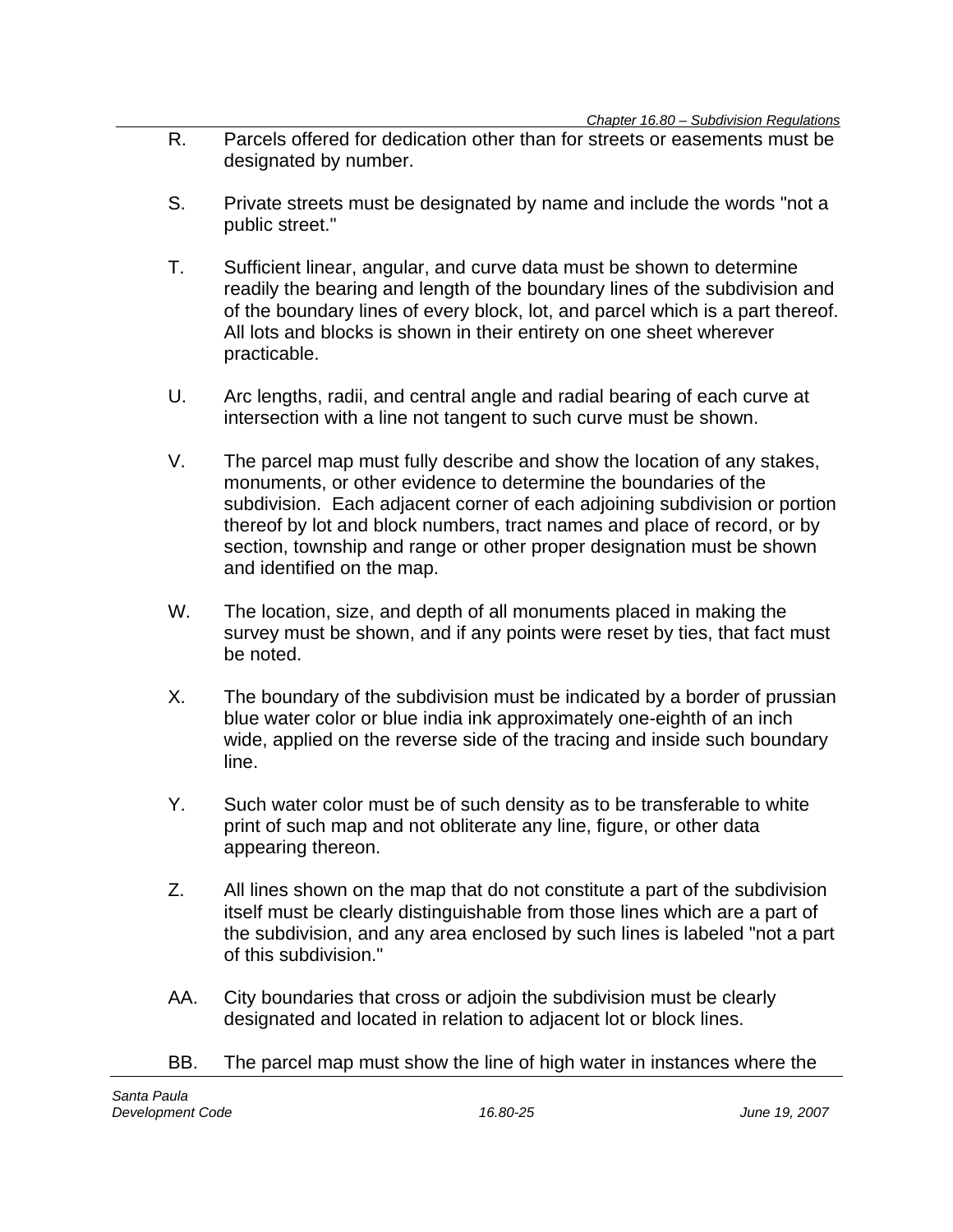subdivision is adjacent to a stream, channel, or any body of water. The parcel map must also show any area subject to periodic inundation by water, as required by the Engineer.

### **16.80.380 Review of Parcel Map**

- A. All parcel maps, together with any required reports or other relevant information, must be filed with the Director on forms provided by the Director.
- B. Upon deeming a parcel map application to be complete, the Director will forward the application to the Design Review Committee, the Engineer and other appropriate City Departments for review and comment. The Engineer is responsible for checking the parcel map as to correctness of surveying data, plans and specifications of improvements, certificates of dedication, acceptances of dedication and acknowledgments, and such other matters that require checking to ensure compliance with the provisions of law and of this Title. The Director must review the parcel map for consistency with this Title, the General Plan, any applicable Specific Plan, and the City's development policies.
- C. If the Director determines that the parcel map conforms to all the requirements of this Article and the Act, and provided the subdivider has posted all bonds or deposited money or negotiable bonds as required by this Article, the Director must approve the parcel map. If the parcel map does not conform or all security requirements have not been met, the subdivider will be notified and given the opportunity to make necessary changes and resubmit the parcel map, along with any other required information.
- D. After determining that a parcel map complies with this Article, the Director must approve the map and forward it to the County Recorder for filing in compliance with § 66450. (Ord. 1172, 2007)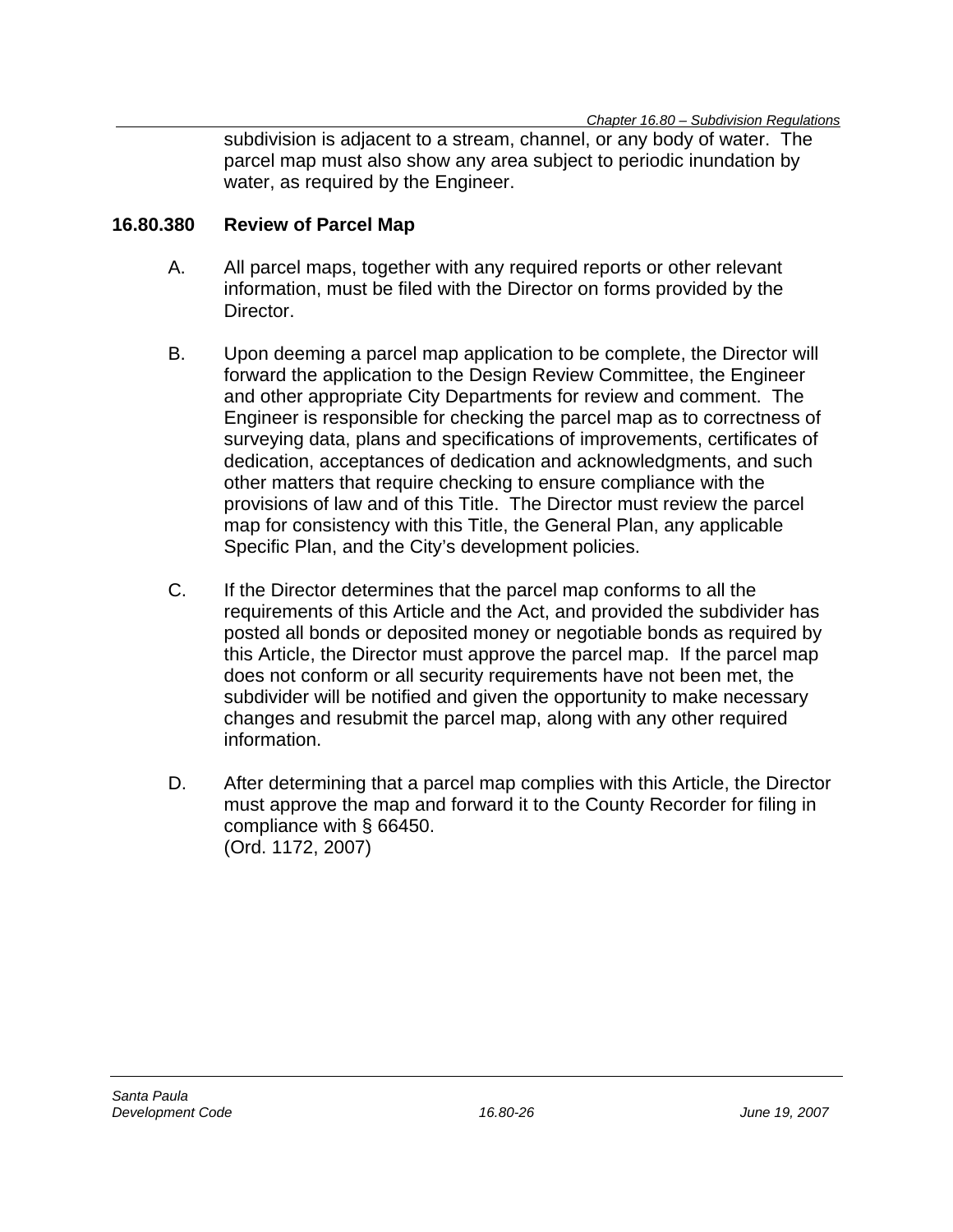## **16.80.390 Parcel Maps – City Council Action**

The City Council must act on a parcel map whenever any of the following circumstances apply:

- A. If a dedication or offer of dedication is required, the Director must forward the parcel map to the City Clerk. The Clerk must place the item on the next City Council agenda for acceptance of dedications.
- B. If improvements required pursuant to this Title or other regulations were not completed, the Director must not approve the map unless the City Council authorizes deferred completion. Such authorization must only be granted if the subdivider enters into an agreement with the City to post security to guarantee the improvements.

## **16.80.400 Recordation of Parcel Map - Effect**

Recordation of a parcel map has the effect of eliminating any lot lines within the boundaries of the subdivision that existed before recordation of the parcel map.

## **DIVISION 5: FINAL MAPS**

## **16.80.410 Final Map – Time for Filing**

- A. Within twenty-four (24) months after the date the City Council approves a tentative map, or any later date that may be authorized by an extension granted pursuant to this Article, the subdivider must cause the subject property to be accurately surveyed and a Final Map to be prepared in conformance with the tentative map and any and all applicable conditions.
- B. The Final Map must be submitted to the Engineer for review and action within the time period specified by this Section.

## **16.80.420 Survey required.**

A. An accurate and complete field survey of the land to be subdivided must be made by a registered civil engineer or licensed land surveyor authorized to practice land surveying in the state of California. All monuments, property lines, centerlines of streets, alleys and easements adjoining or within the subdivision must be tied into the survey. The allowable error of closure on any portion of the final map must not exceed 1/10,000 for field closures and 1/20,000 for calculated closures.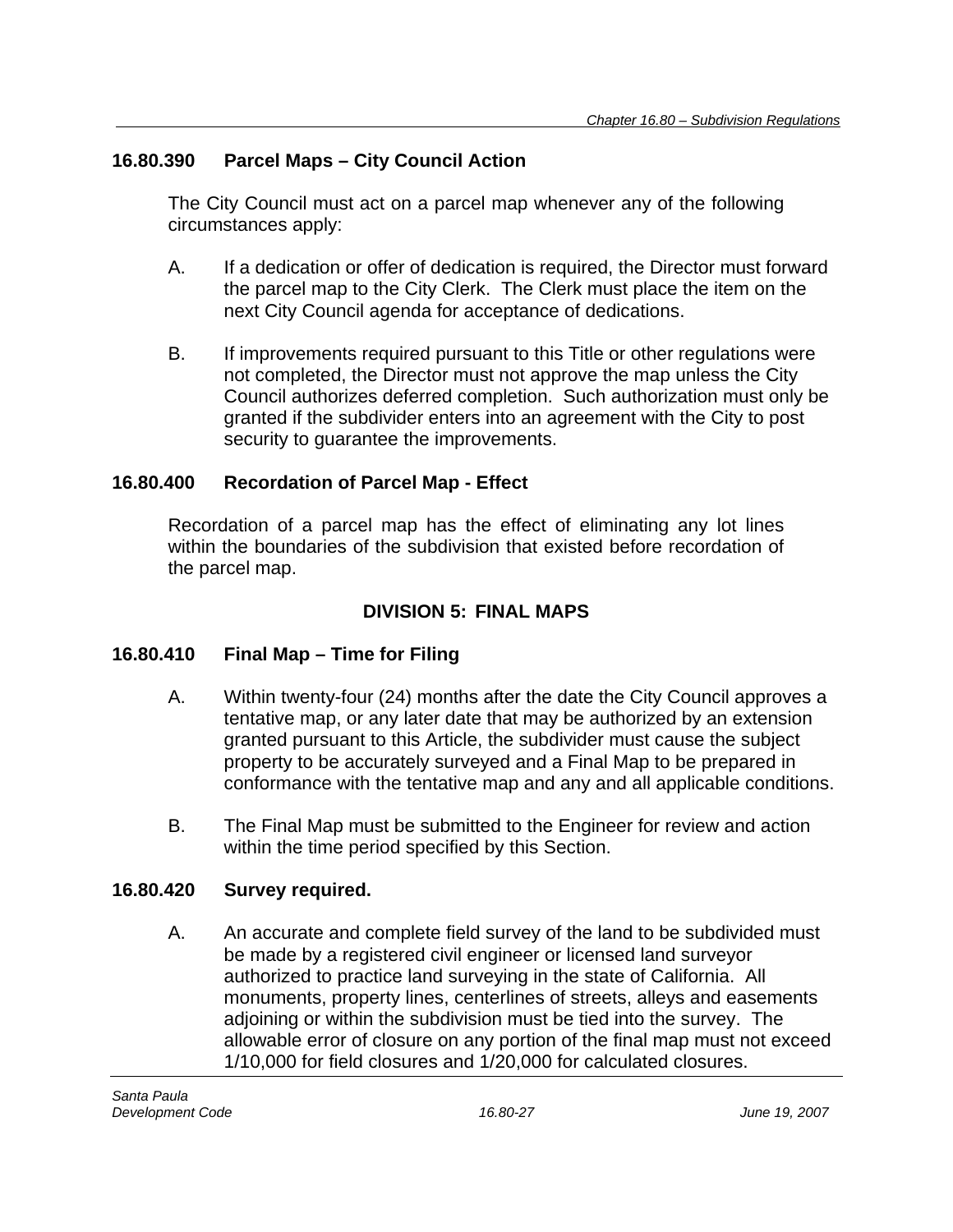B. At the time of making the survey for the final map, the engineer or surveyor must set sufficient durable monuments to conform with the standards described in Business and Professions Code § 8771 so that another engineer or surveyor may readily retrace the survey. At least one exterior boundary line must be monumented before recording the final map. Other monuments must be set as required by the Engineer.

### **16.80.430 Final Map – Form and Content**

The original Final Map and one duplicate reproducible copy must be submitted to the Engineer, accompanied by the following:

- A. In the event any dedication is to be made for public use, a certificate of title, a subdivision guarantee, or a dedication letter in the name of the owner of the land, issued to or for the benefit and protection of the City by a title company authorized by the laws of the state to write such letter, showing all parties whose consent is necessary to pass clear title to the land being subdivided, together with the nature of their interests therein, except where the land contained in such subdivision is registered under the Land Registration Act ("Torrens Act"), in which latter case a certified copy of the certificate of title is furnished.
- B. A white print of the Final Map showing the contemplated location of installations of facilities or all public utilities, whether publicly or privately owned, with a statement of the proposed work, with such statement to be filed by the Engineer.
- C. A grading plan as required by the Engineer.
- D. The subdivider must file, either at the time of filing the Final Map at a later date as provided in this Division, detailed plans and specifications of the improvements to be installed as required by the provisions of this Article and of all other improvements proposed to be installed by the subdivider in, on, or under any street or right-of-way, easement, or parcel of land dedicated by the map, including the estimated cost thereof.
- E. The subdivider may file multiple Final Maps on the approved tentative map, subject to the Engineer's approval.
- F. The Final Map must meet the requirements of the Act and be in the form and contain the required data set forth in this Section.
- G. The Final Map must be prepared by or under the direction of a registered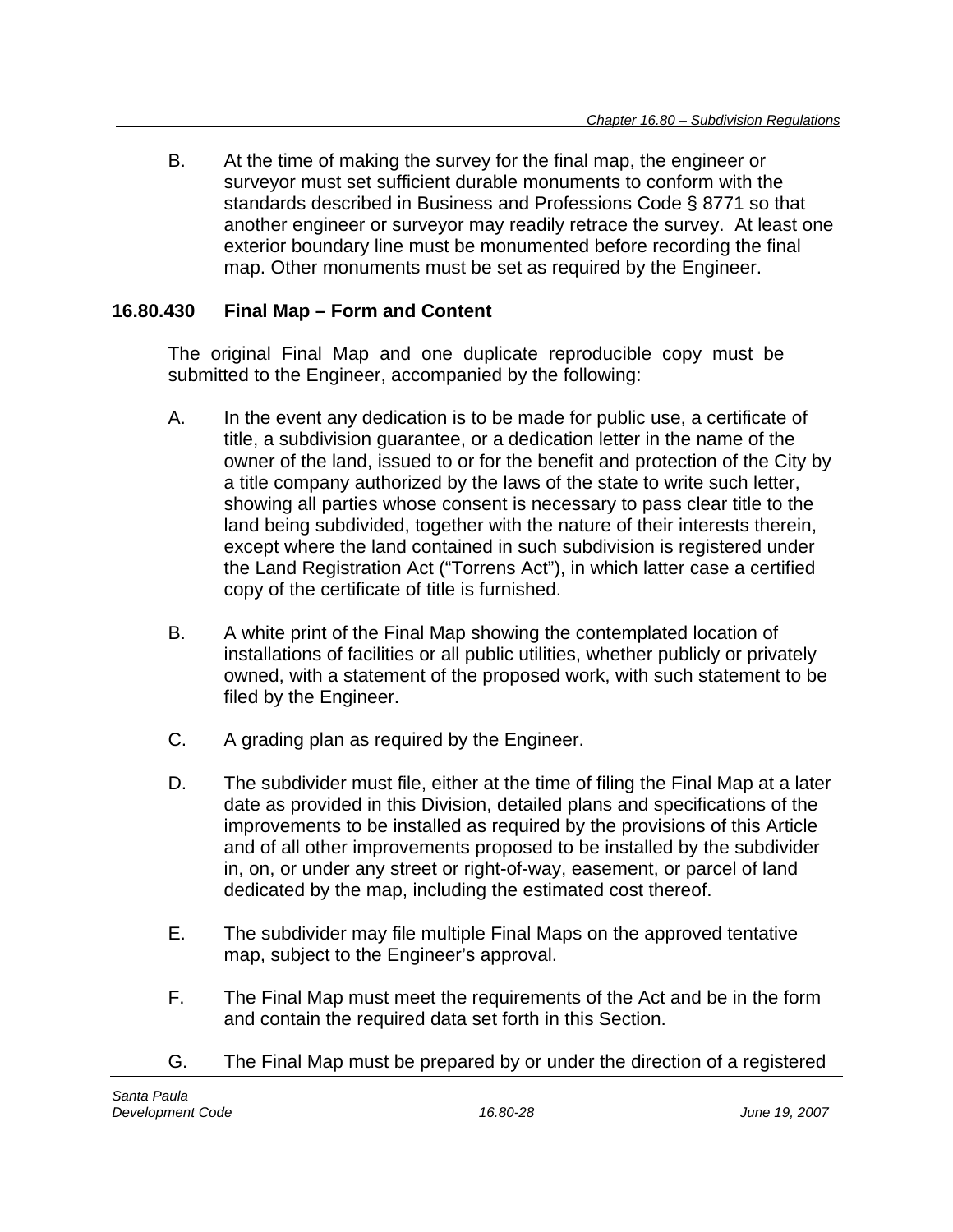civil engineer or licensed surveyor and be based upon a property survey.

- H. The scale of the map must large enough (not smaller than 1 inch equals 100 feet) to show details clearly and enough sheets is used to accomplish this end.
- I. The title of each Final Map must consist of a name and a tract number, as secured from the county surveyor, conspicuously placed at the lower right hand corner of the sheet, followed by the words "consisting of sheets" (showing the number thereof), followed by the words "in the City of Santa Paula" or "partly in the City of Santa Paula and partly in unincorporated territory."
- J. Every sheet of the map property must bear the title (but not subtitle), scale, north arrow, sheet number, and the number of each adjoining sheet in its proper location.
- K. A subtitle, describing all property being subdivided, must appear below the title. The subtitle must reference any map of the property that was previously recorded or filed in the County Recorder's office; or previously filed with the County Clerk pursuant to a final judgment in any action in partition; or which have been previously filed in the office of the County Recorder under authority of § 66499.55; or by reference to the plat of any United States survey.
- L. Each reference in such description to any tract or subdivision must be spelled out and worded identically with the original record thereof and show a complete reference to the book and page of records of such county.
- M. The description must also include reference to any vacated area, with the number of the ordinance of vacation included.
- N. The name of the surveyor, survey date, and scale must appear on the title sheet below the subtitle. The map must also show the basis of bearings, making reference to some recorded subdivision map, county surveyor's map, or other record acceptable to such county surveyor, or to a solar or polaris observation. The basis of bearings must not be close to the north arrow.
- O. The lots must numbered consecutively, commencing with the number "1," with no omissions or duplications; provided, that where the subdivision is a continuation of or an addition to an existing subdivision, the lot numbers may commence with the number immediately following the last or highest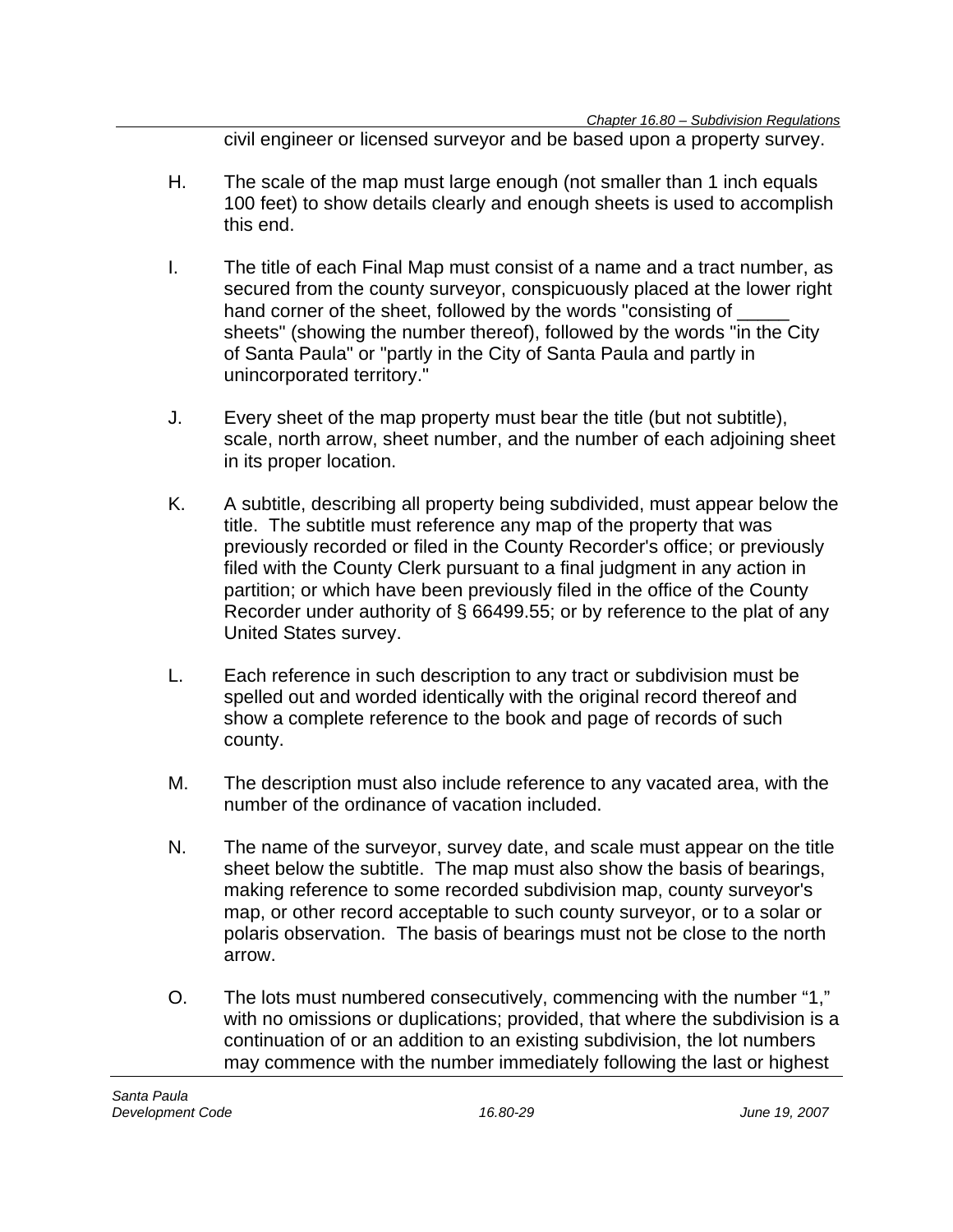number of each existing subdivision and in all other respects must conform with the preceding requirements.

- P. Each lot must be shown entirely on one sheet.
- Q. Blocks may be used, provided they are numbered or lettered consecutively.
- R. Proposed street names must conform with a City Council approved list of street names. The names of all proposed streets must be shown without abbreviations.
- S. All streets, highways, easements (except easements indicated for privately owned public utility companies), and parcels of land shown on the Final Map and intended for any public use must be offered for dedication for public use.
- T. A certification regarding reservation of easements to privately owned public utility companies must be included on the Final Map when applicable. This certificate may show that in no event, except when permission is obtained from public utility companies occupying such easement, may any dwelling house, building or other structure, except fences or any portion thereof, be erected in, upon, over, or across any such public utility easement.
- U. The following certificates and acknowledgments must appear on the title sheet of a Final Map:
	- 1. Owner's certificate and acknowledgment and offer of dedication, if any;
	- 2. Certificate of the City Clerk of approval by the City Council and acceptance of offer of dedication;
	- 3. Certificate of approval of the Engineer;
	- 4. Certificate of approval as to form by the City Attorney;
	- 5. Certificate of the subdivision engineer with the engineer's state registered engineer's number or of the subdivision surveyor with the surveyor's state licensed land surveyor's number.
	- 6. Such other affidavits, certificates, acknowledgments, endorsements, and notarial seals as are required by law.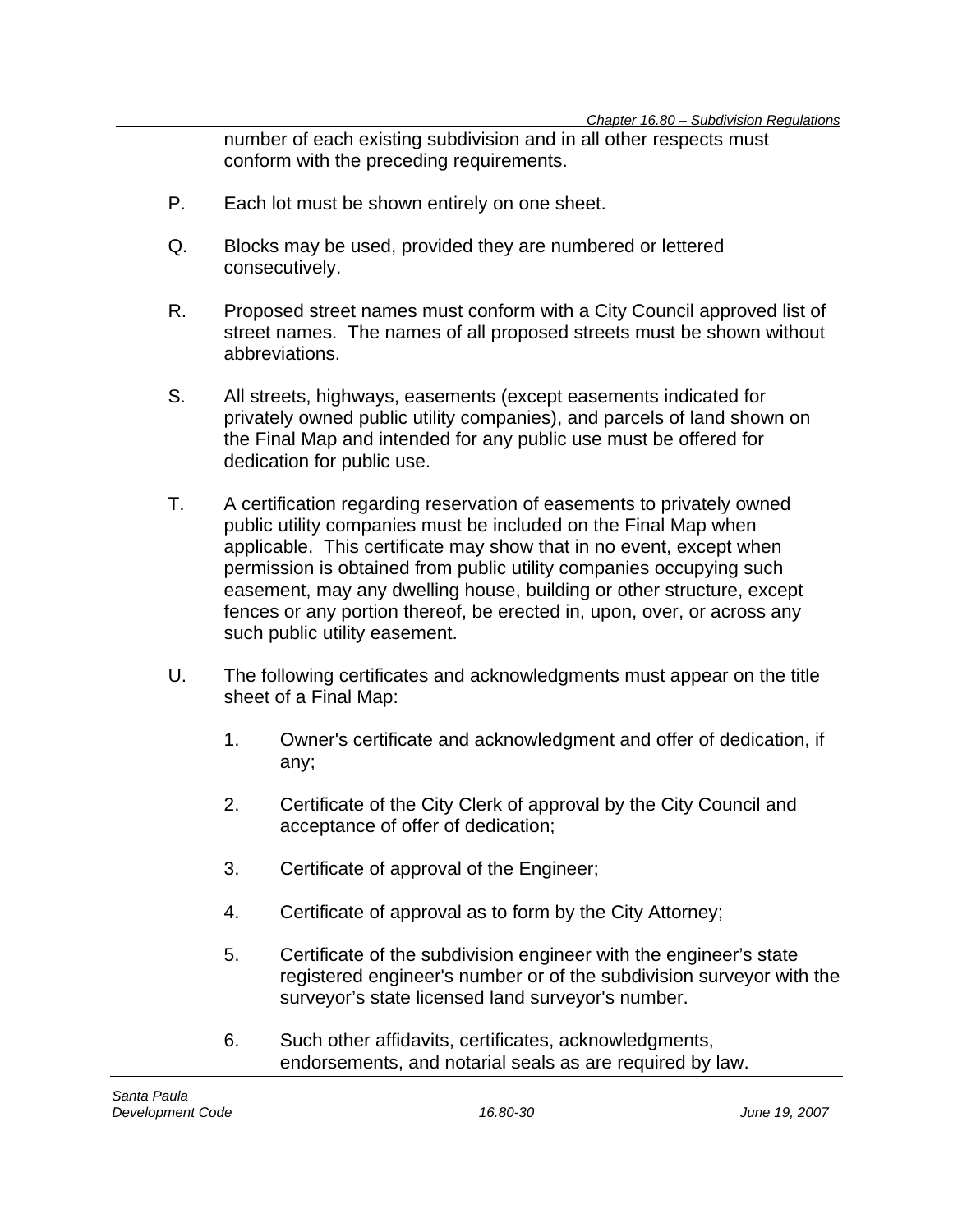- V. The Final Map must particularly define, delineate, and designate all lots intended for sale or reserved for private purposes; all parcels offered for dedication for any purpose; and any private streets with all dimensions, minimum lot sizes, boundaries and courses clearly shown and defined in every case.
- W. Parcels offered for dedication other than for streets or easements must be designated by number.
- X. Private streets must be designated by name and has inserted within the limits thereof the words "not a public street."
- Y. Sufficient linear, angular, and curve data must be shown to determine readily the bearing and length of the boundary lines of the subdivision and of the boundary lines of every block, lot, and parcel which is a part thereof. All lots and blocks is shown in their entirety on one sheet wherever practicable.
- Z. Arc lengths, radii, and central angle and radial bearing of each curve at intersection with a line not tangent to such curve is shown.
- AA. The Final Map must fully describe and show the location of any stakes, monuments, or other evidence to determine the boundaries of the subdivision. Each adjacent corner of each adjoining subdivision or portion thereof by lot and block numbers, tract names and place of record, or by section, township and range or other proper designation must be shown and identified on the map.
- BB. The location, size, and depth of all monuments placed in making the survey must be shown, and if any points were reset by ties, that fact must be noted.
- CC. The boundary of the subdivision must be indicated by a border of prussian blue water color or blue india ink approximately one-eighth of an inch wide, applied on the reverse side of the tracing and inside such boundary line.
- DD. Such water color must be of such density as to be transferable to white print of such map and not obliterate any line, figure, or other data appearing thereon.
- EE. All lines shown on the map that do not constitute a part of the subdivision itself must be clearly distinguishable from those lines which are a part of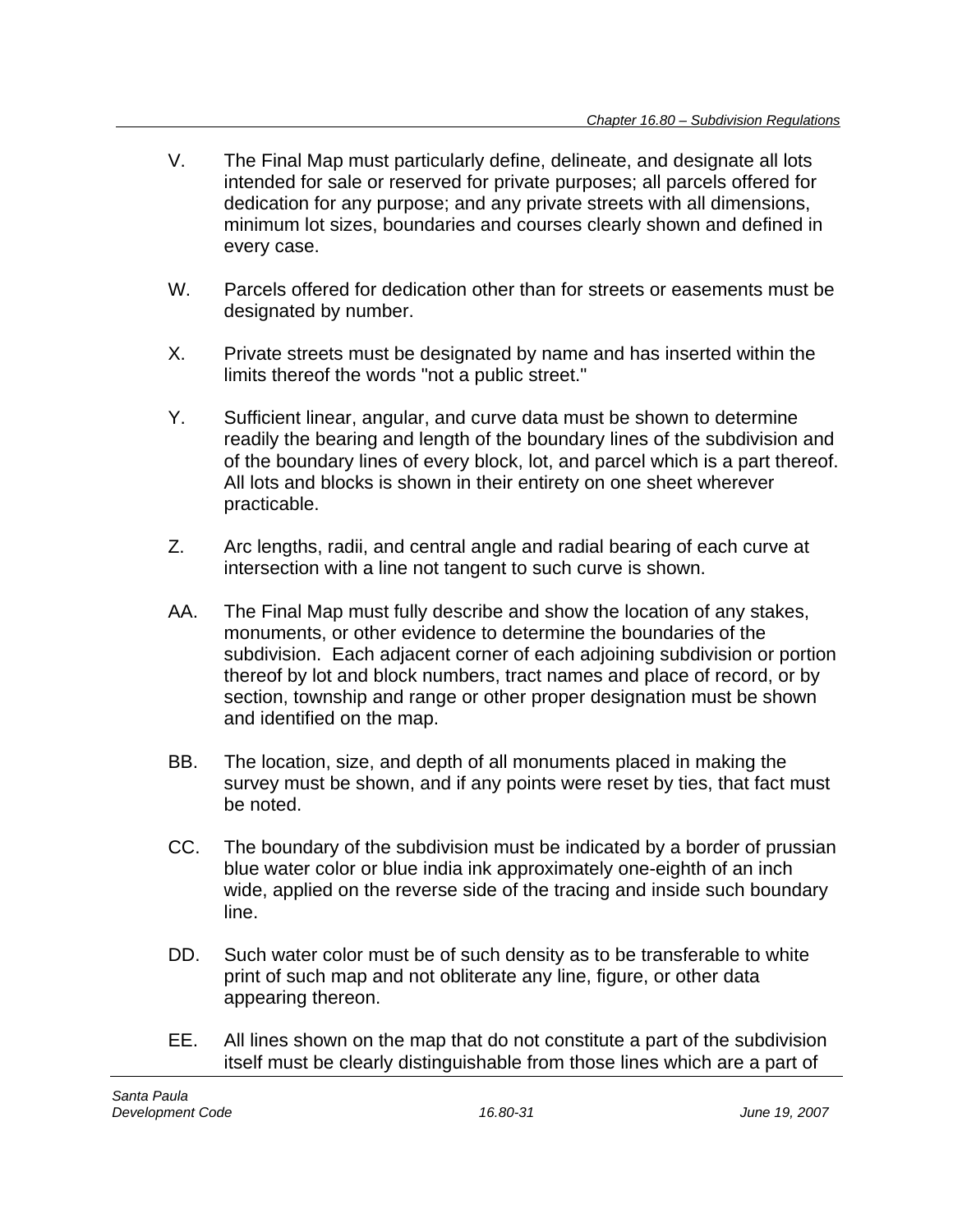the subdivision, and any area enclosed by such lines is labeled "not a part of this subdivision."

- FF. City boundaries that cross or adjoin the subdivision must be clearly designated and located in relation to adjacent lot or block lines.
- GG. The Final Map must show the line of high water in instances where the subdivision is adjacent to a stream, channel, or any body of water. The Final Map must also show any area subject to periodic inundation by water, as required by the Engineer.

### **16.80.440 Approval by City Council.**

- A. After review and approval by the Engineer, the final map must be placed on the city council agenda for its approval. The city council must consider the final map for approval at the next regular meeting after the Engineer approves the map.
- B. The city council must approve the final map if it has previously approved a tentative map for the proposed subdivision, and if it finds that the final map is in substantial compliance with the previously approved tentative map, and if it conforms to all applicable requirements of this title and the Act.
- C. If the final map is unacceptable, the council must make its recommended corrections, instruct the subdivider to revise the final map and defer approval until the final map is resubmitted.
- D. The city council must deny approval of the final map only for failure to meet or perform requirements or conditions which were applicable to the subdivision at the time of approval of the tentative map. Where the council denies approval of the final map, such disapproval must be accompanied by a finding identifying the requirements or conditions which have not been met or performed. The city council may waive the requirements of this section upon a finding that the failure of the map to meet the conditions set forth in the tentative map is the result of a technical and inadvertent error which does not materially affect the validity of the map.

#### **16.80.450 Final Map Recordation**

Following action by the Engineer, and after the required signatures and seals are affixed, the city clerk must transmit the Final Map to the County Recorder for recordation.

#### **16.80.460 Circumstances under which Corrections and Amendments Can Be**

*Santa Paula Development Code 16.80-32 June 19, 2007*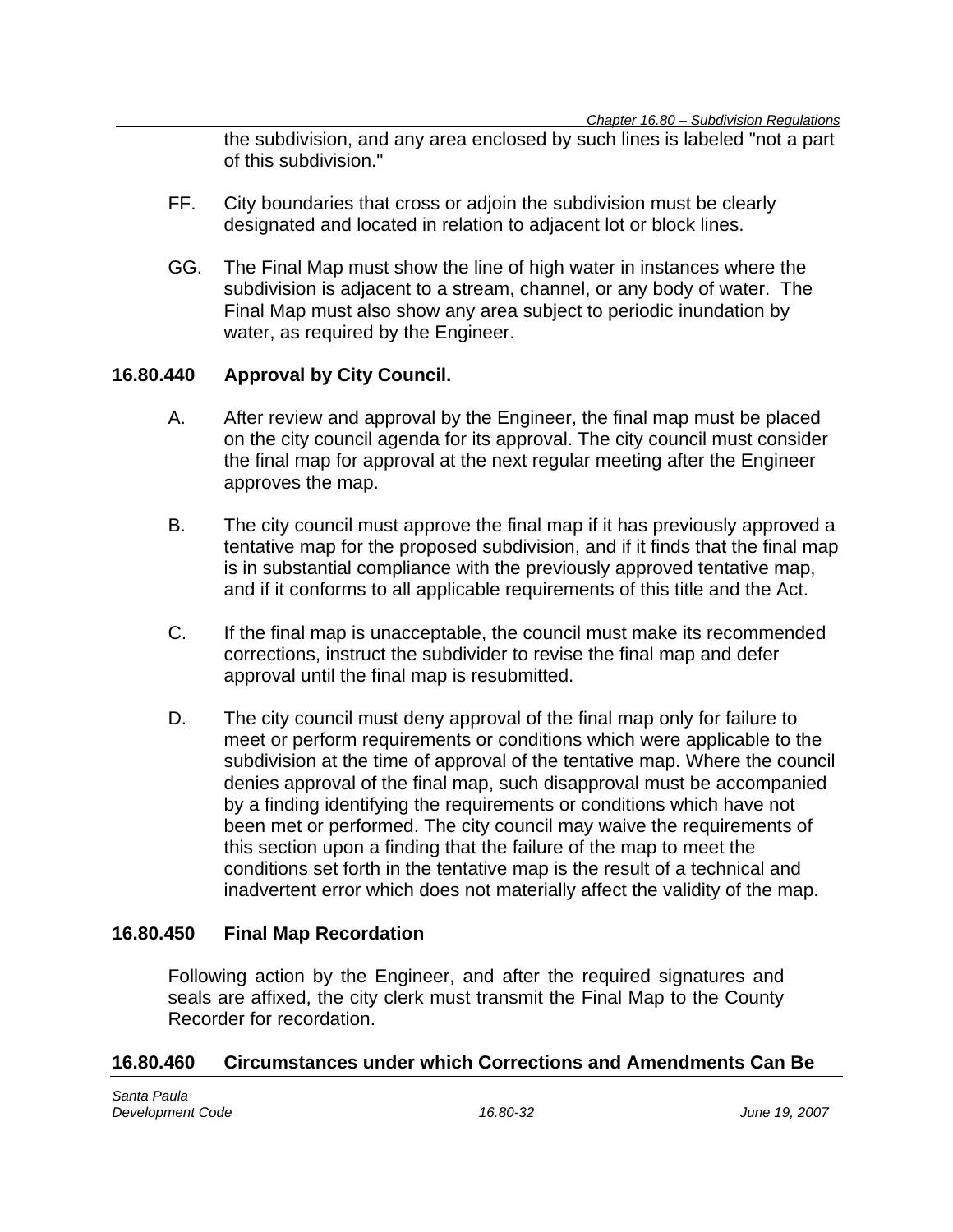#### **Made**

- A. After a Final Map or Parcel Map is filed in the office of the County Recorder, such map may be amended by a Certificate of Correction or an amending map for any of the following purposes:
	- 1. To correct an error in any course or distance shown thereon.
	- 2. To show any course or distance that was omitted thereon.
	- 3. To correct an error in the description of real property shown on the map.
	- 4. To indicate monuments set after the death, disability, retirement from practice, or replacement of the engineer or surveyor charged with the responsibilities for setting the monuments.
	- 5. To show the proper location or character of any monument which has been changed in location or character and originally shown at the wrong location or incorrectly as to its character.
	- 6. To correct any additional information filed or recorded with the map, as required by the City, if the correction does not impose additional burden on the present fee owner of the property and does not alter the right, title, or interest in the real property reflected on the recorded map.
	- 7. To correct any other type of map error or omission as approved by the County Surveyor or Engineer that does not affect any property right. Such errors and omissions may include, but are not limited to, lot numbers, acreage, street names, and identification of adjacent record maps.
- B. As used in this Section, "error" does not include changes in courses or distances that cannot be proven from the data shown on the Final Map.

## **16.80.470 Additional Circumstances**

- A. In addition to the circumstances specified above, changes or modifications may be made to a Final or Parcel Map if the City Council finds that:
	- 1. There are changes in circumstances which make any or all of the conditions of such a map no longer appropriate or necessary;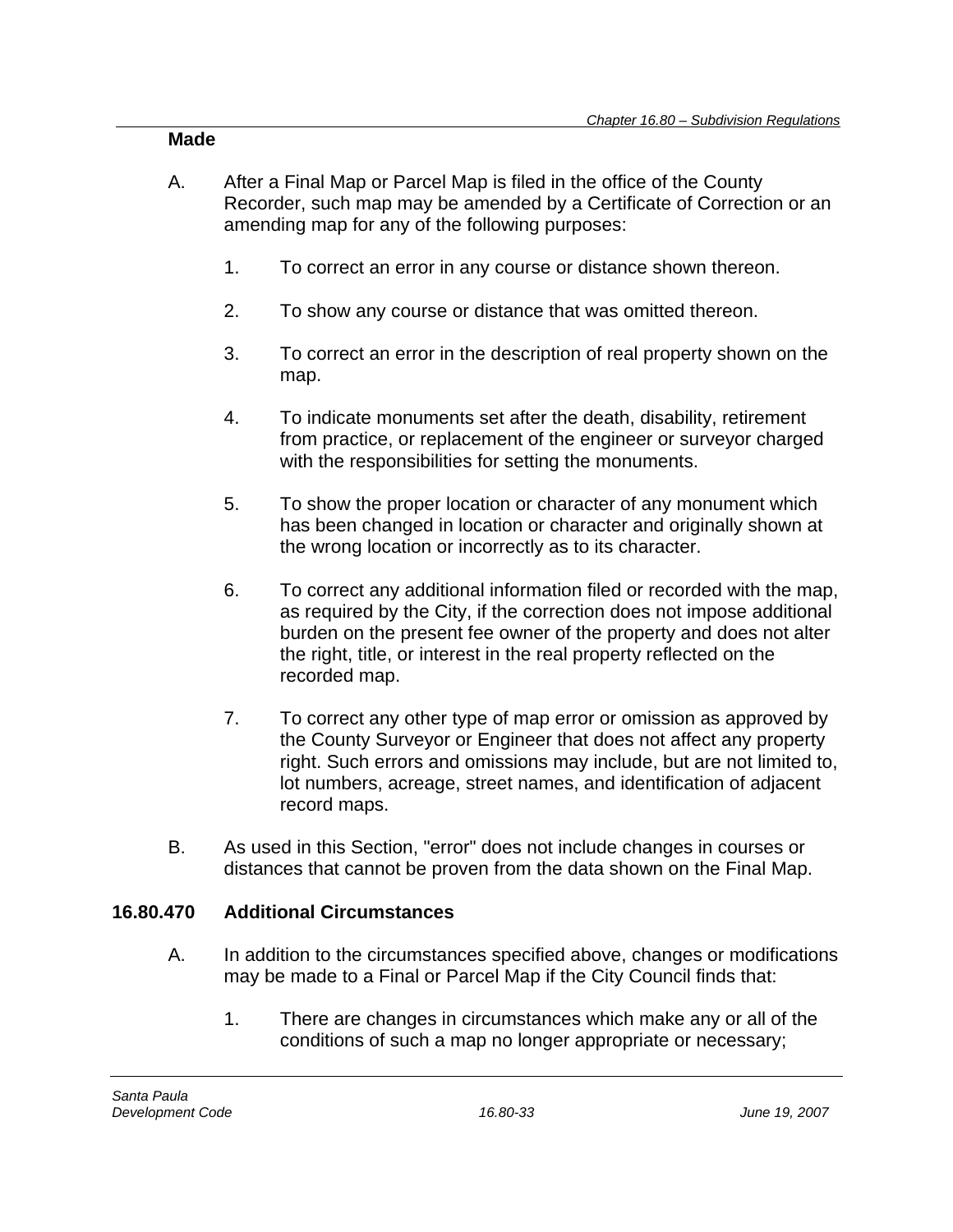- 2. The modifications do not impose any additional burden on the present fee owner of the property;
- 3. The modifications do not alter any right, title, or interest in the real property reflected on the recorded map; and
- 4. The map, as modified, meets the findings for approval.
- B. A request for a change to or modification of a Final Map pursuant to this Section must be made on forms provided by the Director. Such change or modification is processed in accordance with the procedures established for a tentative map of this Title 16. The public hearings for such application are confined to the consideration of and action on the proposed change or modification.

## **DIVISION 6: CERTIFICATES OF COMPLIANCE**

## **16.80.480 Filing**

Upon determination by the Director that a Certificate of Compliance is required, the property owner or authorized representative must file a Certificate of Compliance application on forms provided by the Director, together with required filing fees, a chain of title, and other information that may be required by the Director or Engineer to establish the status of the parcel.

## **16.80.490 Review of Application and Decision**

- A. The Director must forward the application for review by the Engineer and any other City or governmental agency that may have jurisdiction over any aspect of the application.
- B. The Director must review all available information, including information provided by other City and governmental agencies, and make a determination whether the real property was divided in accordance with the Act and this Title or any prior City subdivision regulations.
- C. Upon making a determination that the real property complies with applicable provisions of the Act and this Title, the Director must issue a Certificate of Compliance and cause such Certificate of Compliance to be recorded with the Ventura County Recorder.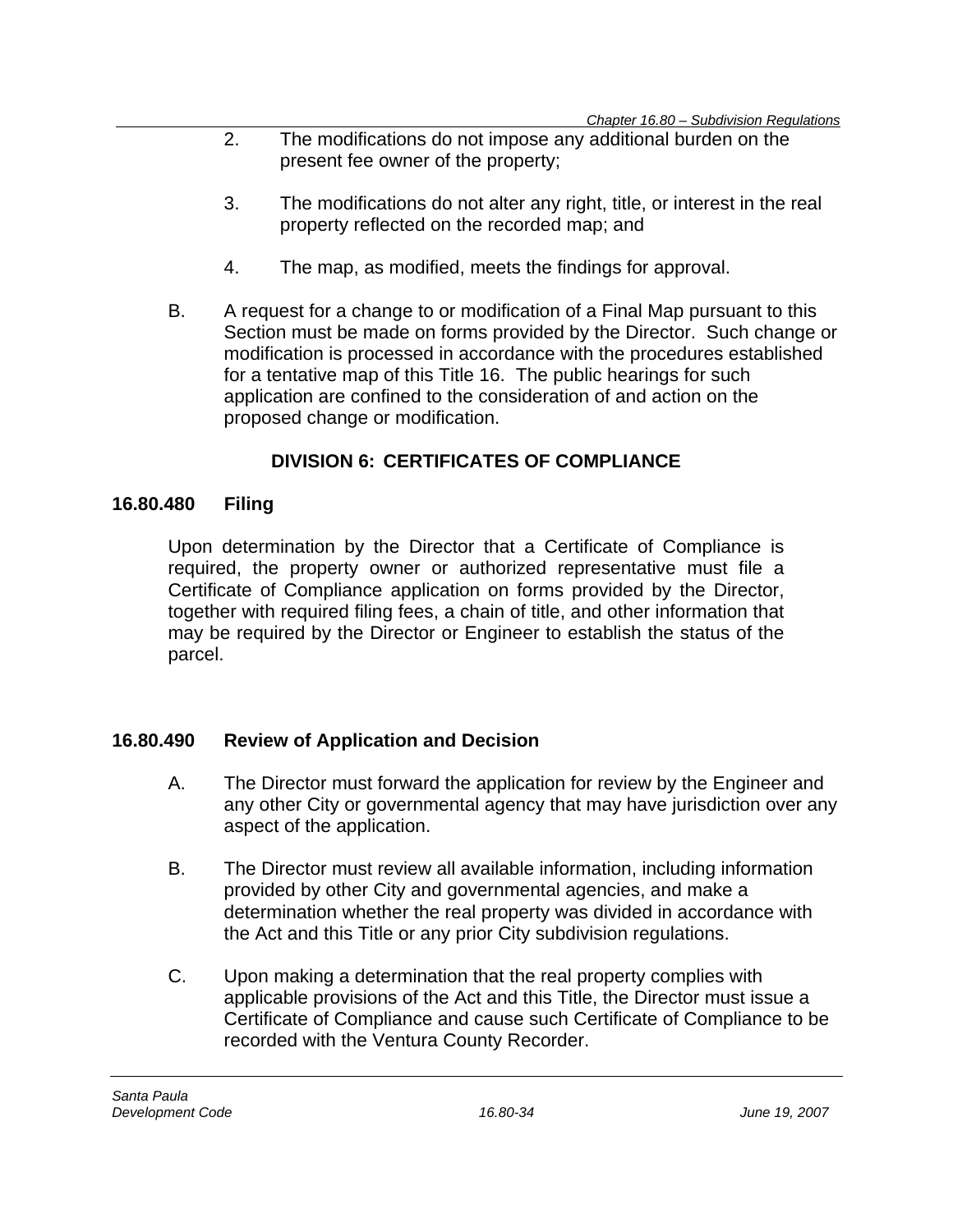D. Upon making a determination that the real property does not comply with applicable provisions of the Act and this Title, the Director may deny the application, or impose conditions on the granting of a Certificate of Compliance, in accordance with this Division.

### **16.80.500 Conditional Certificate of Compliance**

- A. The Director may impose conditions upon the granting of a Certificate of Compliance in the event that the real property does not comply with applicable provisions of the Act and this Title. Such conditions are limited to those requirements that would have been applicable to the division of the property at the time the applicant acquired interest therein. However, if the current owners were responsible for the division, then current requirements of this Article may be imposed.
- B. The Director will forward the application and related information to the Design Review Committee for review. Related information must include references to state law and City ordinances that were in effect at the time the property was subdivided.
- C. The Design Review Committee may impose conditions on the approval of the Conditional Certificate of Compliance. Any decision of the Design Review Committee regarding imposition of conditions may be appealed to the Planning Commission.
- D. If no appeals are filed within the designated appeal period, the Director must issue a Conditional Certificate of Compliance and cause such Conditional Certificate of Compliance to be recorded with the Ventura County Recorder.

### **16.80.510 Effect of Conditional Certificate of Compliance**

The Conditional Certificate of Compliance serves as notice to the property owner who has applied for the certificate or any subsequent owner or developer that the fulfillment and implementation of conditions is required before the subsequent issuance of a permit or other grant of approval for development of the property.

#### **16.80.520 Information Required on Certificate of Compliance**

A recorded Certificate of Compliance or Conditional Certificate of Compliance must include all information specified in § 66499.35(f).

#### **16.80.530 Certificates of Compliance for Multiple Parcels**

*Santa Paula Development Code 16.80-35 June 19, 2007*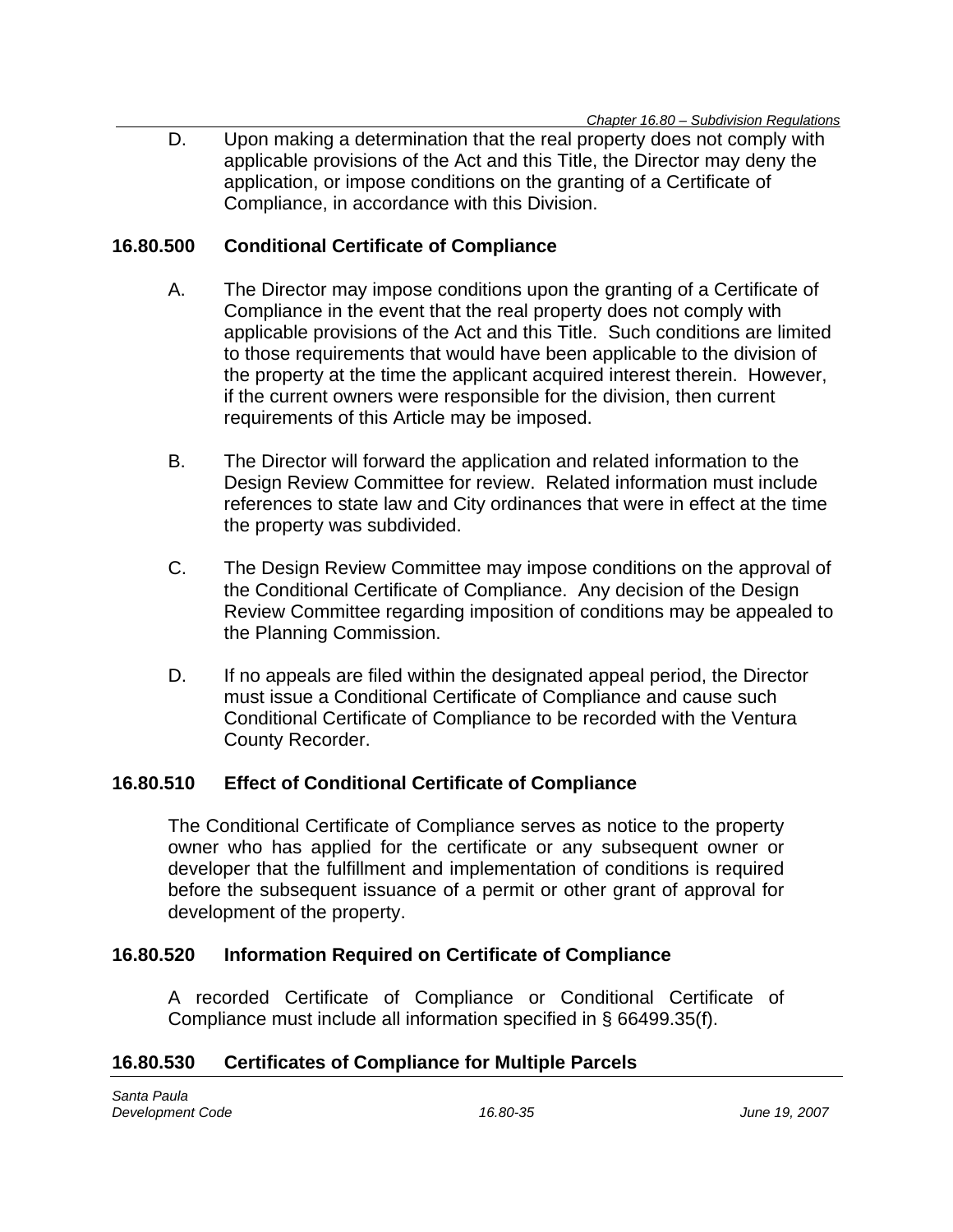A single Certificate of Compliance or Conditional Certificate of Compliance application may be processed and recorded for multiple parcels, provided that such single Certificate of Compliance or Conditional Certificate of Compliance clearly identifies and distinguishes between the descriptions of each parcel.

## **DIVISION 7: LOT LINE ADJUSTMENTS**

## **16.80.540 Filing**

Lot line adjustment applications must be filed on forms provided by the Director, together with required filing fees and other information required by the Director to allow for review of the application.

## **16.80.550 Review and Processing**

- A. Upon receiving a completed Lot Line Adjustment application, the Director must forward the application for review by the Engineer and any other City or governmental agency that may have jurisdiction over any aspect of the application.
- B. The Director must review all available information, including information provided by other City and governmental agencies, and make a determination whether the proposed Lot Line Adjustment conforms with the provisions of this Code and any applicable Specific Plan or Planned Development.

## **16.80.560 Action**

- A. The Director may approve or conditionally approve a request for a lot line adjustment in writing after investigating and receiving reports from other departments, if the Director finds that the proposed lot line adjustment conforms to all of the following requirements:
	- 1. The lots adjoin one another;
	- 2. The lot line adjustment will not create a greater number of lots than originally existed;
	- 3. It conforms with the city's general plan;
	- 4. It conforms with the city's zoning and building regulations set forth in this Code.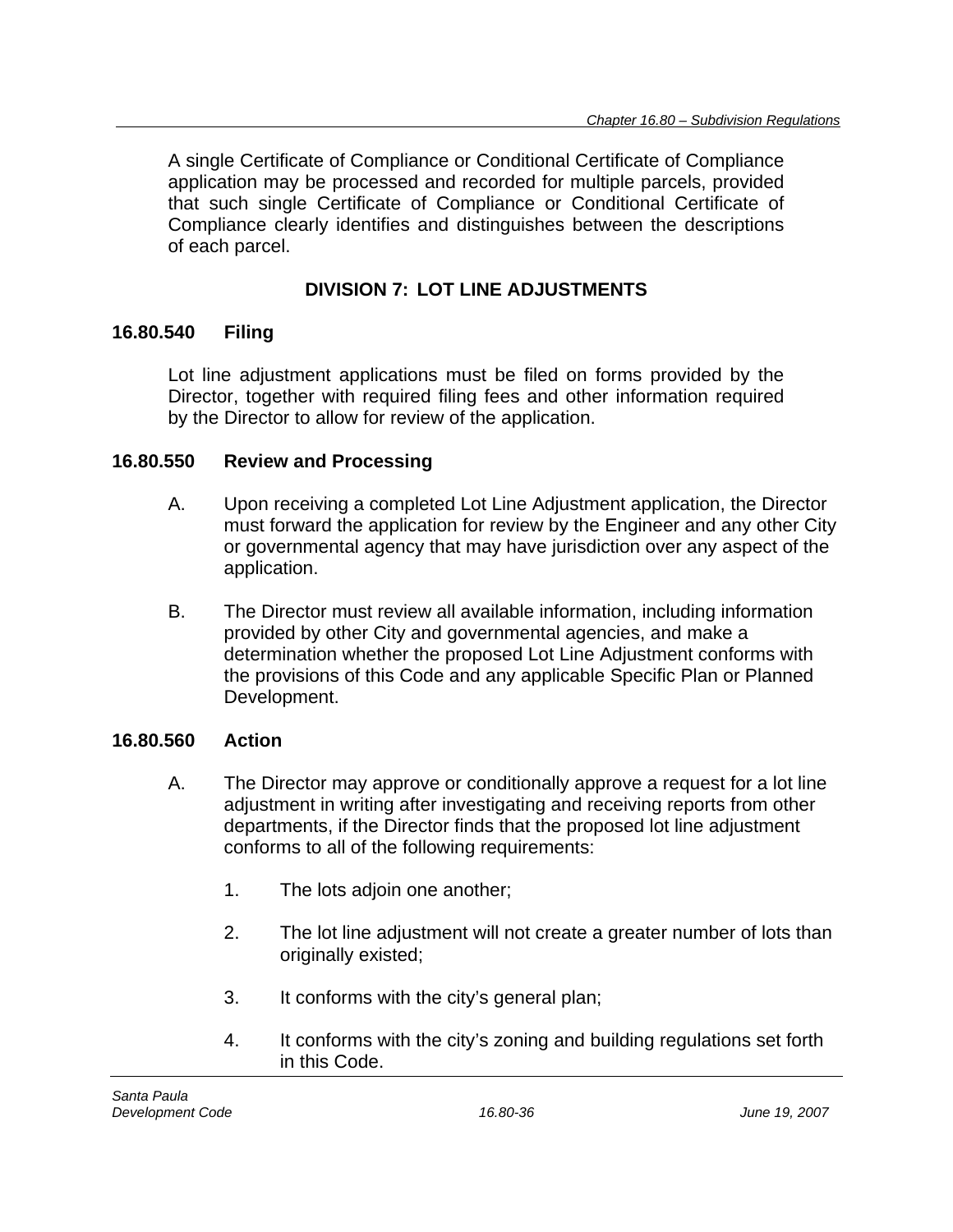- B. Any conditions imposed on the approval are limited to those conditions necessary to:
	- 1. Ensure conformance with the city's general plan;
	- 2. The city's zoning and building regulations as set forth in this Code;
	- 3. Require the prepayment of real property taxes before approval of the adjustment; or
	- 4. Facilitate the relocation of existing utilities, infrastructure, or easements.
- C. Should the lot line adjustment application fail to meet any of the criteria set forth above, the Director may deny the application.

## **16.80.570 Finalization of Adjustment**

Within twenty-four (24) months after the Director approves a lot line adjustment, all record owners must cause to be recorded with the office of the Ventura County Recorder either a grant deed or quit claim deed reflecting the adjustment. No record of survey is required for a lot line adjustment. However, the legal descriptions provided on the deed or deeds is prepared by a licensed surveyor, licensed in the State of California, or qualified registered civil engineer.

## **DIVISION 8: REVERSION TO ACREAGE**

### **16.80.580 Initiation**

Either the City Council, on its own motion, or all owners of record of the real property within the subdivision, by formal application, may initiate proceedings for a Reversion to Acreage.

### **16.80.590 Filing**

- A. Reversion to Acreage applications initiated by owners of record of the real property within the subdivision must be filed on forms provided by the Director, together with required filing fees and other information required by the Director to allow for review of the application. At a minimum, information provided must include:
	- 1. Adequate evidence of title of the real property within the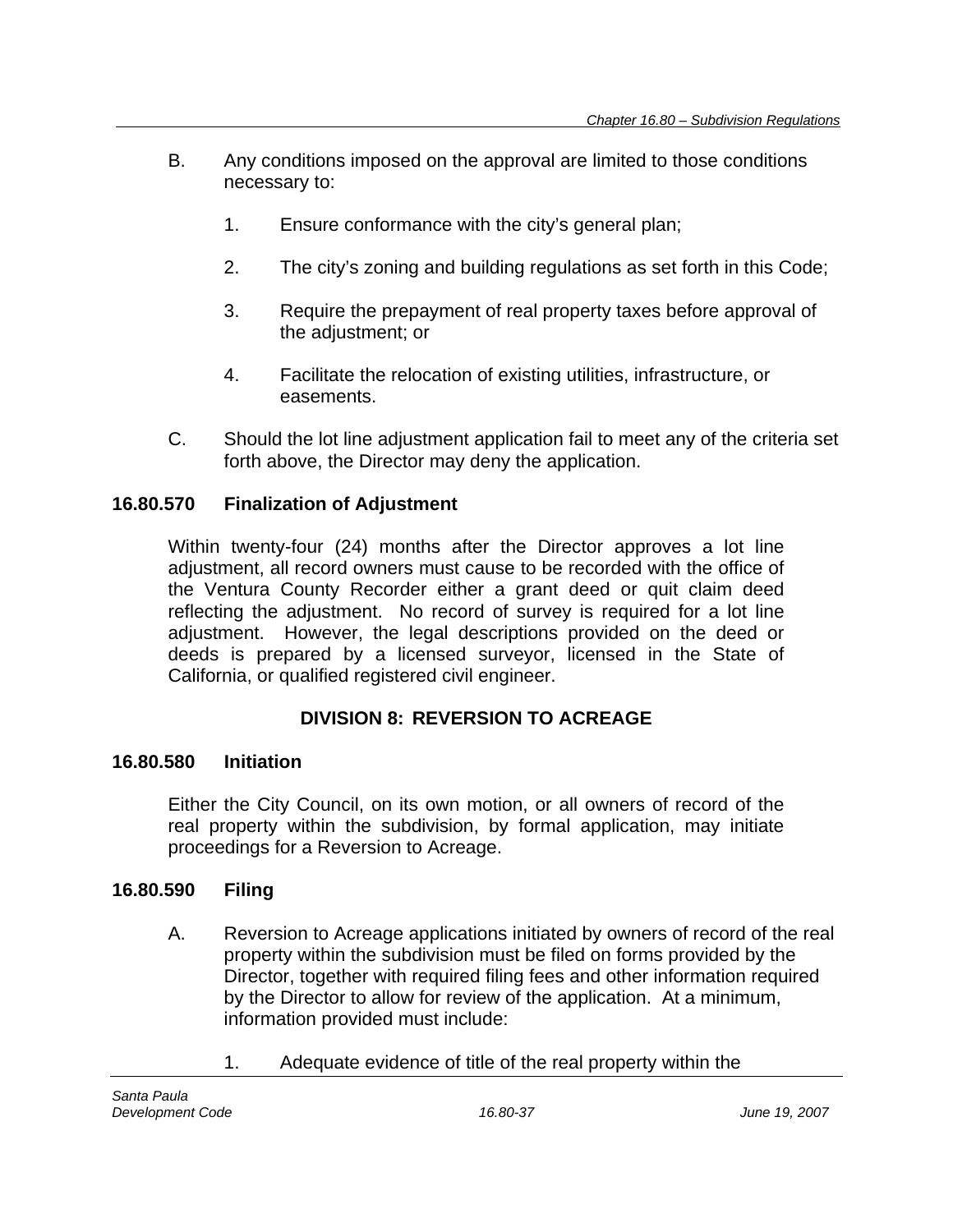subdivision;

- 2. Sufficient data to enable the City Council to make all of the findings and determinations required by this Division; and
- 3. A Final Map that delineates dedications that will not be vacated and dedications that are a condition of reversion.
- B. Where the City Council initiates a Reversion to Acreage, the Council will direct the Director to obtain the information necessary to initiate and conduct the proceedings.

### **16.80.600 Processing**

The Director, in consultation with the Engineer, must review the application for conformance with the provisions of this Division and report to the City Council identifying the extent to which the Reversion to Acreage complies with this Division and the findings set forth below.

### **16.80.610 City Council Action**

- A. The City Council must hold a public hearing to consider the application and any related, relevant, information.
- B. Following the public hearing, the City Council must act to approve, conditionally approve, or deny the Reversion to Acreage.
- C. In acting to approve or conditionally approve a Reversion to Acreage, the City Council must require:
	- 1. Dedications or offers of dedications necessary for purposes specified by city regulations;
	- 2. Retention of all previously paid fees, if necessary to accomplish the purposes of this Title; and
	- 3. Retention of any portion of required improvement security or deposits, if necessary to accomplish the purpose of this Title.

### **16.80.620 Required Findings**

As part of its action to approve or conditionally approve a Reversion to Acreage, the City Council must make the following findings: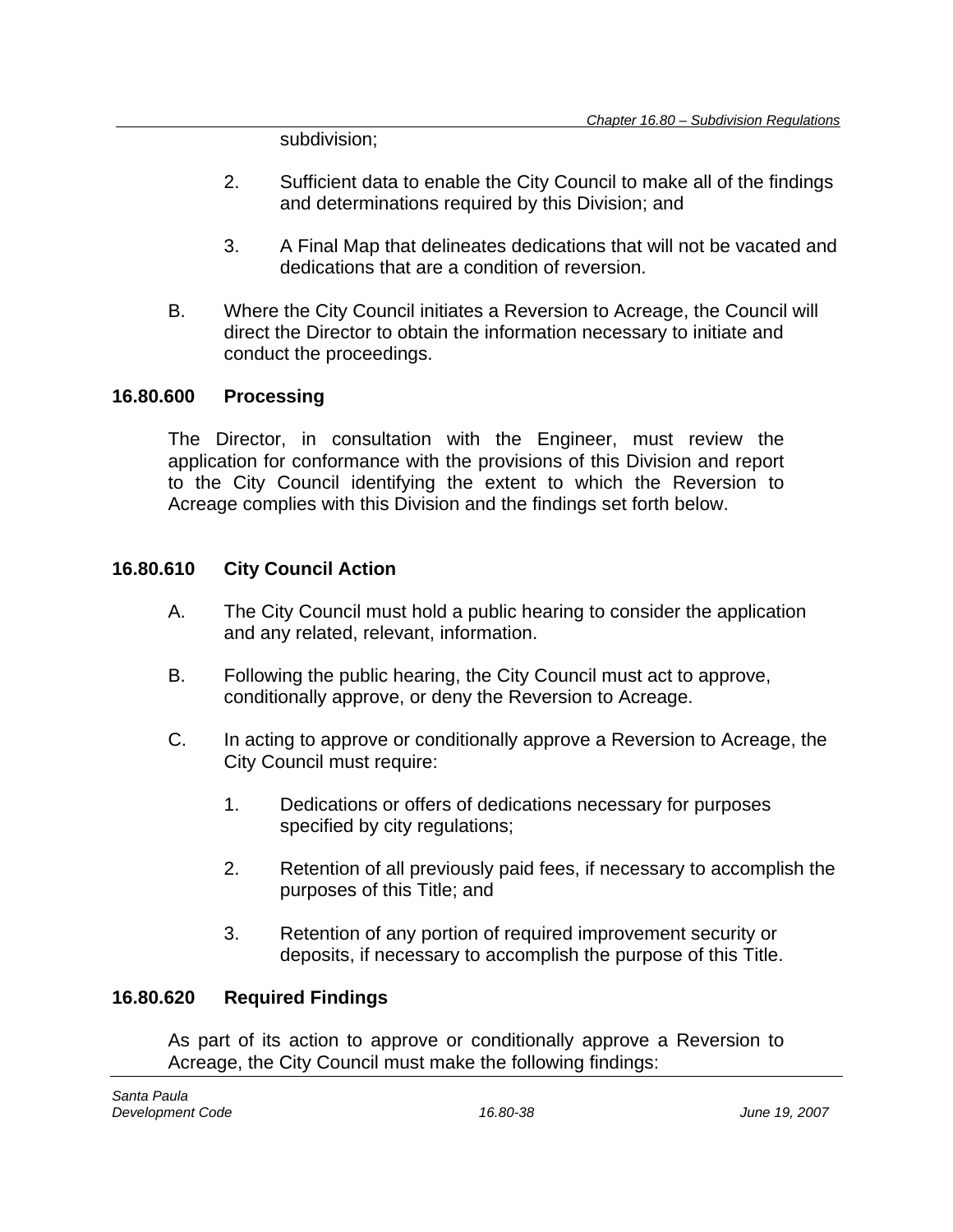- A. That dedications or offers of dedication to be vacated or abandoned by the reversion to acreage are unnecessary for present or prospective public purposes; and
- B. Either:
	- 1. All owners of interest in the real property within the subdivision consented to the reversion;
	- 2. None of the improvements required to be made were made within two (2) years from the date the final or parcel map was filed for record, or within the time allowed by agreement for completion of the improvements, whichever is later; or
	- 3. No lots on the Final Map or parcel map were sold within five (5) years from the date such map was filed for record.

## **16.80.630 Finality of Action**

In order for a Reversion to Acreage to become effective, a Final Map must be recorded.

## **DIVISION 9: MERGERS**

## **16.80.640 Conditions Under Which a Merger Can Be Required**

Whenever two (2) or more contiguous parcels are under common ownership and any one of the parcels does not conform to the standards for minimum parcel size set forth in this Title, the City can require the merger of parcels before it issues a development permit, provided all of the requirements specified in § 66451.11 are satisfied.

## **16.80.650 Notice of Intention to Merge Parcels**

- A. Before initiating a merger, the City must mail to the owner of the affected parcels a Notice of Intention to Determine Status. The same notice is filed with the Ventura County Recorder on the same date that notice is mailed to the property owner. Such notice must inform the property owner that the affected parcels may be merged and advise the owner of the opportunity to request a hearing on determination of status.
- B. At any time within 30 days of the recording of the Notice of Intention to Determine Status, the property owner may file with the Director a request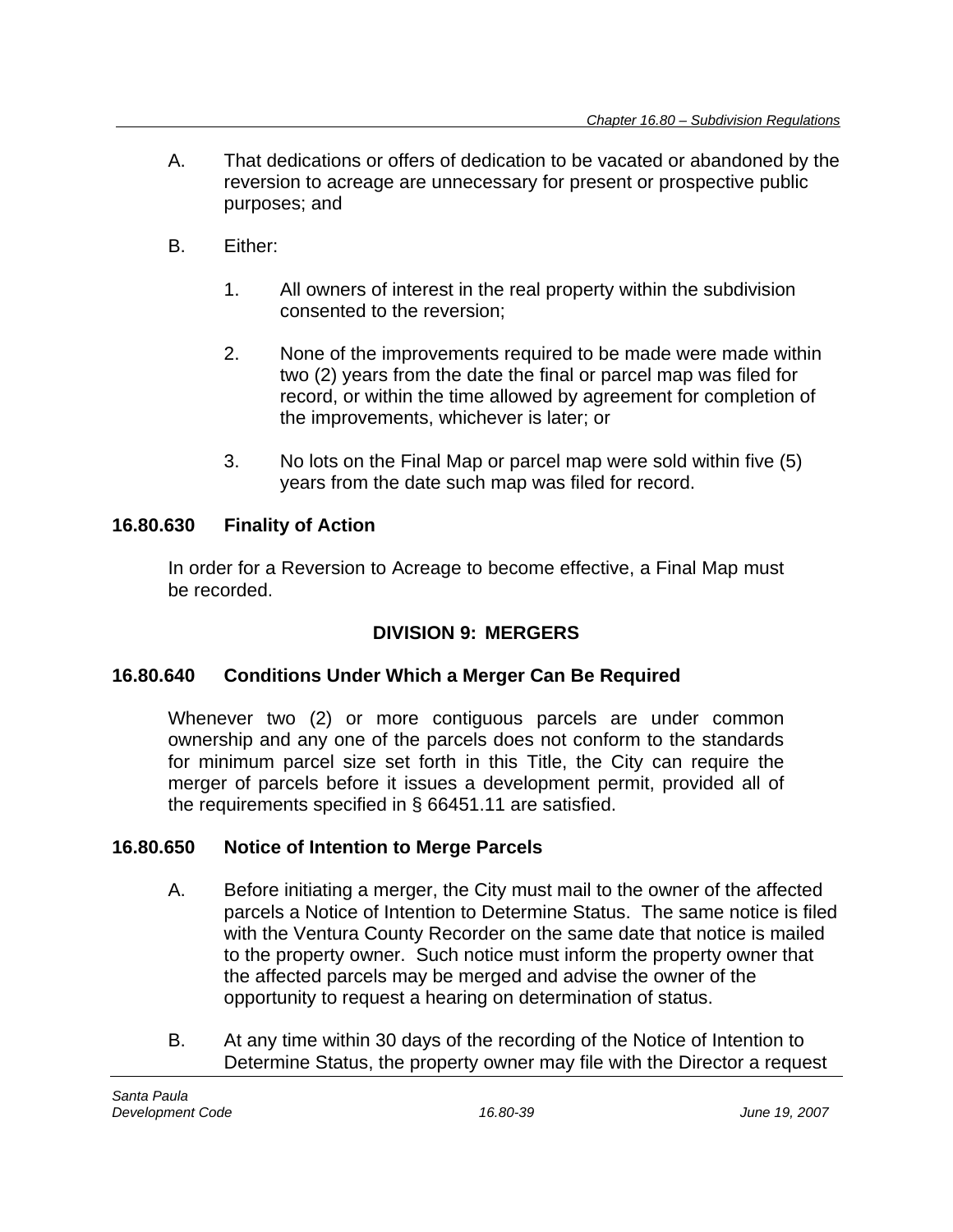for a hearing.

## **16.80.660 Planning Commission Review and Action**

- A. Upon receiving a request for a hearing, the Director must schedule a public hearing before the Planning Commission in accordance with this Title. The hearing should be conducted not later than sixty (60) days after the Director receives the hearing request.
- B. The Planning Commission must hold a public hearing in accordance with this chapter to consider the parcel merger application.
- C. At the conclusion of the public hearing, the Planning Commission must determine whether the parcels should or should not be merged.
- D. The decision of the Planning Commission is final unless an appeal is filed.

## **16.80.670 Determination When No Hearing Is Requested**

If the Director does not receive a timely filed request for hearing, the Director may decide whether or not the parcels may be merged. Decisions allowing a merger must be recorded not later than ninety (90) days after notice of the decision.

## **16.80.680 Finality of Action**

- A. A notice of merger must be filed with the Ventura County Recorder's Office after a decision which allows allowing a parcel merger. The notice must identify the names of the record owners and describe the property being merged.
- B. A release of the notice of intention to determine status must be filed with the Ventura County Recorder's Office after a decision that disallows a parcel merger.

## **DIVISION 10: CONDOMINIUM CONVERSIONS**

## **16.80.690 Applicability**

A condominium conversion requires the approval of a tentative and Final Map, or a parcel map, unless the exemptions specified in §§ 66412(g) and (h) apply, or unless the City waives the requirement for conversion of a mobile home park to resident ownership pursuant to § 66428.1.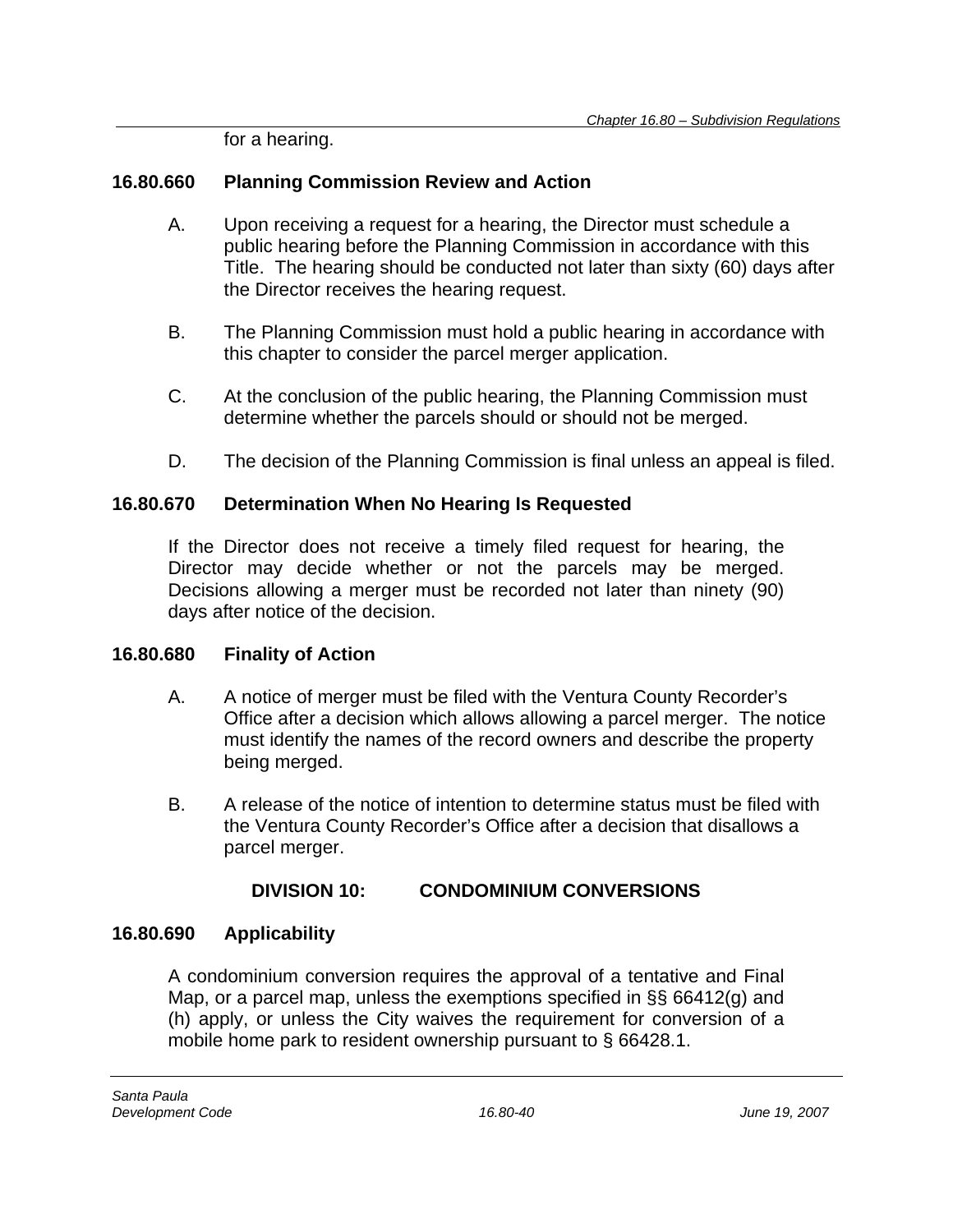### **16.80.700 Filing and Processing**

- A. Filing a condominium conversion application is the same as that established for a tentative tract map with the following exceptions and additional requirements:
	- 1. The tentative map for a condominium conversion project need not show the buildings or the manner in which the buildings or the airspace above the property are to be divided. However, the city may require that an exhibit be provided showing the manner in which buildings are to be arranged on the property.
	- 2. Addresses of all tenants of the property proposed for conversion must be provided with other required notice materials. Also, the subdivider must provide the city with notarized verification of provision of the Notice of Intent to Convert required by Cal. Gov't Code §§ 66452.8 and 66452.9.
	- 3. Pursuant to Cal. Gov't Code § 66427.4, if a mobile home park is proposed for conversion, the applicant must submit a report on the impact of the conversion upon the displaced residents of the mobile home park. Such report must be prepared in accordance with Cal. Gov't Code §§ 66427.4 and 66427.5.
	- 4. Pursuant to Cal. Gov't Code § 66452.10, if the proposed condominium conversion project involves a stock cooperative or community apartment project, the applicant must submit notarized verification of the vote.
- B. The processing of a condominium conversion project is the same as that established for a tentative tract map except that, pursuant to Cal. Gov't Code § 66451.3, notice of the public hearing must be provided to all tenants of the subject property.
- C. In acting to approve a condominium conversion project, the Planning Commission and/or the City Council must make the same findings as for a tentative map and the additional findings set forth in Cal. Gov't Code § 66427.1.
- D. A condominium conversion project must also comply with Chapter 16.85 Condominiums and Conversions." (Ord. 1169, 2007)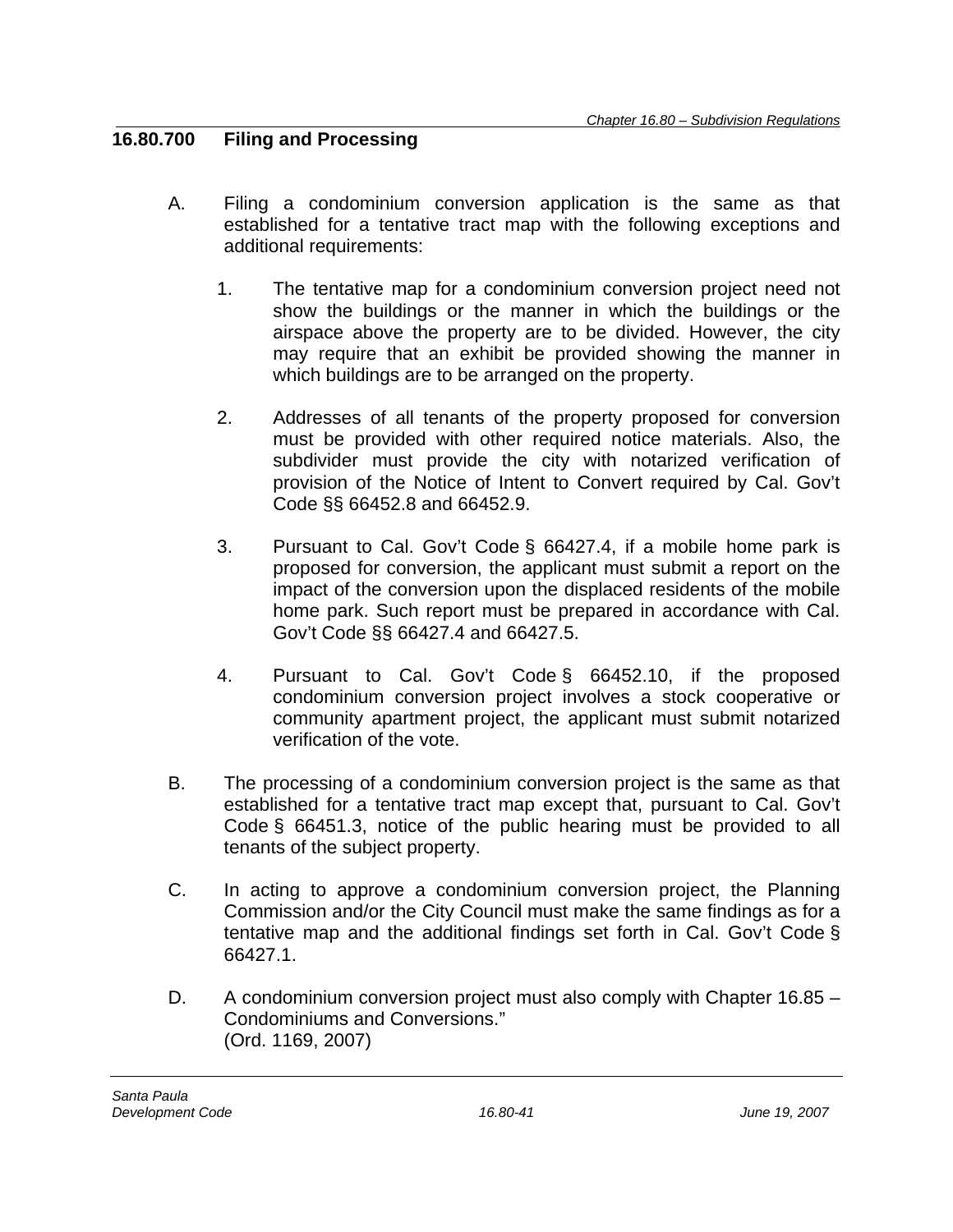## **16.80.710 Completion of Conversion**

Filing of Final Map or parcel map is required for completion of the condominium conversion project, except when waived for a mobile home park.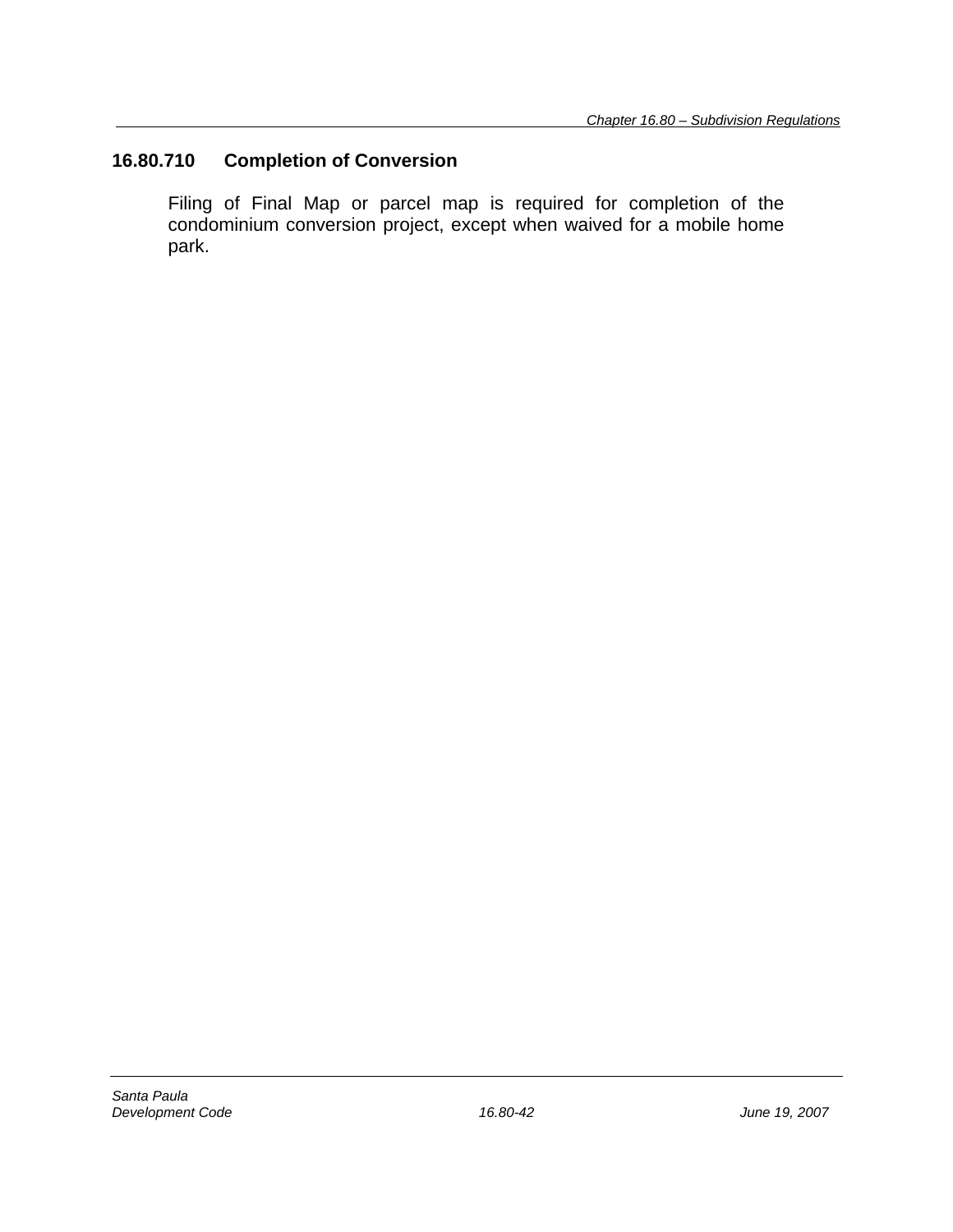## **DIVISION 11: SUBDIVISION IMPROVEMENTS**

### **16.80.720 Conformance with City Plans and Standards**

All subdivision plans and associated street plans must conform to the Circulation Element of the Santa Paula General Plan and street standards adopted by the City Council.

## **16.80.730 Connections to Existing Streets**

All new streets must connect to existing streets and must provide street gap closures to the maximum extent feasible and practical to facilitate traffic circulation and ensure implementation of the General Plan Circulation Element.

### **16.80.740 Subdivision Access to Public Street**

Every subdivision must be designed to provide access to a public street as follows:

- A. Direct access where the property abuts an existing public street or a planned public street for which the right-of-way was defined and improvements to the planned street are provided pursuant to this chapter; or
- B. A non-exclusive easement for street, utility, drainage, or similar purposes, provided the easement is:
	- 1. Offered for dedication;
	- 2. Unencumbered by any rights that would restrict the proposed use; and
	- 3. Of a width, grade, location, and configuration which, in the opinion of the Engineer, will allow it to serve its intended function.

### **16.80.750 Parcel Access**

- A. New parcels created by a subdivision must provide access to either a public street or a private street, if a private street is allowed by this Section.
- B. Direct parcel access to a state highway or a City Major Arterial, Arterial,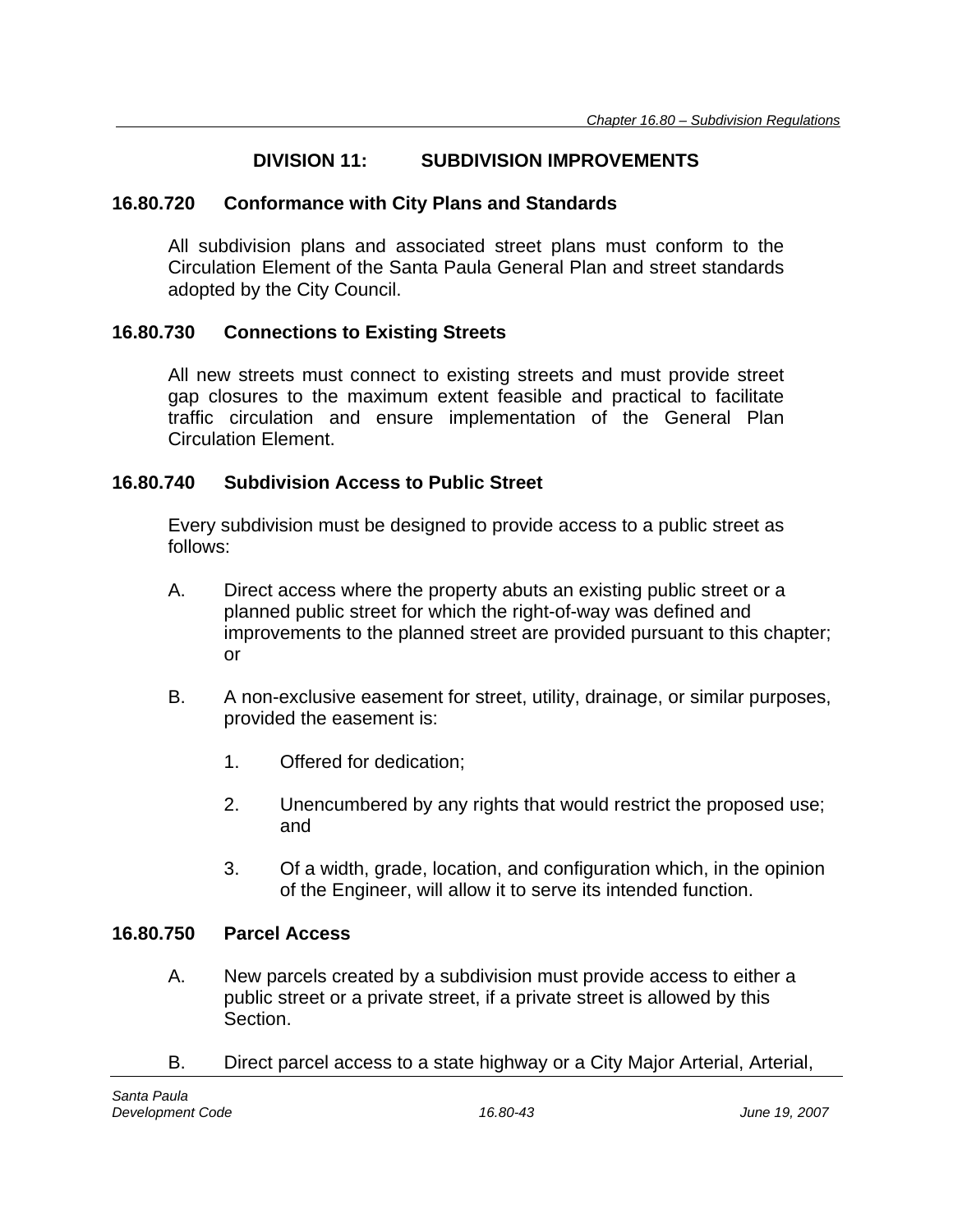Minor Arterial, Major Commercial/Industrial, or Commercial/Industrial may be denied to ensure traffic safety. Alternatively, the City may require construction of a frontage road between the parcel and the abutting highway or City street.

#### **16.80.760 Private Streets**

Private streets may be permitted by the City Council, provided such streets meet the following requirements:

- A. The street design provides a width, configuration, slope, and other design characteristics satisfactory to the Public Works Director and the Fire Chief;
- B. Streets do not prevent the orderly development of adjacent properties, prevent future connections to planned public streets, or interfere with local circulation;
- C. Streets meet the circulation needs of the property they serve; and
- D. The owners, association of owners, or organization responsible for the private streets provides the City with written assurance, approved as to form by the city attorney, that the street or streets will be adequately maintained.

### **16.80.770 Street Design and Improvement**

All new public streets proposed or required within or adjacent to a subdivision must be designed in accordance with adopted City street standards and the following requirements:

- A. Where a property for which a tentative or parcel map was filed is adjacent to a property which may be subject to a future subdivision, the review authority may require streets to be extended to the boundary of the adjacent property to allow for future access and street connections.
- B. Street intersections must as near to right angles as practicable.
- C. Street grades between six (6) and ten (10) percent are allowed only for limited distances in which, in the judgment of the review authority, topographical conditions make a lesser grade impractical. A grade exceeding ten (10) percent will be approved only when, in the judgment of the review authority, conclusive evidence shows that a lesser grade is physically impractical.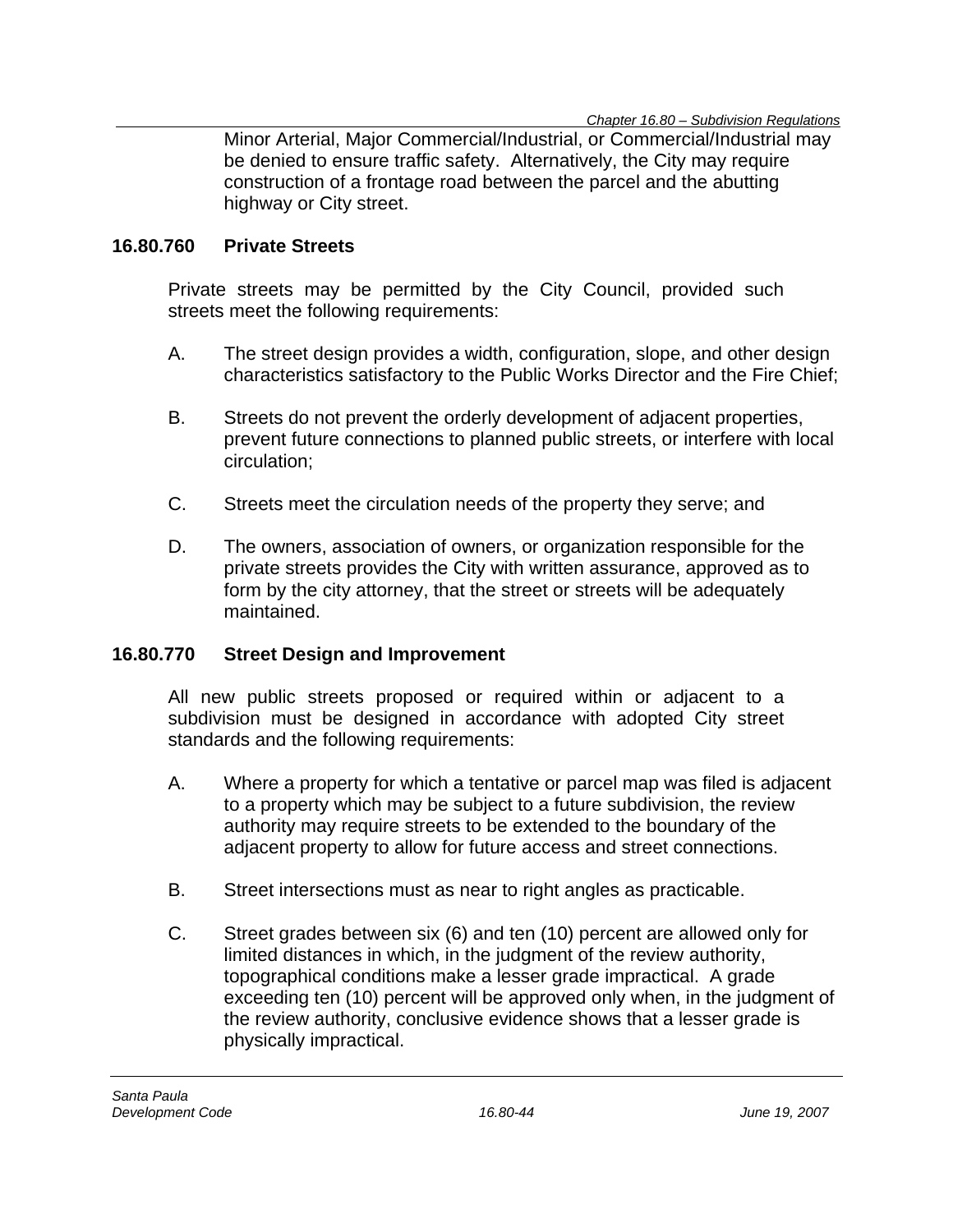- D. Where an existing City street adjoins, passes through, or otherwise provides access to a proposed subdivision, the review authority may require dedication of additional right-of-way and/or improvements consistent with the General Plan Circulation Element.
- E. Permanent dead-end streets or cul-de-sacs must not exceed 660 feet in length.
- F. All streets within a subdivision must be named in accordance with City Council resolution.

### **16.80.780 Alleys**

All new alleys must have a minimum width of 25 feet and is designed per adopted City standards.

### **16.80.790 Drainage**

- A. All subdivisions must be designed to accommodate storm drainage tributary to and originating within the subject subdivision.
- B. All on grade storm water conveyance facilities, including ditches, channels, catch basins, and road improvements must be designed and constructed for flood frequency of ten (10) years or other threshold determined by the Public Works Director to be appropriate and necessary to provide adequate flood protection. All facilities serving sump locations must be designed for a flood frequency of fifty (50) years or other threshold determined by the Public Works Director to be appropriate and necessary to provide adequate flood protection. The design of such facilities and systems is based upon information provided by a registered engineer and approved by the Public Works Director.
- C. To the maximum extent feasible, existing natural drainage courses must be retained.
- D. Facilities and systems must be designed to avoid concentrations of runoff and to avoid the creation of facilities that could pose a risk or hazard to public health and safety.
- E. Drainage facilities must be located with street rights-of-way or public easements.

#### **16.80.800 Lot Patterns**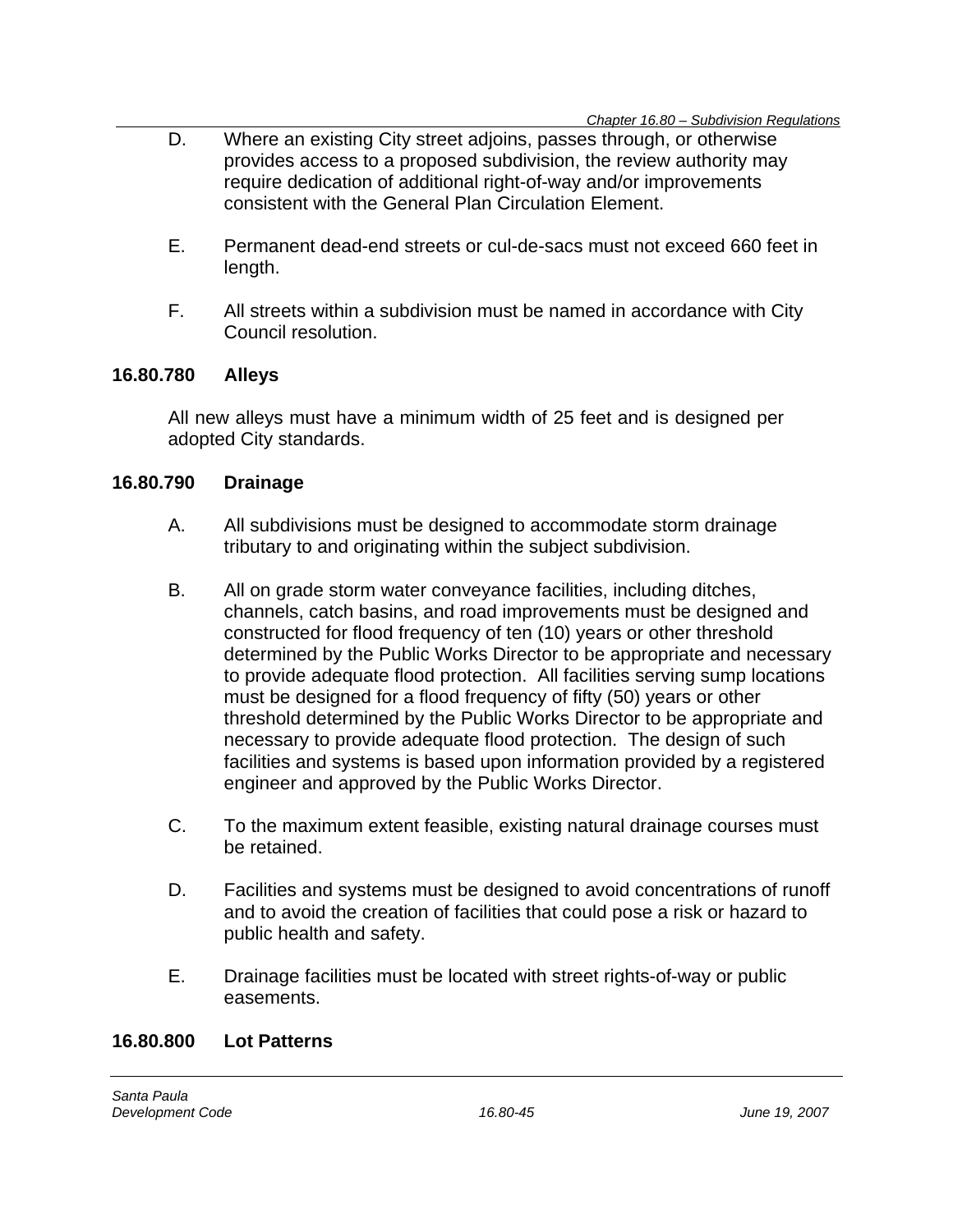- A. Every lot must be designed to conform to the minimum area and dimension requirements applicable to the zoning in which the lot is located or, in the case of a change of zone, proposed to be located.
- B. Each new lot created by a subdivision must have a physical shape and configuration that allows subsequent buildings and other improvements to be constructed in conformance with the development standards for the zone in which such lot is located, to ensure that safe driveways and other accesses can be provided, and to ensure that any required landscaping can be provided.
- C. The creation of flag lot configurations in any new subdivision is discouraged.
- D. The creation of lots with double street frontage is discouraged.
- E. Blocks longer than 1,200 feet in length are discouraged and may be cause for disapproval of a tentative map.

## **16.80.810 Grading and Use of Natural Topography**

The design of subdivisions in hillside areas must conform to the grading standards contained in this Title.

## **16.80.820 Sidewalks, Parkways and Trails**

- A. Sidewalks must be provided in new subdivisions, and be designed and installed in accordance with adopted City standards.
- B. Parkways must be provided where such parkways will contribute positively to overall subdivision design, will better integrate the subdivision with surrounding land uses, and will implement General Plan policies. Parkways must have a minimum width of four (4) feet or a width as may be required by the responsible review authority. Parkway planting may be required through subdivision conditions of approval.
- C. Bikeways and trails must be provided in new subdivisions. Such bikeways and trails must be designed to eventually connect to a citywide system.

## **16.80.830 Street Lighting**

Street light fixtures must be provided pursuant to City policies regarding street lighting, or as determined to be necessary by the Engineer.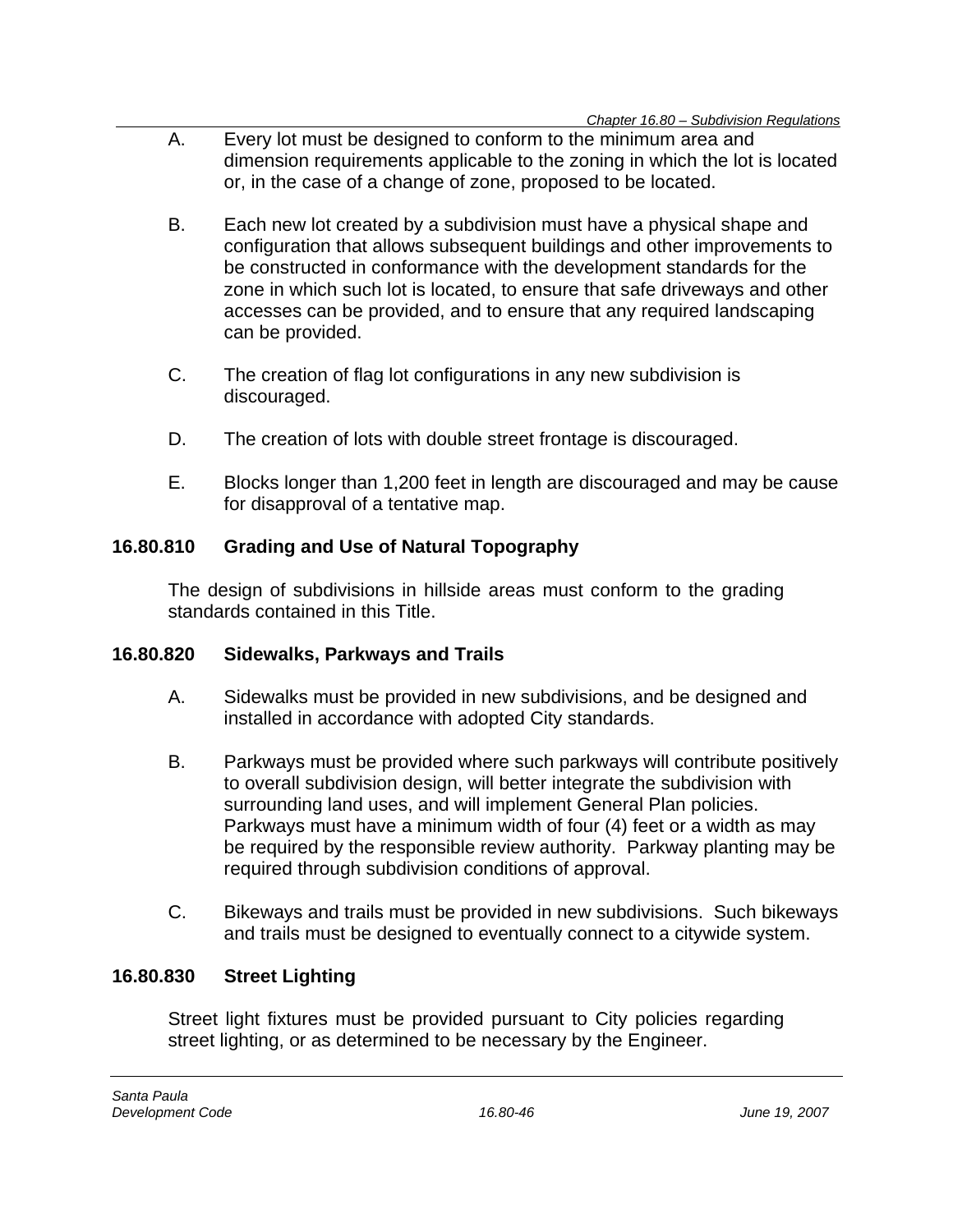### **16.80.840 Improvements - General**

- A. As a condition for approving any Final Map, the subdivider must improve or agree to make all improvements for all land designated for streets, highways, public ways, and easements. Such improvements include streets, sidewalks, curbs, gutters, culverts, bridges, storm drains, sanitary sewers, permanent subdivision monuments, and other structures or improvements set forth in this Division or as recommended by the Planning Commission and/or deemed by the City Council to be necessary for the general use of the lot owners in the subdivision and for traffic and drainage needs.
- B. All improvements must be installed to grades approved by the Engineer. Plans and specifications of proposed improvements must be furnished to the Engineer in conjunction with the Final Map. These plans and profiles must show full details of the proposed improvements in accordance with the most current City standards.
- C. The minimum improvements which the subdivider will be required to make at the subdivider's own cost in the subdivision before the acceptance and approval of the Final Map is as described generally below and in detail in this Division:
	- 1. Fire hydrants and adequate distribution lines to provide adequate domestic water supply to each lot and sufficient fire protection to meet local neighborhood needs, as determined by the Fire Chief;
	- 2. City wastewater disposal system to each lot;
	- 3. Adequate drainage of the subdivision streets, highways, ways and alleys;
	- 4. Adequate grading and surfacing of streets, highways, ways and alleys;
	- 5. Curbs, gutters and sidewalks; and
	- 6. Permanent subdivision monuments.

## **16.80.850 Streets**

All required public and private streets must be installed in accordance with plans approved by the Engineer.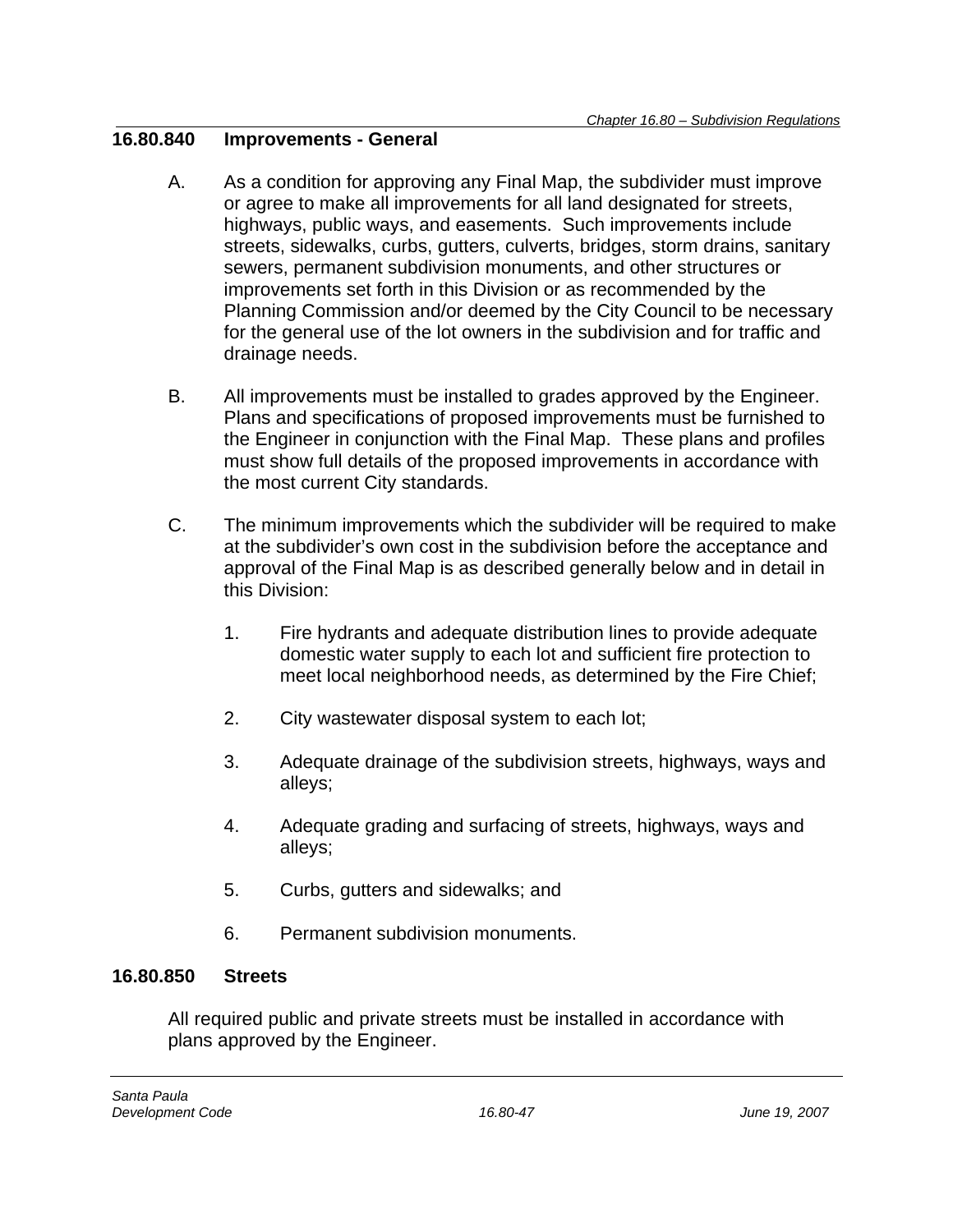### **16.80.860 Drainage Facilities**

All required drainage and flood control facilities must be installed in accordance with plans approved by the Engineer.

### **16.80.870 Undergrounding of Utilities**

- A. Utility lines including, without limitation, electrical, telephonic, street, and cable television must be placed underground within all new subdivisions.
- B. All underground construction must be installed before the streets are paved if such construction occurs within streets and requires open excavation of the street surface. All construction must be performed to the satisfaction of the Engineer and in accordance with City standards.

### **16.80.880 Water and Sewer Service**

- A. Water mains and other required facilities must be installed to serve each lot within a proposed subdivision per the requirements of the water service provider. All such facilities must be installed consistent with applicable master plans. Where water facilities are to be installed in a public street, all improvement plans are subject to review by the Public Works Director, and fire hydrant locations and specifications are approved by the Fire Chief.
- B. All new subdivisions and each lot within a proposed subdivision are required to connect to the City's sewer system. All sewer facilities must be installed consistent with applicable master plans. Where sewer facilities are to be installed in a public street, all improvement plans are subject to review by the Public Works Director.

### **16.80.890 Landscaping**

Landscaping and associated automatic irrigation systems must be installed as required for erosion control and slope stabilization.

### **16.80.900 Utility Easements**

- A. The subdivider must reserve and grant the following right-of-way easements, either overhead or underground, to public utility companies:
	- 1. At the rear of all lots, except at the perimeter of the subdivision, of a width of not less than six (6) feet;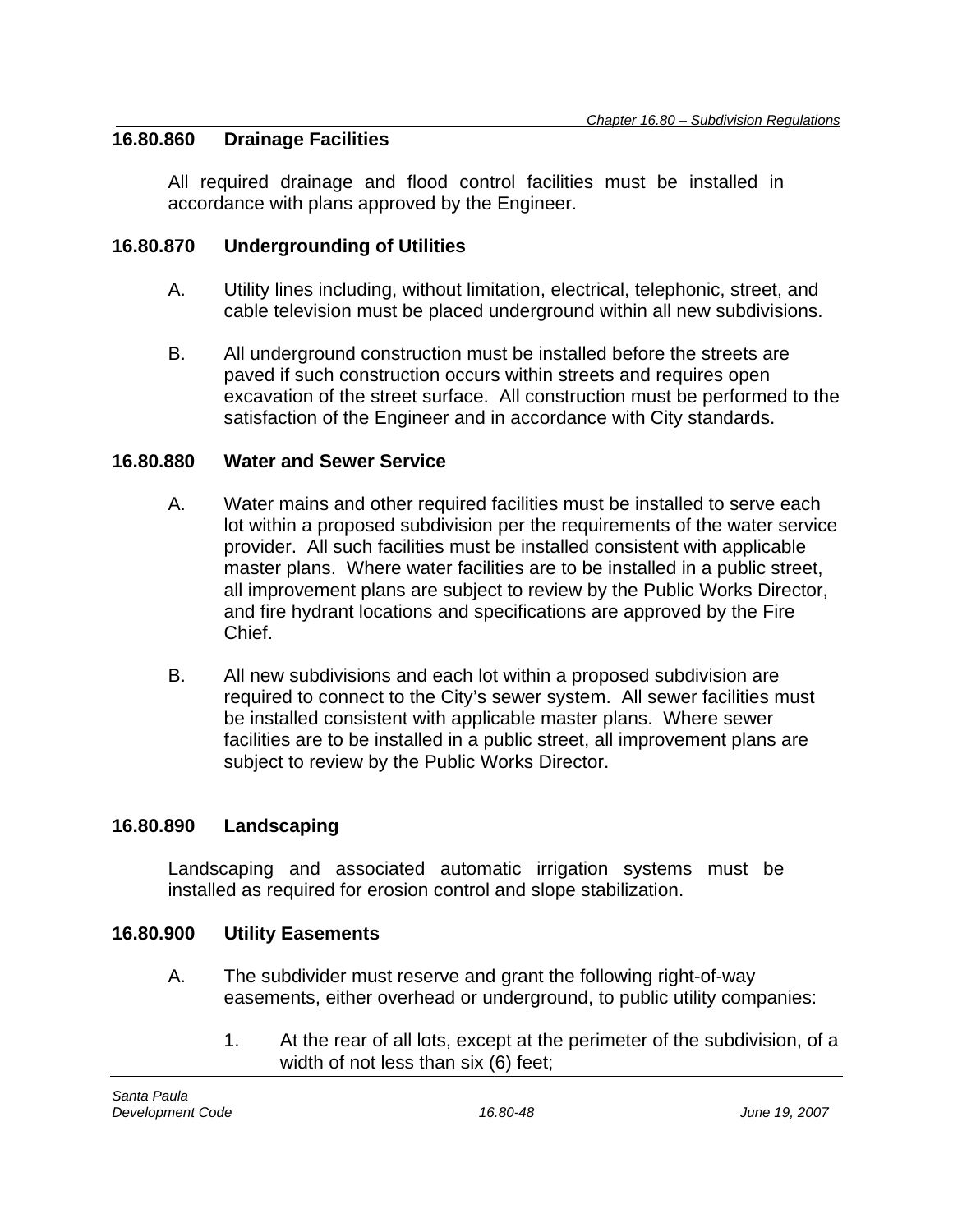- 2. At the rear of all lots at the perimeter of the subdivision, of a width of not less than ten (10) feet;
- 3. Along side lot lines, where necessary, of a width of not less than six (6) feet; and
- 4. Over areas contiguous to public alleys, where necessary, of a width necessary for overhang of facilities, anchorage, line continuity, ingress and egress ,and for trimming and topping trees that may endanger or interfere with the maintenance of such public utility facilities.
- B. Such right-of-way easements is delineated on the subdivision map and identified as "Easements for Public Utilities."

## **16.80.910 Cable access.**

As a condition of approval of a final map, the subdivider must provide access to all cable operators within the city.

### **16.80.920 Monuments**

Monuments must be provided as required by the Act.

## **16.80.930 Supplemental Improvements**

- A. At the City Council's direction, the subdivider may be required to install improvements for the benefit of the subdivision which may be of such supplemental size, capacity, number, or length as will benefit property not within the subdivision. Such improvements may be a condition precedent to the approval of a subdivision or parcel map.
- B. The subdivider will be reimbursed for that portion of the costs of those improvements, including an amount attributable to interest, in excess of the construction required for the subdivision.

## **16.80.940 Security and Agreements**

A. A subdivider may record a final or parcel map pursuant to this Article before completing required improvements, provided the City Council approves a subdivision improvement agreement and the subdivider provides security as approved by the Council in accordance with § 66499(a). The improvement agreement and security must be in a form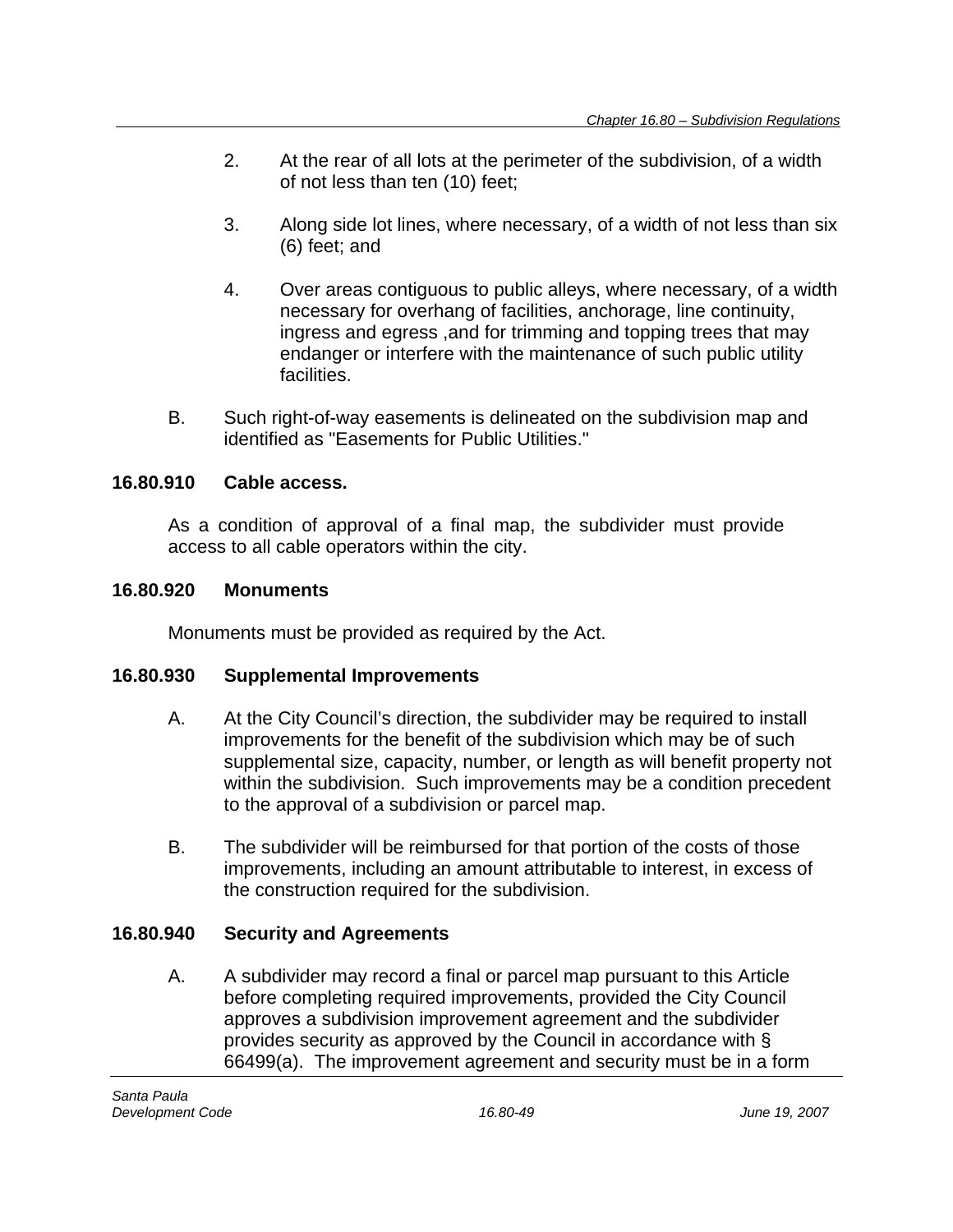approved by the City Attorney.

- B. The amount of security must based upon one hundred percent (100%) of the estimated cost of the required improvement or improvements. Such cost estimate is provided by the subdivider, based upon information provided by a qualified engineer, and is approved by the Public Works Director.
- C. Release of the security may be accomplished in accordance with §§ 66499.7 and 66499.8.

## **16.80.950 Securities and Special Assessments**

Should the required subdivision improvements be financed and installed pursuant to special assessment proceedings, the subdivider may apply to the City Council for a reduction in the amount of the improvement security required, up to an amount corresponding to the amount of faithful performance and labor and material bonds required by the special assessment act being used. The City Council may grant such reduction if it finds that such bonds have been in fact provided and that the obligations secured thereby are substantially equivalent to those required by this Division.

## **16.80.960 Right-of-way Dedication**

- A. As a condition of approval of a map, the subdivider must dedicate or make an irrevocable offer of dedication of all parcels of land within the subdivision that are needed for streets and alleys (including access rights and abutters rights), drainage, public utility easements, and other public easements.
- B. The subdivider must improve or agree to improve all streets and alleys (including access rights and abutters rights), drainage, public utility easements, and other public easements offered for dedication. Such improvements must performed in accordance with the requirements of this Division or as may otherwise be approved by the City Council.

## **16.80.970 Parkland Dedication and Fees**

All projects approved for development under this Division must provide for at a minimum its fair share of future parkland and open space through dedication to the City, or payment of impact fees in accordance with adopted and enacted fee schedules for this purpose, or both.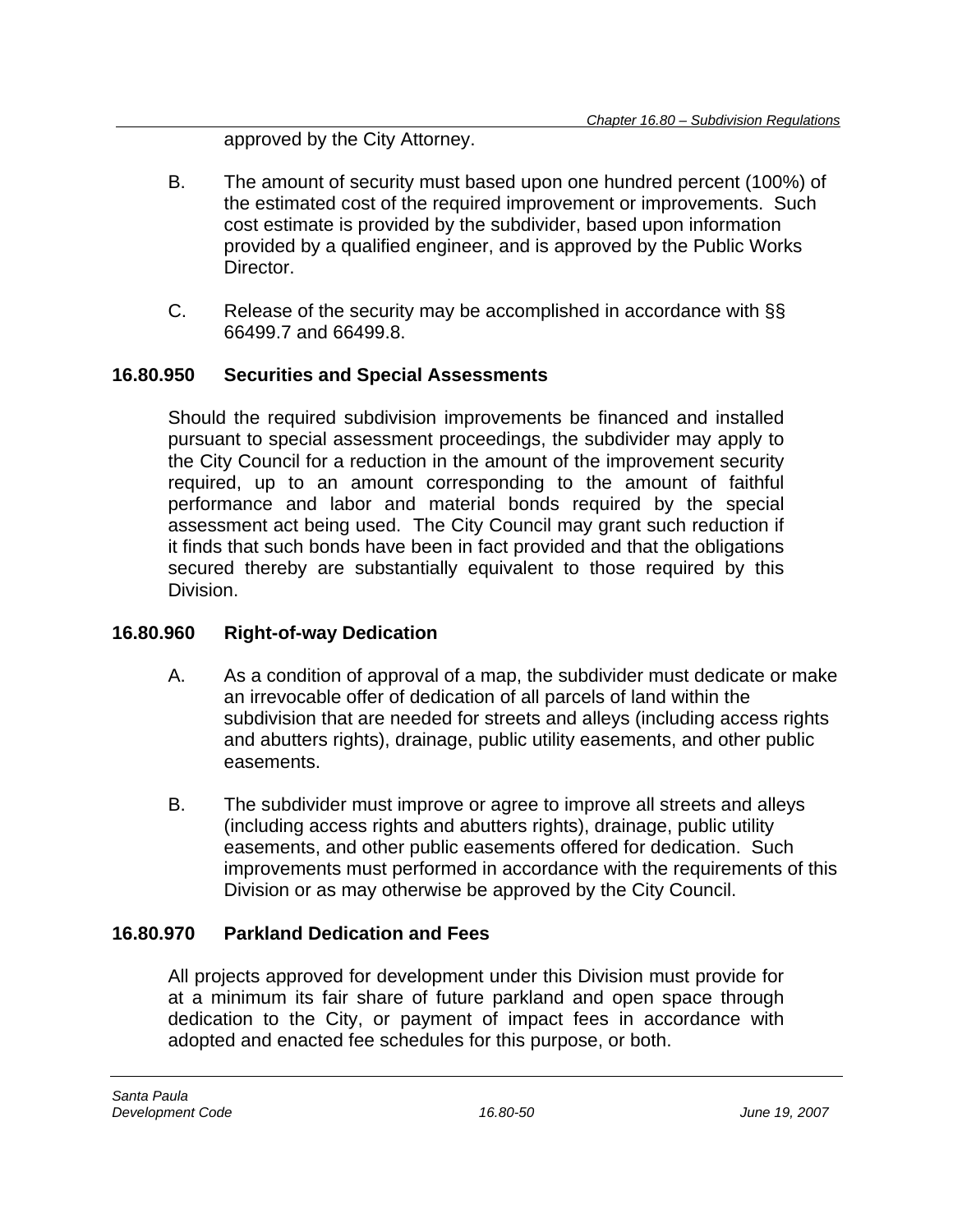### **16.80.980 Bicycle Paths and Trails**

- A. For any residential subdivision containing 40 or more parcels, and where the dedication of roadways is required, the subdivider may be required to dedicate such additional land as may be necessary and feasible to provide bicycle paths for the use and safety of residents of the subdivision, as well as bicycle paths included as part of the General Plan Circulation Element Bicycle and Trail Plan.
- B. The subdivider may be required to dedicate additional land as may be necessary and feasible to accommodate trails included in the General Plan Circulation Element Bicycle and Trail Plan.

### **16.80.990 Transit Facilities**

For any residential subdivision containing two hundred (200) or more parcels, or for any subdivision containing one hundred (100) acres or more, the subdivider may be required to dedicate or provide an irrevocable offer of dedication of land within the subdivision for local transit facilities such as bus turnouts, benches, shelters, bus stop pads, and similar features which directly benefit the residents of the subdivision.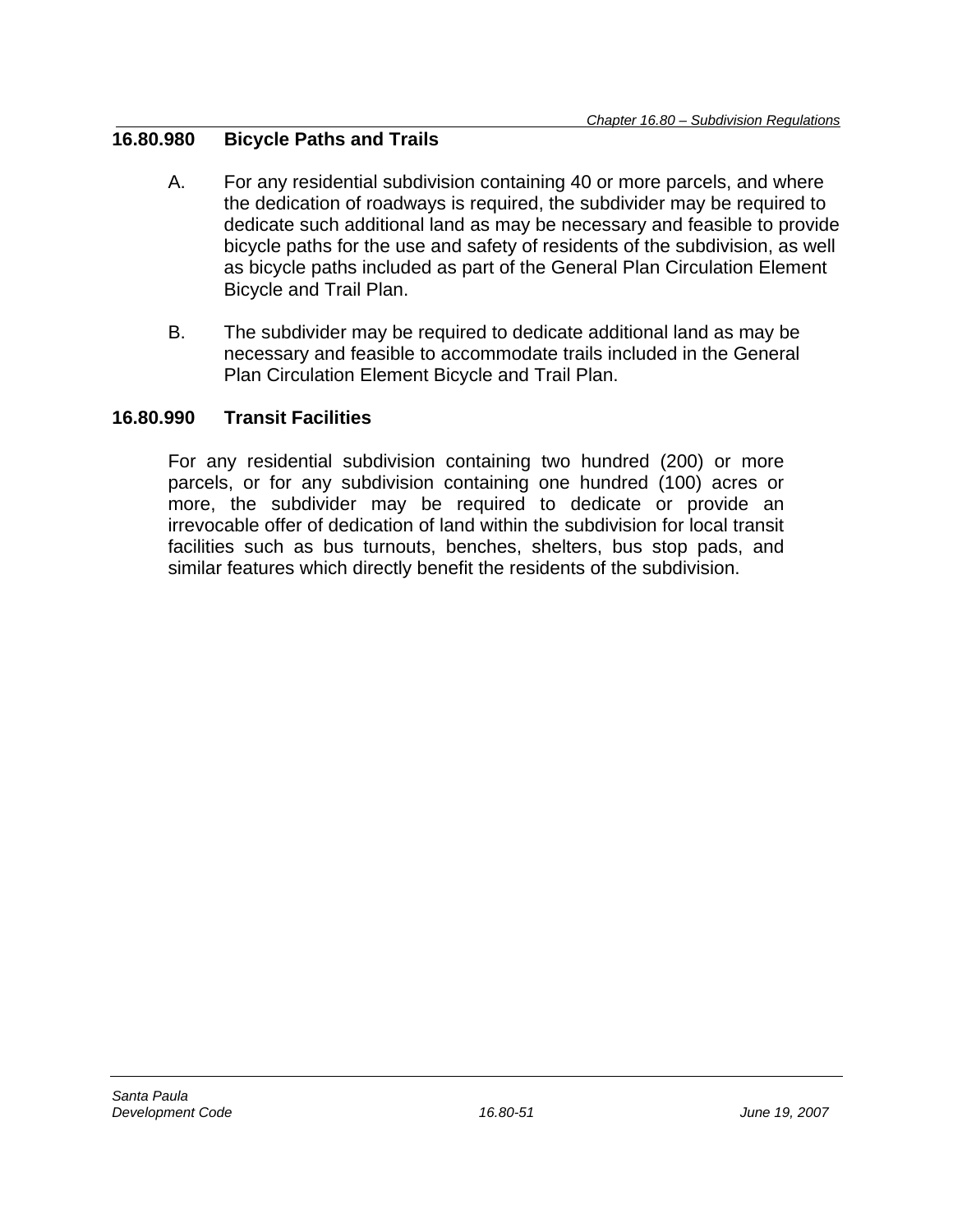## **DIVISION 12: FEES**

### **16.80.991 Bridge and major thoroughfare fees.**

- A. Pursuant to §§ 66484 and 66489, the city may require the payment of a fee as a condition of approval of a final map, or as a condition of issuing a building permit for purposes of defraying the actual or estimated cost of constructing bridges over waterways, railways, freeways and canyons, or constructing major thoroughfares, upon compliance with the procedure and conditions set forth in this chapter.
- B. Such construction must comply with the circulation element of the city's general plan and, in the case of bridges, to the transportation or flood control provisions that identify railways, freeways, streams or canyons for which bridge crossings are required on the city's general plan or local roads and in the case of major thoroughfares, to the provisions of such circulation element which identify those major thoroughfares whose primary purpose is to carry through traffic and provide a network connecting to the state highway system; provided, such circulation element, transportation or flood control provisions was adopted by the city thirty (30) days before the filing of a map or application for a building permit.
- C. Payment of a fee is not required or made a condition for approval of a subdivision map or made a condition for the issuance of a building permit until the area benefited is determined by the city council. There must be a public hearing held by the city council for each area benefited.
	- 1. The hearing must be set before the city council and notice must be given pursuant to Government Code § 65905 at least ten (10) calendar days before the hearing date.
	- 2. Notices must contain preliminary information related to the boundaries of the area of benefit, estimated cost and method of fee apportionment. The area of benefit may include land or improvements in addition to the land or improvements which are the subject of any map or building permit application considered at such proceedings.
- D. At the conclusion of the public hearing, the city council may decide to establish the boundaries of the benefit area by resolution, the costs, whether actual or estimated, and a fair method of allocation of costs to the area of benefit and fee apportionment. The city may impose a reasonable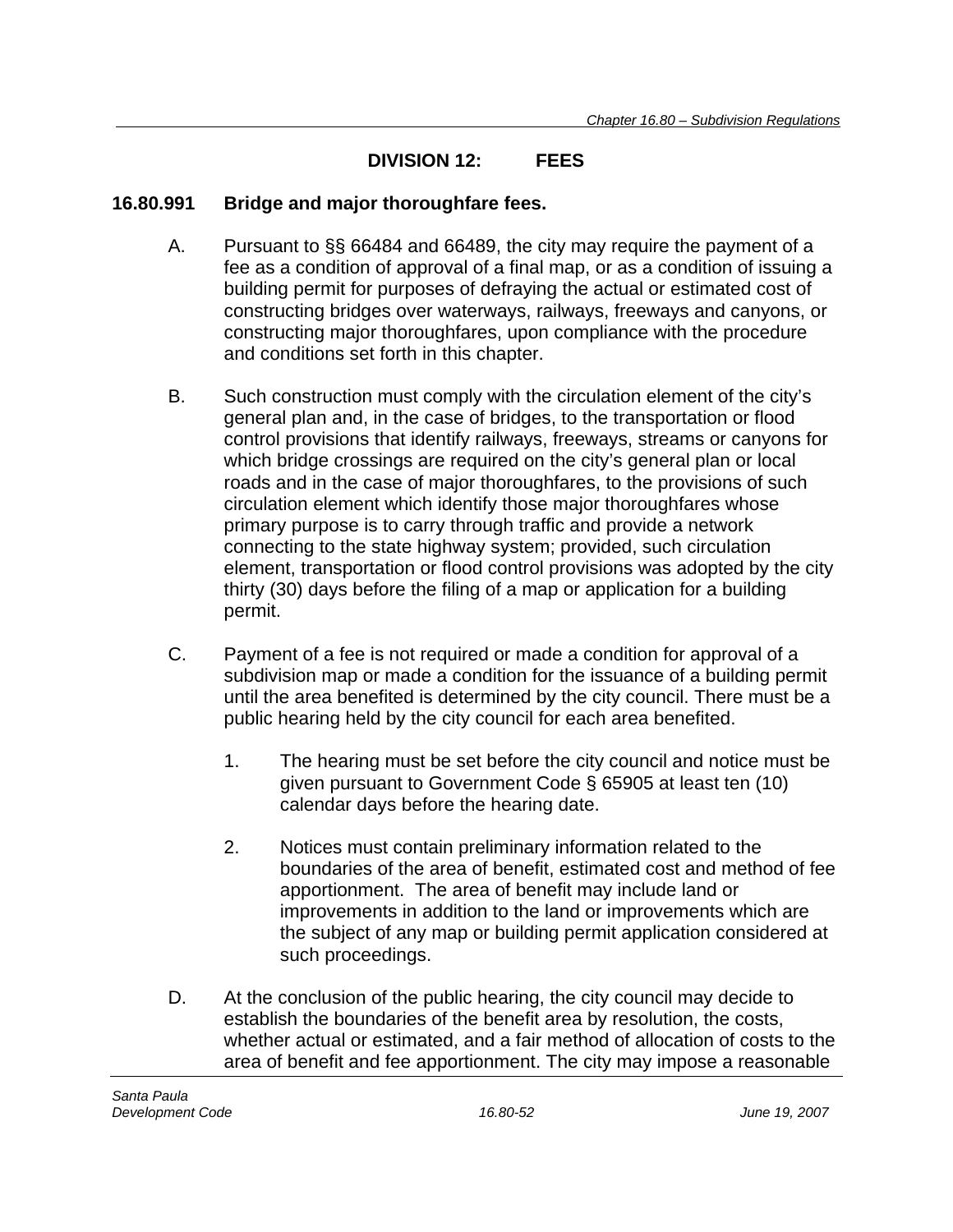charge on property within the area which in the opinion of the city council is benefited by the construction of the bridge or major thoroughfare. The method of fee apportionment, in the case of major thoroughfares, must not provide for higher fees on land which abuts the proposed improvement except where the abutting property is provided direct usable access to the major thoroughfare. A description of the boundaries of the area of benefit, the property or properties within said area which in the opinion of the city council are benefited by the construction of the improvement, the costs, whether actual or estimated, and the method of fee apportionment and imposition of charges on properties within the area, as established at the hearing, must be incorporated in the city council resolution, a certified copy of which must be recorded by the city council with the county recorder. Such apportioned fees are applicable to all property within the area of benefit and are payable as a condition of approval of a final map or as a condition of issuing a building permit for such property or portions thereof. Where the area of benefit includes lands not subject to the payment of fees pursuant to this Sections, the city council must provide for payment of the share of improvement costs apportioned to such lands from other sources.

- E. Payment of fees with respect to major thoroughfares is not required unless the major thoroughfares are in addition to, or a reconstruction of, any existing major thoroughfares serving the area at the time of the adoption of the boundaries of the area of benefit.
- F. Payment of fees with respect to a bridge facility are not required unless the planned bridge facility is an original bridge serving the area or an addition to any existing bridge facility serving the area at the time of the adoption of the boundaries of the area of benefit. Fees must not be expended to reimburse the cost of existing bridge facility construction.
- G. Major Protest.
	- 1. Protests against the proposed improvement, the requirement for paying fees, the apportionment of the fees or the determination of the boundaries of the area of benefit may be filed at any time before the hour set for hearing. If there is a written protest filed with the city clerk by the owners of more than one-half of the area of the property to be benefited by the improvement and sufficient protests are not withdrawn so as to reduce the area represented to less than one-half of that to be benefited, then the proposed proceedings must be abandoned, and the city council must not, for one year from the filing of that written protest, commence or carry on any proceedings for the same improvement or acquisition under the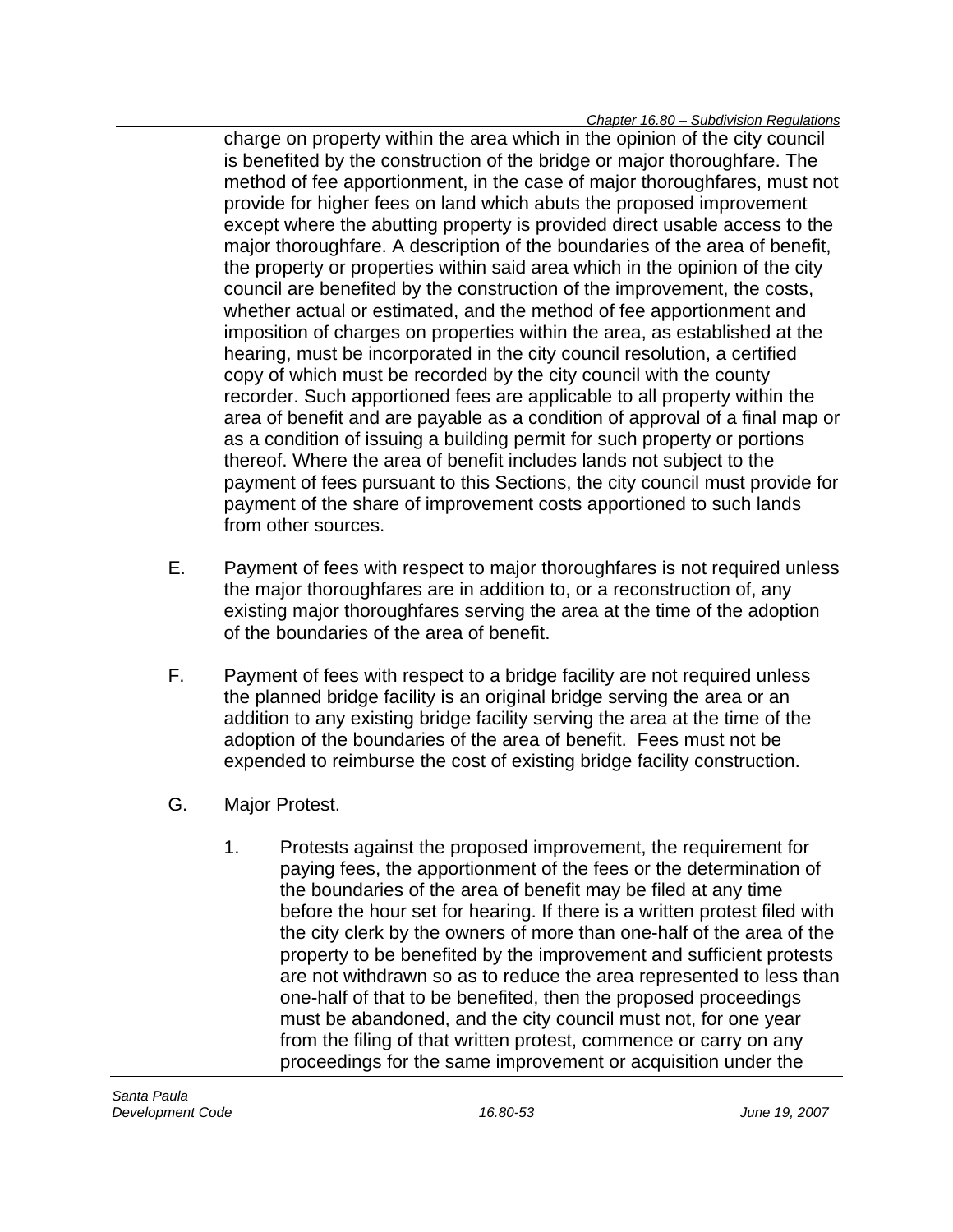provisions of these sections.

- 2. Nothing in this section must preclude the processing and recordation of maps in accordance with other provisions of the law and ordinances relating to maps if the proceedings under these sections are abandoned.
- 3. Any protest may be withdrawn by the owner making the same, in writing, at any time before the conclusion of the aforesaid public hearing held pursuant to this title.
- 4. If any majority protest is directed against only a portion of the improvement, then all further proceedings under the provisions of these sections to construct that portion of the improvement so protested against are barred for a period of one year, but the city council is not barred from commencing new proceedings not including any part of the improvement or acquisition protested against. Nothing in this Section prohibits the city council, within such one-year period, from commencing and carrying on new proceedings or the construction of a portion of the improvements so protested against if it finds, by the affirmative vote of four-fifths of its members, that the owners of more than one-half of the area of the property to be benefited are in favor of going forward with such portion of the improvement or acquisition.
- H. Fees.
	- 1. Fees or charges paid pursuant to these sections must be deposited in a planned bridge facility or major thoroughfare fund. A fund must be established for each planned bridge facility project or each planned major thoroughfare project. If the benefit area is one in which more than one bridge is required to be constructed, a fund may be so established covering all of the bridge projects in the benefit area. Monies in such fund may be expended only for constructing or reimbursing for construction of the improvement serving the area to be benefitted and from which the fees comprising the fund were collected, or to reimburse the city for the cost of constructing the improvement.
	- 2. The fees or charges collected must be paid to the city or the subdivider constructing the bridge or major thoroughfare, and the city, with respect to any property within its jurisdiction which in the opinion of the city council is benefitted by the construction of the bridge or major thoroughfare, may enter into a reimbursement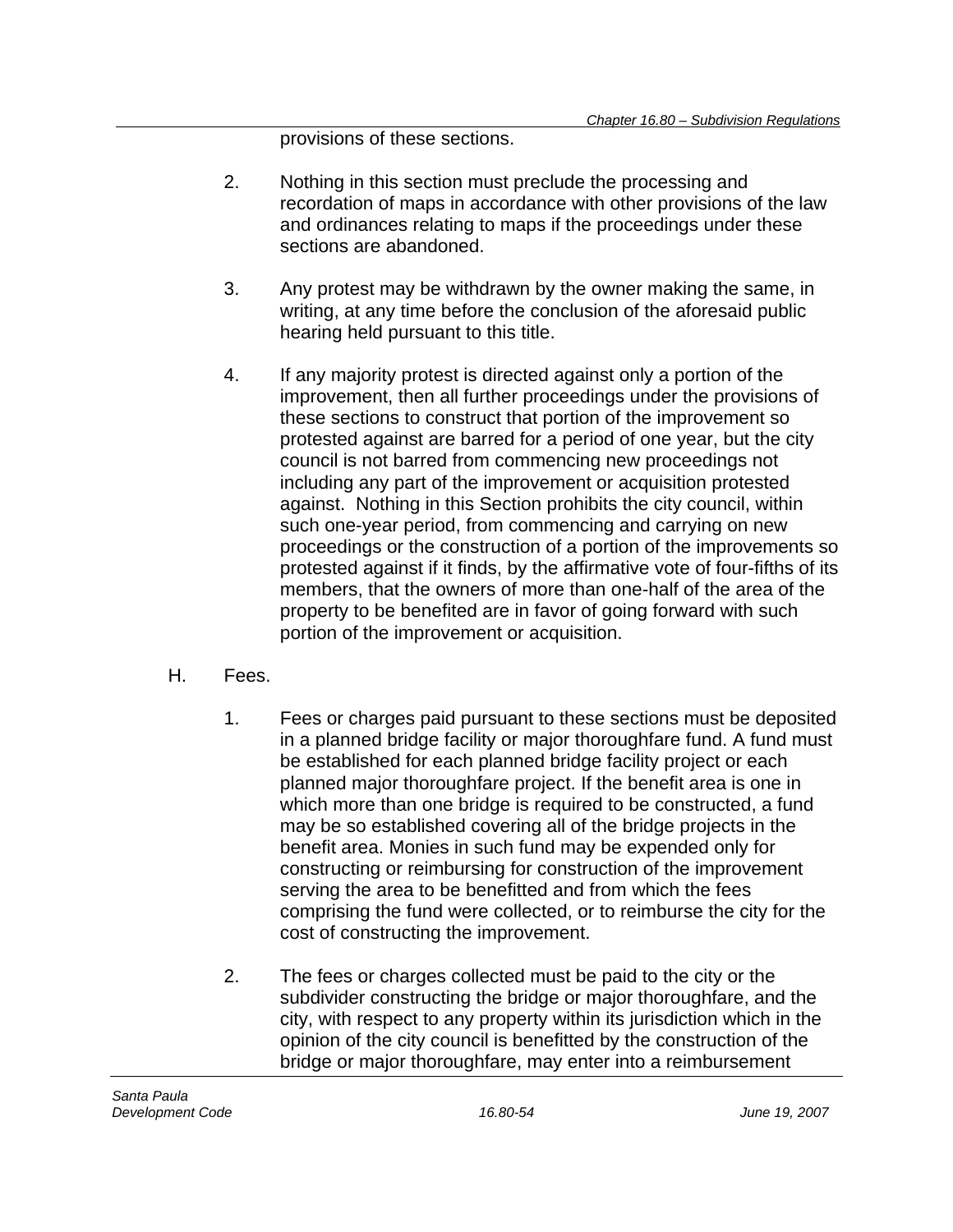agreement with the subdivider.

- 3. In lieu of the payment of fees, the city may accept other considerations which it deems equivalent.
- 4. The city may advance money from its general fund or road fund to pay the cost of constructing improvements and may reimburse the general fund or road fund for such advances from planned bridge facility funds or major thoroughfare funds established to finance the construction of such improvements.
- I. Interest-bearing Indebtedness; Other Funds.
	- 1. The city, when imposing fees pursuant to this Sections, may incur an interest-bearing indebtedness for the construction of such bridge facilities or major thoroughfares; provided, that the sole security for repayment of such indebtedness are monies deposited as set forth above in planned bridge facility or major thoroughfare funds.
	- 2. Nothing in this chapter should be construed to preclude the city from providing funds for the construction of bridge facilities or major thoroughfares in order to defray costs not allocated to the area of benefit.

## **16.80.992 Supplement size, capacity or number required.**

Improvements installed by the subdivider for the benefit of the subdivision must contain supplemental size, capacity, number, or length for the benefit of property not within the subdivision, and such improvements must be dedicated to the public. Supplemental length may include minimum sized off-site sewer lines necessary to reach a sewer outlet in existence at that time.

## **16.80.993 Reimbursement agreement.**

The city may enter into an agreement with the subdivider to reimburse the subdivider for that portion of the cost of such improvements equal to the difference between the amount it would have cost the subdivider to install such improvements to serve the subdivision only, and the actual cost of such improvements, including an amount attributable to interest.

## **16.80.994 Method of reimbursement.**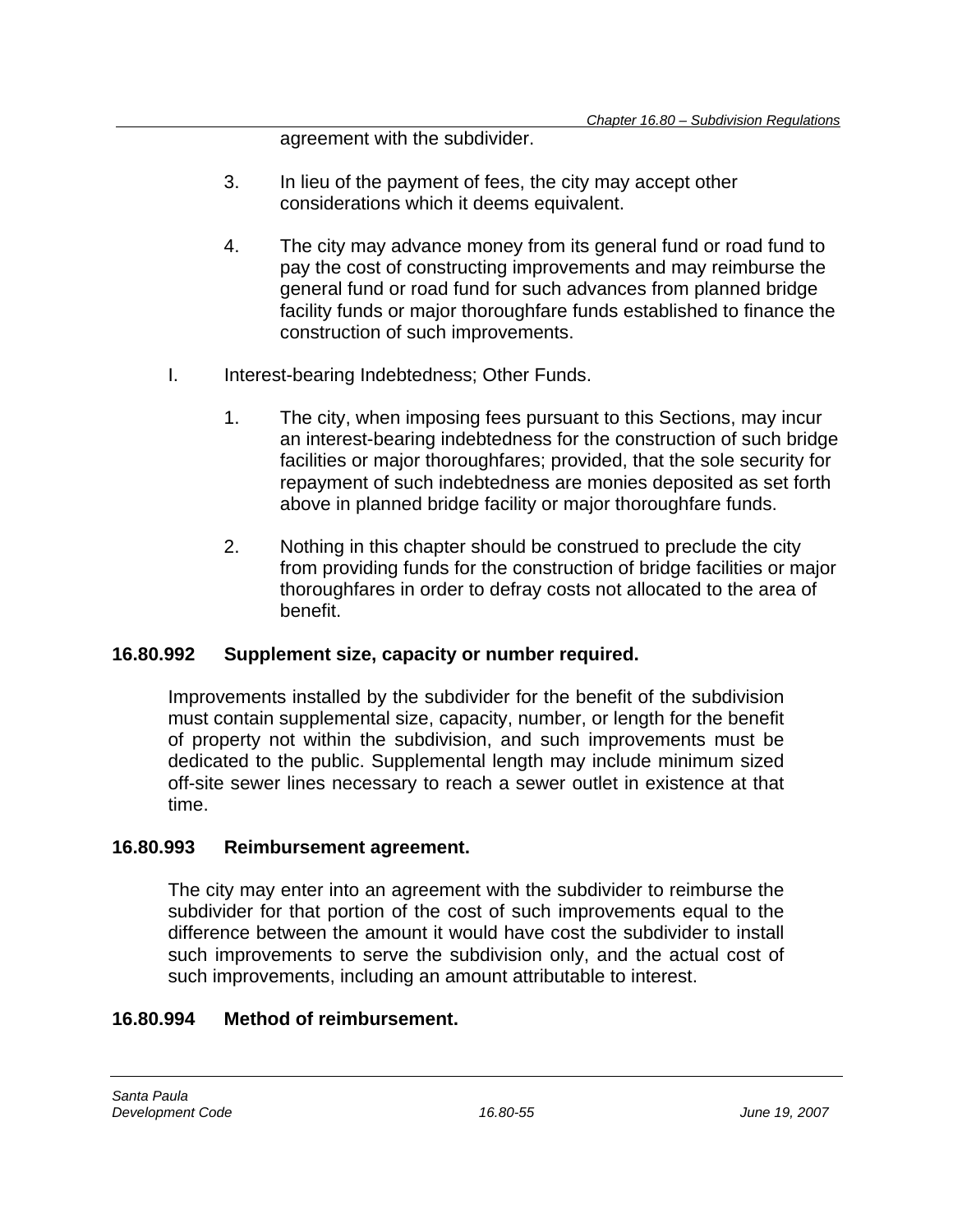In order to pay the costs as required by the reimbursement agreement, the city may:

- A. Collect from other persons, including public agencies, using such improvements for the benefit of real property not within the subdivision, a reasonable charge for such use.
- B. Contribute to the subdivider that part of the cost of the improvements that is attributable to the benefit of real property outside the subdivision and levy a charge upon the real property benefitted to reimburse itself for such cost, together with interest thereon, if any, paid to the subdivider.
- C. Establish and maintain local benefit districts for the levy and collection of such charge or costs from the property benefitted.

#### **16.80.995 Reimbursement for drainage and sanitary sewer facilities.**

The city council may adopt the plan and map designated in § 66483 and impose a reasonable charge on property within the area which, in the opinion of the city council, is benefitted by drainage or sanitary sewer facilities. The charge collected must be paid to the city or subdivider constructing such drainage or sanitary sewer facilities, and any local agency within the drainage or sanitary sewer area may enter into a reimbursement agreement with the subdivider.

### **16.80.996 Reimbursement for bridges or major thoroughfares.**

The city council may establish an area of benefit pursuant to § 66484 and may impose a reasonable charge on property within the area which, in the opinion of the city council, is benefitted by the construction of the bridge or major thoroughfare. The charge collected must be paid to the city agency or subdivider constructing the bridge or major thoroughfare. and any local agency having jurisdiction over any property which, in the opinion of the city council, is benefitted by the construction of the bridge or major thoroughfare may enter into a reimbursement agreement with the subdivider.

### **16.80.997 Fees Established by Resolution**

The amount and manner of collecting fees, and the Area of Benefit to which the fees is apportioned, may be established by city council resolution.

#### **16.80.998 Payment of Fees Required**

*Santa Paula Development Code 16.80-56 June 19, 2007*